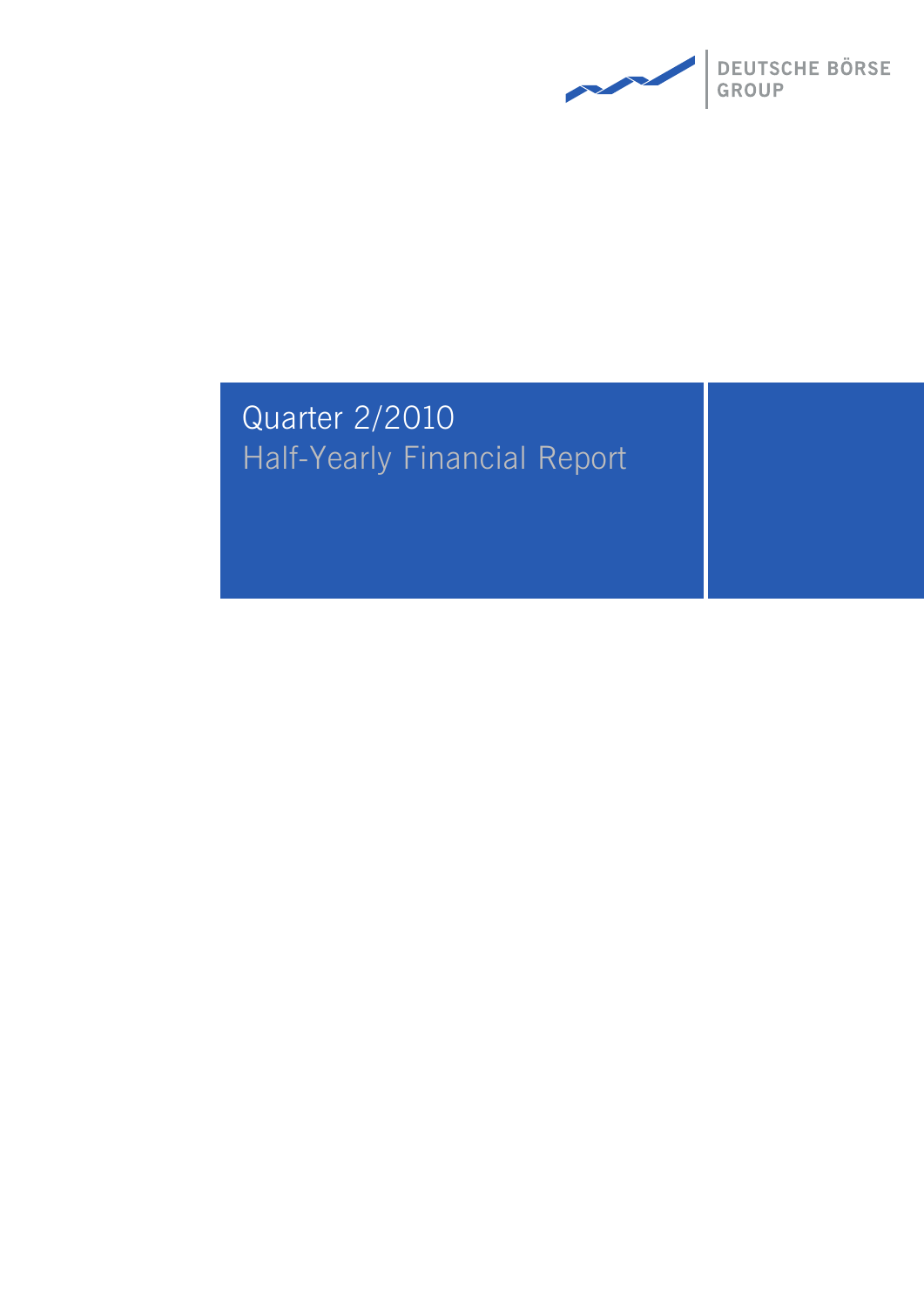### Deutsche Börse Group: Financial Highlights

 $\overline{a}$ 

|                                                                                   |               |     |              | Quarter ended |              | Six months ended |
|-----------------------------------------------------------------------------------|---------------|-----|--------------|---------------|--------------|------------------|
|                                                                                   |               |     | 30 June 2010 | 30 June 2009  | 30 June 2010 | 30 June 2009     |
| Consolidated income statement                                                     |               |     |              |               |              |                  |
| Sales revenue                                                                     |               | €m  | 564.4        | 515.6         | 1,083.6      | 1,055.4          |
| Net interest income from banking business                                         |               | €m  | 15.7         | 25.9          | 26.7         | 57.8             |
| Earnings before interest and tax (EBIT)                                           |               | €m  | 257.4        | 248.8         | 503.0        | 560.4            |
| Net income for the period                                                         |               | €m  | 160.8        | 164.9         | 317.7        | 370.8            |
| Consolidated cash flow statement                                                  |               |     |              |               |              |                  |
| Cash flows from operating activities                                              |               | €m  | 150.9        | 218.6         | 451.6        | 344.8            |
| Consolidated balance sheet (as at 30 June)                                        |               |     |              |               |              |                  |
| Equity                                                                            |               | €m  | 3,403.8      | 2,990.7       | 3,403.8      | 2,990.7          |
| Total assets                                                                      |               | €m  | 188,419.4    | 185,087.7     | 188,419.4    | 185,087.7        |
| Performance indicators                                                            |               |     |              |               |              |                  |
| Earnings per share (basic)                                                        |               | €   | 0.87         | 0.89          | 1.71         | 2.00             |
| Earnings per share (diluted)                                                      |               | €   | 0.86         | 0.88          | 1.70         | 2.00             |
| Operating cash flow per share (basic)                                             |               | €   | 0.81         | 1.18          | 2.43         | 1.86             |
| Operating cash flow per share (diluted)                                           |               | €   | 0.80         | 1.17          | 2.42         | 1.85             |
| <b>Market indicators</b>                                                          |               |     |              |               |              |                  |
| Xetra                                                                             |               |     |              |               |              |                  |
| Number of transactions                                                            |               | m   | 52.0         | 43.2          | 95.7         | 86.7             |
| Trading volume (single-counted)                                                   |               | €bn | 379.8        | 265.0         | 678.9        | 520.3            |
| <b>Floor trading</b>                                                              |               |     |              |               |              |                  |
| Trading volume (single-counted) <sup>1)</sup>                                     |               | €bn | 16.4         | 15.2          | 32.8         | 29.8             |
| Eurex                                                                             |               |     |              |               |              |                  |
| Number of contracts                                                               |               | m   | 833.5        | 709.5         | 1,485.5      | 1,406.0          |
| Clearstream                                                                       |               |     |              |               |              |                  |
| Value of securities deposited<br>(average for the period)                         | international | €bn | 5,882        | 5,410         | 5,738        | 5,350            |
|                                                                                   | domestic      | €bn | 5,031        | 4,832         | 5,013        | 4,759            |
| Number of transactions                                                            | international | m   | 9.6          | 7.7           | 18.7         | 14.8             |
|                                                                                   | domestic      | m   | 21.1         | 17.7          | 39.9         | 34.6             |
| <b>Global Securities Financing</b><br>(average outstanding volume for the period) |               | €bn | 509.2        | 484.8         | 500.0        | 467.9            |
| Deutsche Börse share price                                                        |               |     |              |               |              |                  |
| Opening price <sup>2)</sup>                                                       |               | €   | 54.88        | 45.38         | 58.00        | 50.80            |
| High <sup>3</sup>                                                                 |               | €   | 59.00        | 65.27         | 59.00        | 65.27            |
| Low <sup>3</sup>                                                                  |               | €   | 48.46        | 43.78         | 45.45        | 29.50            |
| Closing price (as at 30 June)                                                     |               | €   | 50.08        | 55.28         | 50.08        | 55.28            |

1) Excluding certificates and warrants

2) Closing price on preceding trading day

3) Intraday price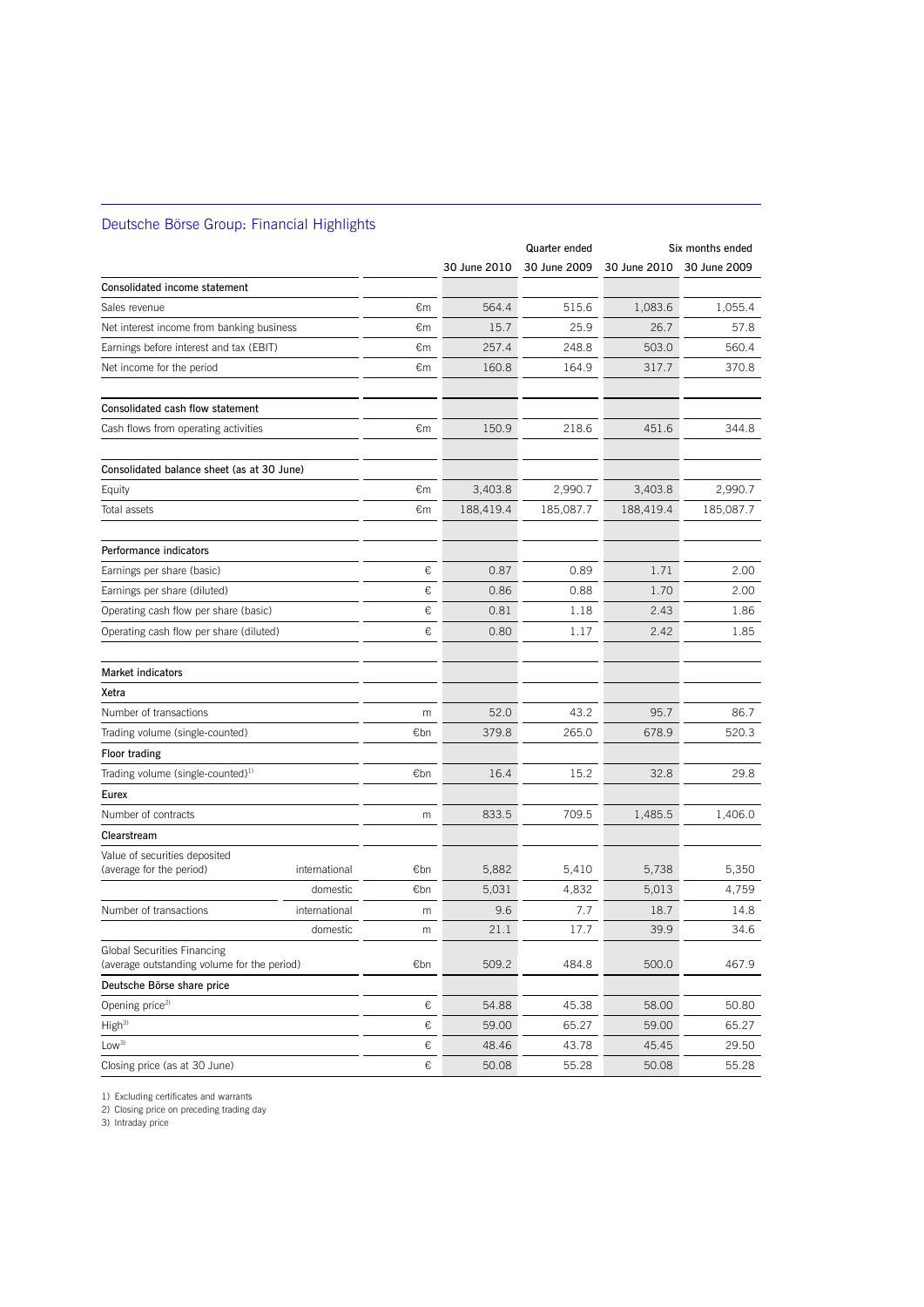## Deutsche Börse increases sales revenue in the second quarter

- $\blacksquare$  The recovery of the global economy had a positive effect on trading activity in the financial markets. As a result, the trading volumes of securities and derivatives increased compared with the previous year. In addition, there was significantly greater volatility in the markets in the second quarter, which led to higher trading volumes, in both the cash and derivatives markets.
- Sales revenue was up 9 percent year-on-year to €564.4 million (Q2/2009: €515.6 million).
- **Persistently lower interest rates in particular reduced** net interest income from banking business by 39 percent to €15.7 million (Q2/2009: €25.9 million).
- Total costs in the second quarter amounted to  $€356.0$ million (Q2/2009: €311.7 million). Operating costs were €304.6 million (Q2/2009: €249.1 million).
- Earnings before interest and tax (EBIT) were  $\epsilon$ 257.4 million (Q2/2009: €248.8 million).
- Basic earnings per share amounted to  $60.87$  for an average of 185.9 million shares (Q2/2009: €0.89 for 185.8 million shares).
- Costs, EBIT and earnings per share are to be seen in light of the expenses for the operating efficiency program resolved in the first quarter. These expenses amounted to €82.0 million in the second quarter of 2010. The table on page 2 shows key figures, adjusted for these expenses.
- On 28 May 2010, Deutsche Börse AG distributed a dividend totalling €390.5 million to its shareholders for financial year 2009 from an unappropriated surplus of €400.0 million. At €2.10, the dividend per share remained at the previous year's level.

Order book turnover of Deutsche Börse share



#### Development of Deutsche Börse AG shares since the beginning of Q2/2010

- Daily Deutsche Börse closing share price

EURO STOXX 50® (EUR)1)

1) Index-linked, closing price on 31 March 2010

 $-DAX^@$  performance<sup>1)</sup>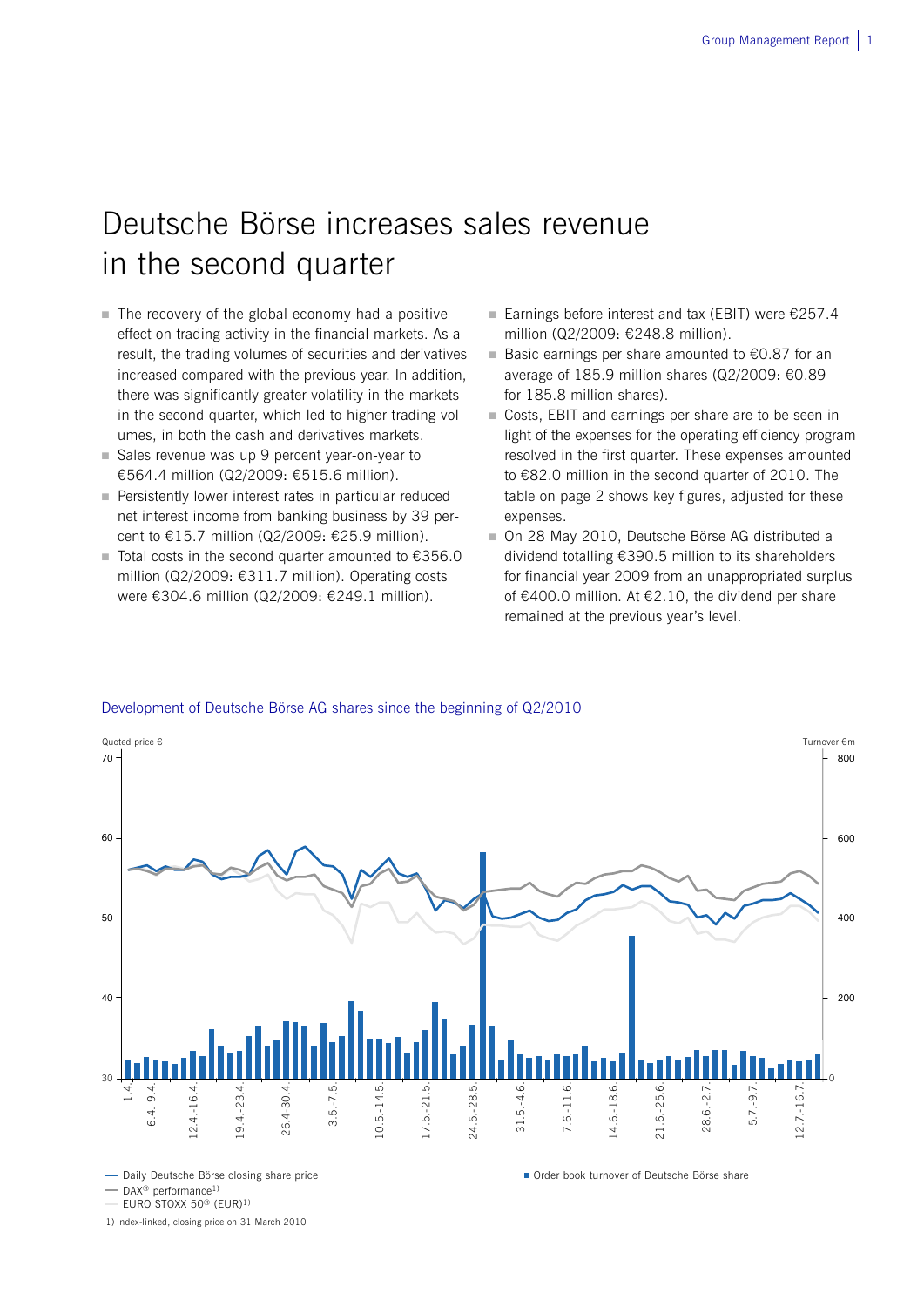## Group Interim Management Report

Deutsche Börse AG prepared this half-yearly financial report in accordance with International Financial Reporting Standards (IFRSs) as adopted by the EU. As stipulated by the Wertpapierhandelsgesetz (WpHG, German Securities Trading Act), it is supplemented by a Group interim management report. This report also takes into account the requirements of German Accounting Standard (GAS) 16.

## Results of operations, financial position and net assets

### **Results of operations for the first half of 2010**

The macroeconomic climate improved in the first half of 2010 compared with the previous year. As a result, there was increased trading activity in the capital markets compared with the previous year. After a stable first quarter, Deutsche Börse Group recorded significant year-on-year increases in its trading activities in Q2 (Xetra and Eurex segments). Post-trading and the data business also benefitted from the improved business environment. In addition, the levels of government debt in Greece and several other European countries, the EU's concerted rescue package and the decline of the euro versus the US dollar dominated market activity. This led to a significant increase in market volatility in the second quarter, prompting many investors to rebalance their portfolios. This again resulted in a sharp increase in trading volumes of securities and derivatives, in particular in May.

In the first six months, Deutsche Börse Group's sales revenue rose by 3 percent to €1,083.6 million year-onyear (H1/2009: €1,055.4 million). Net interest income from banking business, which is generated in the Clearstream segment, fell by more than half to €26.7 million, mainly because of persistently low global short-term interest rates (H1/2009: €57.8 million). Due to restructuring expenses, total costs increased by 9 percent year-onyear to €654.8 million in the first six months of 2010 (H1/2009: €600.2 million, prior-year figures adjusted; see page 4 for changes in financial reporting). Operating costs rose by 16 percent to €549.4 million (H1/2009: €475.0 million). Adjusted for restructuring expenses, total costs in the first half of 2010 amounted to €545.0 million and operating costs to €439.6 million.

EBIT was down by 10 percent in the first six months of 2010 to €503.0 million (H1/2009: €560.4 million). In addition to higher costs due to restructuring, a 54 percent fall in net interest income from banking business also impacted earnings. Adjusted for restructuring expenses, EBIT rose to  $\epsilon$ 611.8 million in the first half of the year.

|                                         | Q2/2010<br>€m | Q2/2010<br>(adjusted <sup>1</sup> )<br>€m | Q2/2009<br>€m | H1/2010<br>€m | H1/2010<br>(adjusted <sup>1</sup> )<br>€m | H1/2009<br>€m |
|-----------------------------------------|---------------|-------------------------------------------|---------------|---------------|-------------------------------------------|---------------|
| Total costs                             | 356.0         | 274.0                                     | 311.7         | 654.8         | 545.0                                     | 600.2         |
| EBIT                                    | 257.4         | 338.4                                     | 248.8         | 503.0         | 611.8                                     | 560.4         |
| Xetra                                   | 27.2          | 42.2                                      | 27.6          | 53.4          | 74.4                                      | 57.2          |
| Eurex                                   | 132.8         | 156.9                                     | 101.4         | 251.6         | 283.3                                     | 255.8         |
| Clearstream                             | 68.7          | 105.7                                     | 92.6          | 139.3         | 189.3                                     | 191.9         |
| Market Data & Analytics                 | 28.7          | 33.6                                      | 27.2          | 58.7          | 64.8                                      | 55.5          |
| Net income for the period               | 160.8         | 219.9                                     | 164.9         | 317.7         | 397.1                                     | 370.8         |
| Earnings per share (basic) $(\epsilon)$ | 0.87          | 1.19                                      | 0.89          | 1.71          | 2.14                                      | 2.00          |

#### Key figures (adjusted for restructuring expenses)

 $\overline{a}$ 

1) Costs adjusted for restructuring expenses (H1/2010: €109.8 million, Q2/2010: €82.0 million); EBIT incl. adjustment of other operating income in connection with reimbursement of costs (Q2/2010: €1.0 million)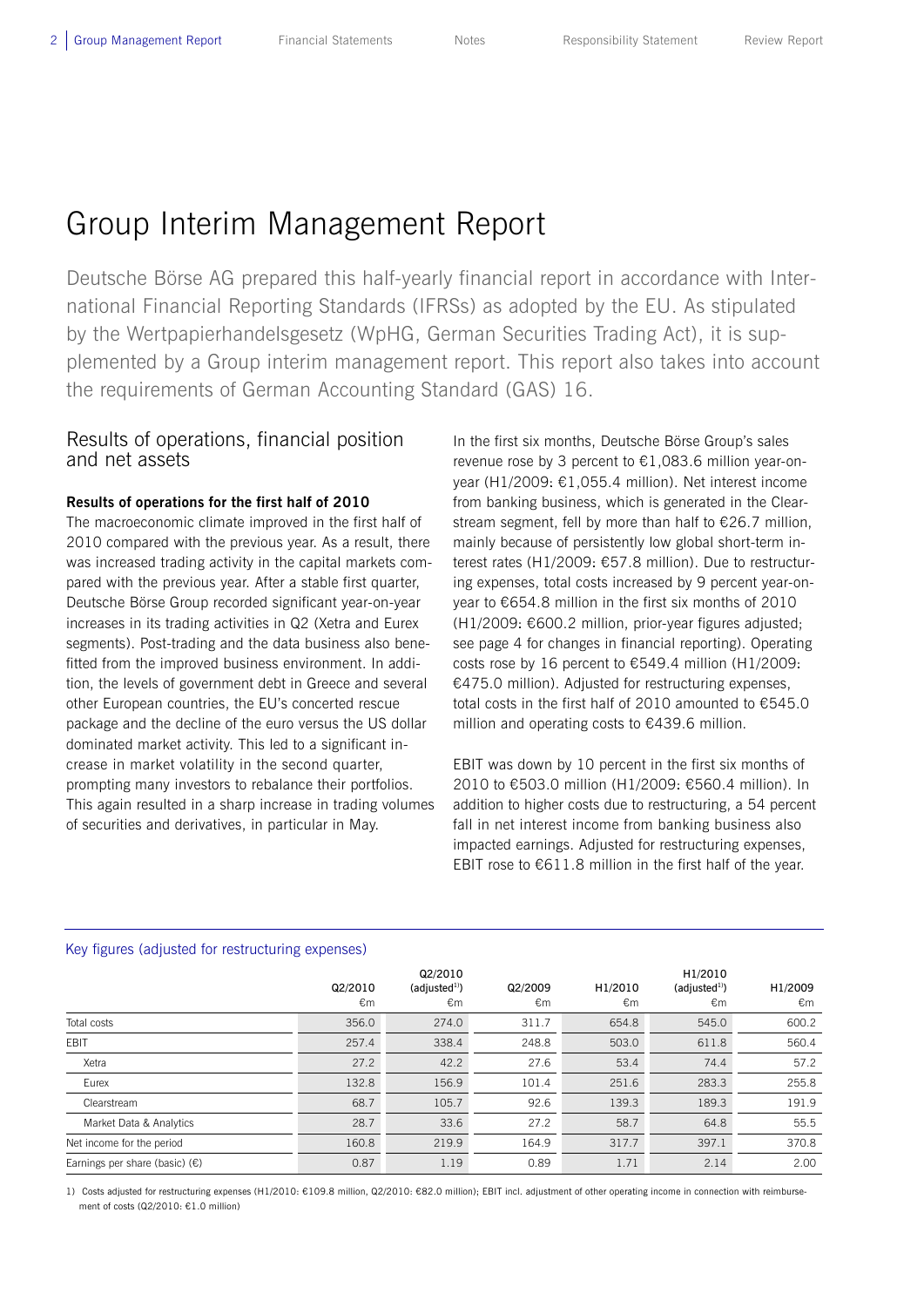The Group's financial result for the first six months of 2010 was €–52.7 million (H1/2009: €–36.7 million); this reflects in particular the interest expense from the long-term financing of the acquisition of the International Securities Exchange (ISE), which was finalized in the second quarter of 2008, and expenses from the partial redemption of the hybrid bond issued in 2008 in the second quarter of 2010. Net income for the first six months of 2010 amounted to €317.7 million (H1/2009: €370.8 million). Adjusted for restructuring expenses, net income for the first half of the year rose to €397.1 million. Basic earnings per share, based on a weighted average of 185.9 million shares outstanding, declined to €1.71 in the first half of 2010 (H1/2009: €2.00 with an average of 185.8 million shares outstanding). Adjusted for restructuring expenses, basic earnings per share increased to €2.14.

#### **Operating efficiency program**

To prepare timely for structural change in financial markets and for changing customer requirements as well as in response to the uncertain market environment, Deutsche Börse AG's Executive Board adopted additional measures in the first quarter of 2010 to optimize operational processes and cost structures. To this end, Deutsche Börse resolved to reassign operating functions across the Group's locations, further harmonize the IT infrastructure, trim down its management structure, and to intensify the focus on its core activities.

This program is intended to lead to a significant improvement in Deutsche Börse Group's cost efficiency: the measures resolved will lead to savings totalling around €150 million a year from 2013 onward, around €85 million of which will already occur from 2011 onward, and around €115 million from 2012 onward. The measures complement the programs to enhance efficiency, which have been implemented since 2007.

The expenses for these restructuring measures have become more concrete with project progress: they will amount to less than €200 million, some €40 million below the original assumption. Much of this amount will already be taken into account in the 2010 consolidated income statement. Restructuring expenses of €109.8 million were already recognized in the consolidated income statement, primarily under staff costs in all of the Group's segments, in the first half of 2010.

#### Restructuring expenses 2010

|                         | Q1/2010<br>€m | Q2/2010<br>€m | H1/2010<br>€m |
|-------------------------|---------------|---------------|---------------|
| Xetra                   | 6.0           | 15.0          | 21.0          |
| Furex                   | 7.6           | 25.1          | 32.7          |
| Clearstream             | 13.0          | 37.0          | 50.0          |
| Market Data & Analytics | 1.2           | 4.9           | 6.1           |
| Total                   | 27.8          | 82.0          | 109.8         |

In 2010, Deutsche Börse Group originally expected operating costs of no more than €945 million and total costs of no more than €1,210 million before the restructuring expenses described above. Due to the positive cost development in the first half of 2010, Deutsche Börse Group now expects to come in below its cost guidance for fullyear 2010.

At the same time, Deutsche Börse is stepping up its investments designed to develop growth areas and is increasing spending on growth initiatives and new system infrastructure by more than 50 percent to some €100 million in 2010 in order to take advantage of opportunities arising from the changing market environment. Thanks to these higher investments, the Group will further develop its strengths in the areas of technology, risk management services and product innovation:

- $\blacksquare$  The Xetra segment is using the funds to expand the Xetra International Market (XIM) initiative launched in November 2009, extend the Tradegate Exchange offering, and further increase the variety of exchangetraded funds (ETFs).
- In the Eurex segment, the investments are primarily directed at extending the global distribution network (focus on Asia, Central and Eastern Europe) and product range, strengthening the clearing services for OTC derivatives trading, and developing the joint trading infrastructure for Deutsche Börse Group.
- The Clearstream segment has boosted its investment in collateral management services and is expanding the high-end custody services offering. In addition, the Singapore location is being upgraded to become a hub for customers in Asia.
- Market Data & Analytics is focusing on machinereadable trading signals and other exclusive data products for fully electronic trading. It is also planning to expand its business in growth regions outside Europe.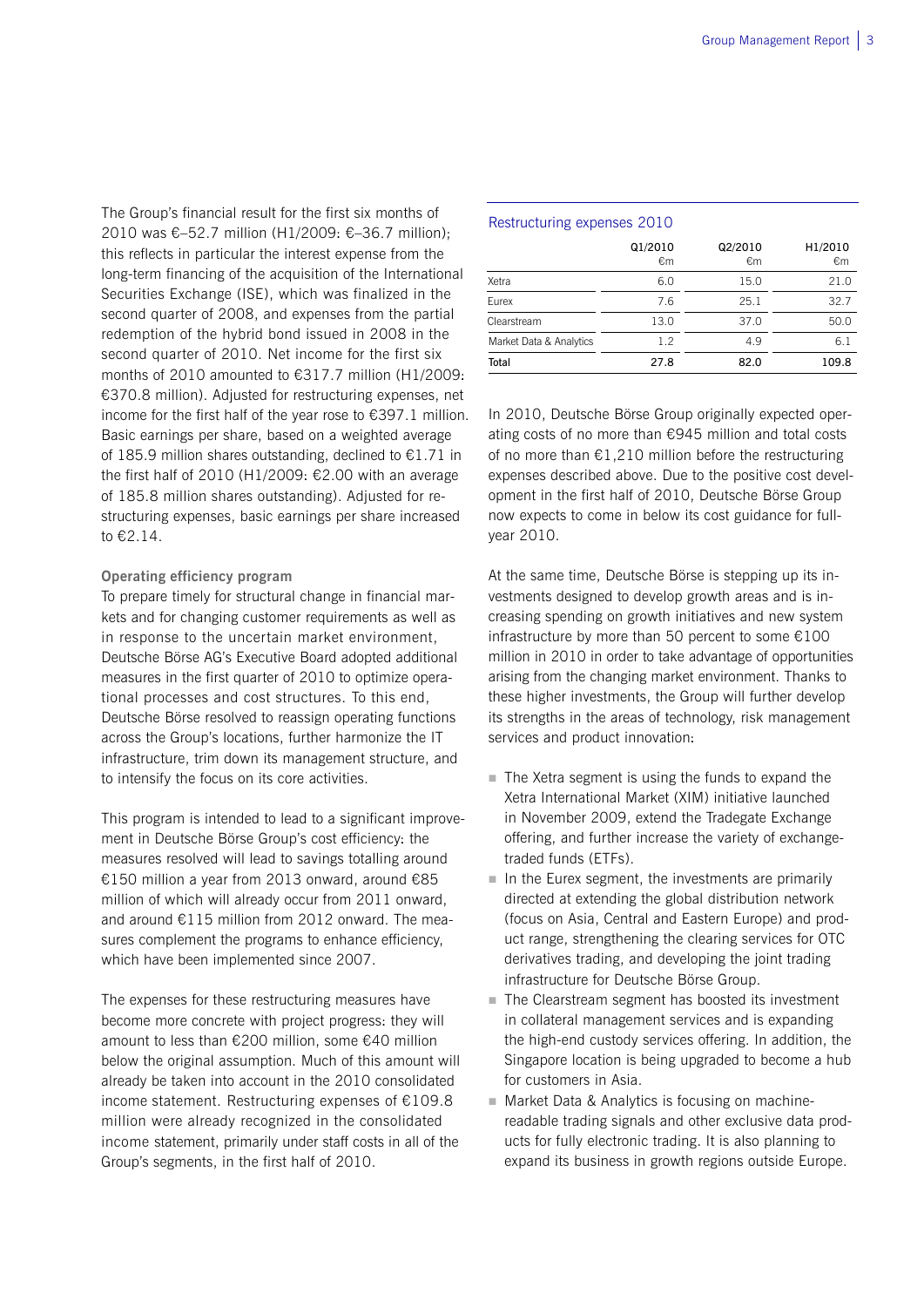Deutsche Börse Group believes that these initiatives will help it maintain a leading position among financial market infrastructure operators.

#### **Changes in financial reporting**

With effect from 1 January 2010, Deutsche Börse Group has adjusted its internal reporting structure and, as a consequence, its segment structure. The Group's business activities are now divided into four market segments: Xetra, Eurex, Clearstream and Market Data & Analytics. The external sales revenue of the former Information Technology segment (IT) and the costs of IT and Corporate Services (central functions) have been divided between the four market segments. The new structure improves the allocation of sales revenue and costs to the segments and makes it easier to compare Deutsche Börse Group with its peers. The figures for the previous year have been adjusted to the new segment structure to ensure comparability.

Since 1 January 2010, own expenses capitalized are no longer reported separately as income in the consolidated income statement. Since then, expenses incurred in connection with internal development activities comprise only non-capitalized amounts. This change is reflected in a decrease of both total revenue and cost by around €40 million in 2010 and thus does not impact earnings. This change also harmonizes the effects of acquired and internally developed intangible assets on the consolidated income statement. Prior-period figures were adjusted accordingly.

To further enhance reporting transparency, the Group has distinguished between volume-related and operating costs since 1 January 2010. Volume-related costs comprise expenses that are correlated with the level of sales revenue, such as fee and commission expenses from banking business or costs for purchasing price information.

Changes in the basis of consolidation impacted segment reporting as follows for 2010:

■ Xetra segment: Scoach Holding S.A., which was previously fully consolidated, was deconsolidated effective 31 December 2009 and reclassified as a joint venture because Deutsche Börse AG no longer exercises control over the company as a result of a change in the cooperation agreement with SIX Swiss Exchange AG. Since that date, Scoach Holding S.A. has been accounted for

using the equity method by Deutsche Börse AG and SIX Swiss Exchange AG and reported under the result from equity investments.

- Xetra segment: With effect from 8 January 2010, Deutsche Börse AG acquired a majority interest in Tradegate Exchange GmbH. The company was fully included in the consolidated financial statements for the first time in the first quarter of 2010.
- Market Data & Analytics segment: On 29 December 2009, Deutsche Börse AG increased its interest in STOXX Ltd. from 33.33 percent to 50.1 percent. Since then, STOXX has been fully consolidated rather than reported as an associate, as had been the case previously.
- Market Data & Analytics segment: On 20 November 2009, Deutsche Börse Group acquired the US-based financial news service provider Need to Know News, LLC. Need to Know News has been fully consolidated since that date.

#### **Results of operations for the second quarter of 2010**

After the recovery in the global economy had led to a general improvement in the business environment, which in turn boosted market volumes, volatility increased significantly in the second quarter. Market activity was dominated by government debt levels in several European countries, concerted countermeasures taken by the EU and the decline of the euro versus the US dollar. This led to a sharp increase in trading activity in the cash and derivatives markets, especially in May.

Because of its broad-based business model, all business areas of Deutsche Börse Group benefitted from the dynamic development and increased volatility in the markets. Deutsche Börse Group's sales revenue rose by 9 percent to €564.4 million as against the prior-year quarter (Q2/2009: €515.6 million). Net interest income from banking business generated in the Clearstream segment followed the sharply lower trend of previous quarters; it decreased by 39 percent year-on-year to €15.7 million (Q2/2009: €25.9 million). The decline is due to lower short-term interest rates, which reached historic lows in the course of 2009 and in the first quarter of 2010, the expiry of interest rate hedges, and longer-term investments reaching maturity. However, higher average overnight customer deposits and a small improvement in short-term market interest rates in the second quarter of 2010 led to an increase compared with the previous quarter. Other operating income includes a contribution of €8.4 million,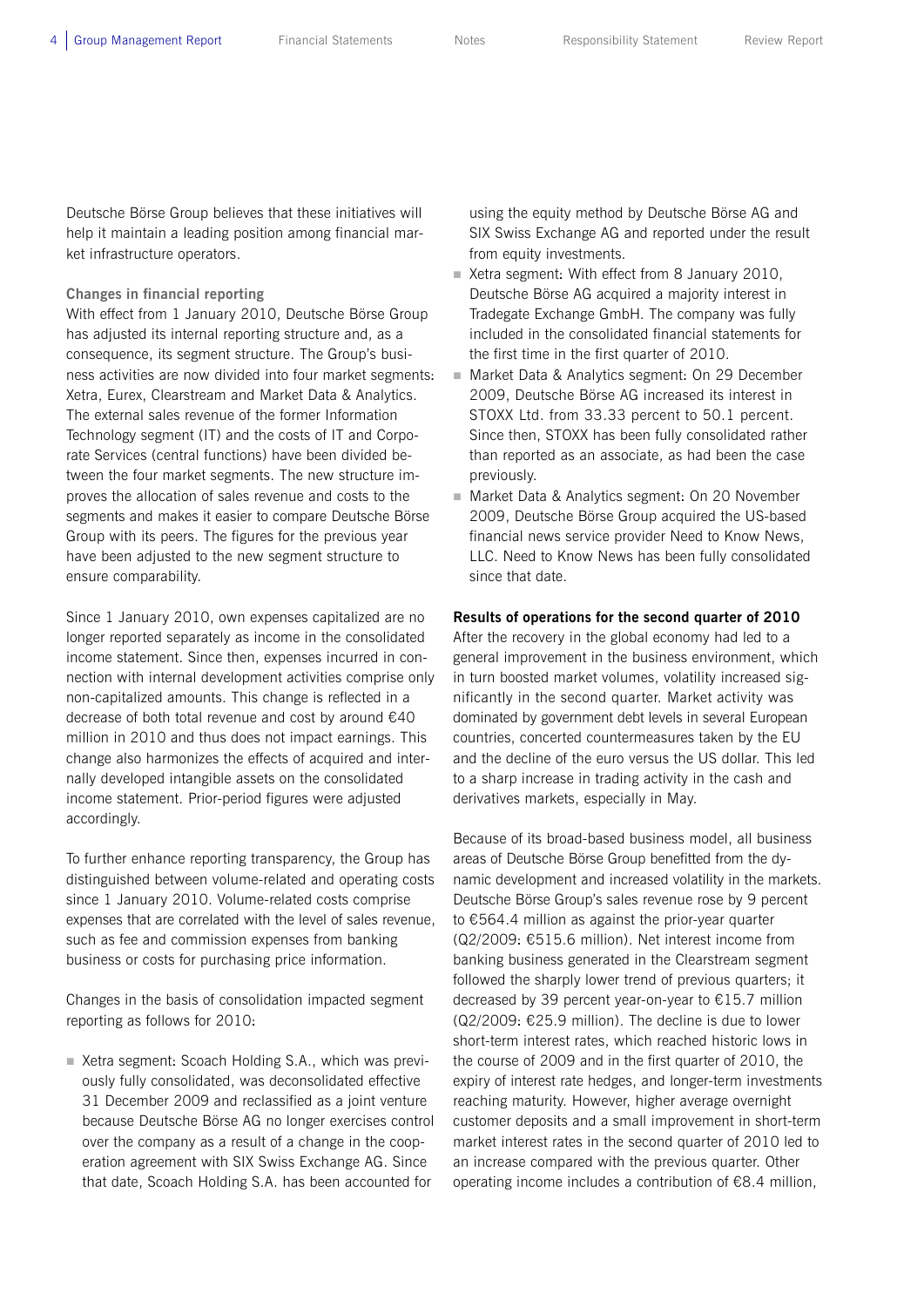most of which is due to an adjustment to the term of the investment portfolio for Clearstream's own funds. In this process securities with long terms were sold and securities with short terms were added to the portfolio instead.

Deutsche Börse Group's total costs of €356.0 million were 14 percent above the level recorded in the second quarter of 2009 (Q2/2009: €311.7 million, prior-year amount adjusted to reflect changes to the consolidated income statement, see page 4). Operating costs of €304.6 million were likewise higher than in the prioryear quarter (Q2/2009: €249.1 million). However, the costs include provisions of €82.0 million for restructuring expenses recognized in the context of the measures to increase operational efficiency described above. These are also reflected in the costs of the individual reporting segments. Adjusted for restructuring expenses, total costs fell to €274.0 million and operating costs to €222.6 million. This decrease is partly due to partial reversion of a provision for restoration liabilities recognized in the previous year for the relocation to Eschborn since the relocation can be realized more cost-efficient than originally assumed. The elimination of own work capitalized as of 1 January 2010 (see page 4 for details), the decline in regular amortization of intangible assets in connection with the International Securities Exchange as a result of the ISE impairment charge in the fourth quarter of 2009

and the positive effects of the ongoing efficiency measures had a positive impact on operating costs. Volumerelated costs fell by 18 percent to €51.4 million (Q2/2009: €62.6 million) in spite of increased business activity. The year-on-year decline is primarily attributable to the consolidation of STOXX Ltd. and the deconsolidation of Scoach Holding S.A. Due to the consolidation of STOXX Ltd., license fees that Group companies had to remit to STOXX are no longer recognized as external costs. In addition, Deutsche Börse Group could reduce fee and commission expenses from banking business driven by the ongoing efficiency measures by renegotiating agreements with service providers.

The improved conditions in the capital markets were also reflected in Deutsche Börse Group's result from equity investments: the earnings of the equity-accounted associates and joint ventures, Scoach Holding S.A., Direct Edge Holdings LLC and European Energy Exchange AG, made a significant contribution to the result from equity investments, which rose to €8.7 million (Q2/2009:  $€6.9$  million).

In spite of restructuring expenses, EBIT increased by 3 percent year-on-year to €257.4 million (Q2/2009: €248.8 million). Adjusted for restructuring expenses, the Group's EBIT amounted to €338.4 million in the second quarter of 2010.



Sales revenue EBIT

1) Adjusted for the ISE impairment charge

2) Adjusted for restructuring expenses

#### Sales revenue and EBIT by quarter **Breakdown of sales revenue by segment**

 $\epsilon$  millions

1) Prior period figures restated to reflect changes in reporting structure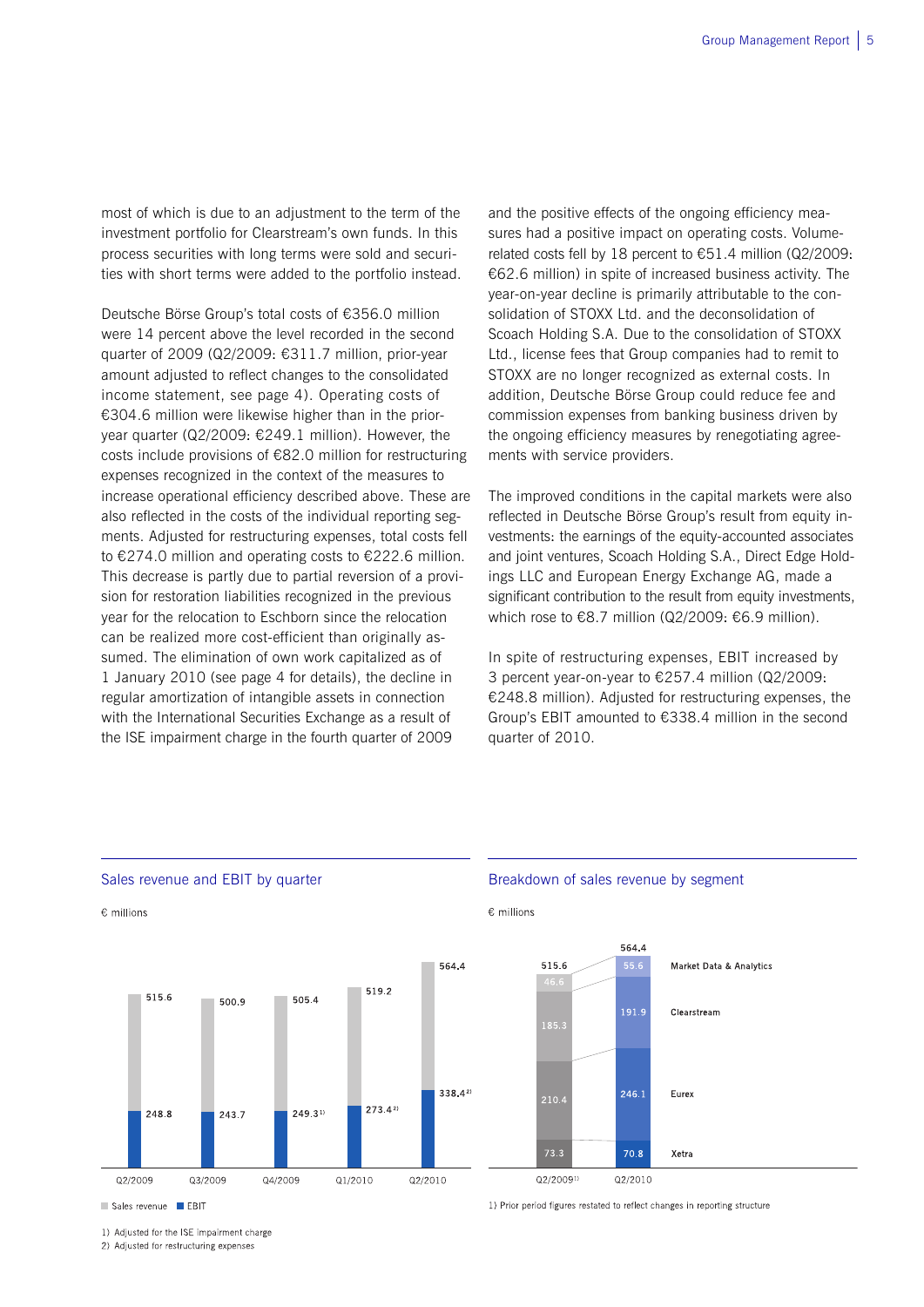The net financial result in the second quarter amounted to €–29.8 million (Q2/2009: €–15.7 million). In addition to interest payments in connection with the financing of ISE agreed in 2008, the net financial result in the second quarter of 2010 includes expenses from the partial above par value redemption of the hybrid bond issued in 2008 (for details see p. 15, chapter on capital management).

At 27.0 percent, the effective Group tax rate in the second quarter of 2010 was similar to that recorded in the same period of 2009. The fall in the Group tax rate since the second half of 2008 reflects the relocation of employees to Eschborn.

Consolidated net income for the second quarter of 2010 decreased by 2 percent to €160.8 million (Q2/2009: €164.9 million). Adjusted for restructuring expenses, the Group's net income for the period amounted to €219.9 million. Basic earnings per share, based on a weighted average of 185.9 million shares outstanding, declined by 2 percent to €0.87 in the second quarter of 2010 (Q2/2009: €0.89 with an average of 185.8 million shares outstanding). Adjusted for restructuring expenses, basic earnings per share were €1.19.

#### **Xetra segment**

First half of 2010:

- Sales revenue decreased to  $£135.8$  million in the first half of 2010 (H1/2009: €147.4 million). Adjusted for the deconsolidation of Scoach Holding S.A., sales revenue increased by 10 percent.
- Operating costs amounted to  $€88.3$  million (H1/2009: €79.8 million). *Adjusted for restructuring expenses, operating costs amounted to €67.3 million.* The cost base was also reduced as a result of the deconsolidation of Scoach.
- Because of the restructuring expenses, EBIT fell by 7 percent to €53.4 million (H1/2009: €57.2 million). *Adjusted for this factor, the Xetra segment's EBIT amounted to €74.4 million.*

### Second quarter of 2010:

In spite of the deconsolidation of Scoach, sales revenue only declined slightly to €70.8 million (Q2/2009: €73.3 million). Adjusted for the deconsolidation, sales revenue increased by 13 percent.

- The segment's operating costs amounted to  $€48.7$ million (Q2/2009: €42.6 million). *Adjusted for restructuring expenses, operating costs amounted to €33.7 million.*
- At €27.2 million, EBIT was virtually unchanged (Q2/2009: €27.6 million), in particular since Scoach continues to contribute to EBIT in the result from equity investments. *Adjusted for restructuring expenses, the segment's EBIT amounted to €42.2 million.*

The economic environment improved in the first half of 2010. As a result, demand from institutional and private investors for trading services provided by the Xetra segment increased. In addition, rising government debt in some of the euro zone countries and the resulting decline of the euro versus the US dollar led to uncertainty on the capital markets and in some cases to significant market volatility. Xetra® trading volumes therefore climbed sharply in the reporting period compared with the previous and prior-year quarters. The number of electronic transactions in Xetra trading was up by 10 percent in the first half of 2010 to 95.7 million (H1/2009: 86.7 million). The trading volume grew by 30 percent in the first six months to €678.9 billion (H1/2009: €520.3 billion). The growth in trading activity was even higher based on the second quarter of 2010 alone: compared with the prioryear quarter, the number of transactions increased to 52.0 million (Q2/2009: 43.2 million) and the trading volume to €379.8 billion (Q2/2009: €265.0 billion). The average value of a Xetra transaction was €14.2 thousand in the first half of the year (H1/2009: €12.0 thousand) and €14.6 thousand in the second quarter (Q2/2009: €12.3 thousand). Deutsche Börse's market share of DAX® securities, traded mainly by institutional investors, stabilized at some 70 percent in the first six months.

Besides institutional investors, who primarily use Xetra, trading activity also increased again among private investors compared with the previous year. The floor-traded volume at the Frankfurt Stock Exchange expanded by 10 percent in the first half of 2010 to €32.8 billion (H1/2009: €29.8 billion). The figure for the second quarter rose by 8 percent year-on-year to €16.4 billion (Q2/2009: €15.2 billion). Tradegate Exchange, a trading platform which is geared towards meeting the needs of private investors, recorded a trading volume of €8.1 billion in the first half of 2010 and €4.4 billion in the second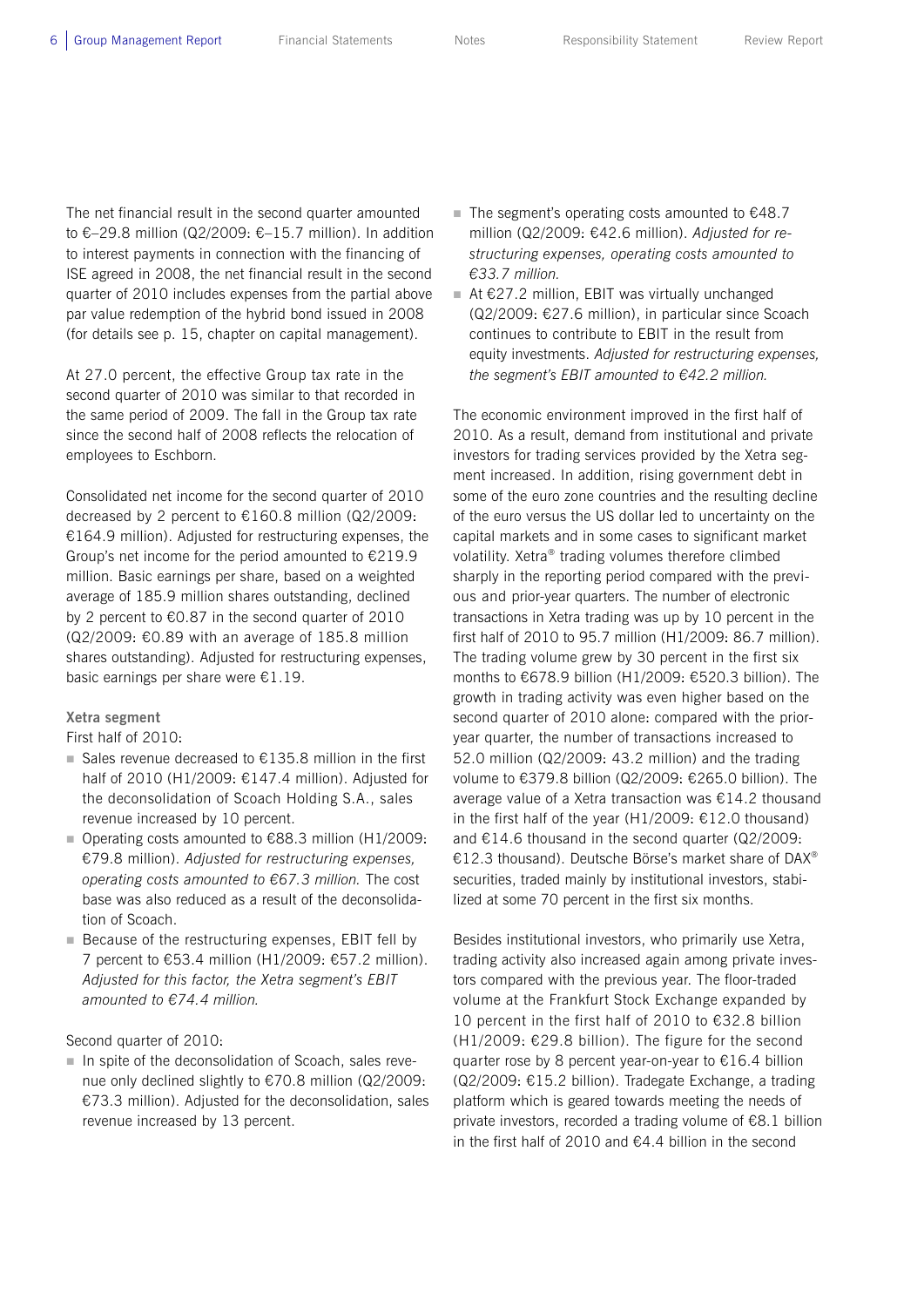quarter. Tradegate continuously increased its proportion of the volume of traded shares in the course of the year and, with a market share of around 25 percent, is the secondlargest German exchange for private investors – after the trading floor of the Frankfurt Stock Exchange.

Due to restructuring expenses of  $E21.0$  million, segment operating costs in the first six months were €88.3 million, 11 percent higher than in the prior-year period (H1/2009: €79.8 million). Restructuring expenses of €15.0 million were recognized in the second quarter, resulting in a rise in operating costs to €48.7 million (Q2/2009: €42.6 million).

The positive result from equity investments of Scoach Holding S.A. meant that, in spite of higher costs, EBIT only declined slightly to  $\epsilon$ 53.4 million in the first six months (H1/2009:  $657.2$  million) and  $627.2$  million in the second quarter (Q2/2009: €27.6 million).

For over ten years, Deutsche Börse has operated Europe's leading marketplace for exchange-traded funds (ETFs). 11 April marked the tenth anniversary of the  $XTF^{\omega}$  segment. Since being introduced to Europe, the number of ETFs, as well as their assets under management, has grown steadily. At the end of the second quarter of 2010, 674 ETFs were listed on Deutsche Börse (Q2/2009: 456 ETFs). Assets under management held by ETF issuers amounted to €135.0 billion (Q2/2009: €90.9 billion). Deutsche Börse's XTF segment increased its trading volume by 55 percent in the second quarter of 2010 to €47.3 billion (Q2/2009: €30.5 billion), giving it a market share of 38 percent and again making it the European market leader (Q2/2009: 40 percent). The most heavily traded ETFs are based on the European STOXX equity indices and on the DAX index. Deutsche Börse's steadily growing range of innovative indices is helping to further

develop the segment. Innovative indices and the ETFs based on them make entire themes, sectors and markets accessible to a broad group of investors at an attractive price and enable a wide variety of trading strategies.

Inflation concerns and the search for a safe haven for investments have boosted demand for gold. Xetra-Gold® issued by Deutsche Börse Commodities GmbH experienced record growth in Q2/2010 and exceeded the 50 tonne threshold at the end of the quarter (30 June 2009: 38.8 tonnes). With the gold price at €32.54 per gram on 30 June 2010, this amounts to over €1.6 billion. The gold holdings in the vaults of Deutsche Börse Commodities grew by 9.6 tonnes in the second quarter. On 12 May alone, investors purchased 2.5 tonnes of the bond backed by physical gold. The trading volume for Xetra-Gold on Xetra was €757.3 million in the second quarter (Q2/2009: €289.7 million). Xetra-Gold accounts for around 37 percent of the order book turnover for the total of approximately 170 exchange-traded commodities (ETCs) that can be traded on Xetra, making it by far the highest-volume security in the ETC segment.

In the listing business, Deutsche Börse recorded 44 new admissions in the second quarter, including one IPO in the Entry Standard (Euro Asia Premier Real Estate Company Ltd.). At around 90 percent, the proportion of foreign listings was again extremely high in Q2, underlining the internationalization of Deutsche Börse's listing platform. Together with the Center for Entrepreneurial and Financial Studies (CEFS) at Munich Technical University, Deutsche Börse developed a sentiment barometer for the primary market known as the Deutsche Börse IPO Indicator. The goal of this indicator is to forecast issuing activities on the German equity market. The indicator is published every quarter and is a useful instrument that allows investors, issuers and banks to assess the market situation.

#### Xetra segment: key indicators

| Trading volume<br>(order book turnover, single-counted) | Q2/2010<br>€bn | Q2/2009<br>€bn | Change<br>% | H1/2010<br>€bn | H1/2009<br>€bn | Change<br>% |
|---------------------------------------------------------|----------------|----------------|-------------|----------------|----------------|-------------|
| Xetra <sup>®</sup>                                      | 379.8          | 265.0          | 43          | 678.9          | 520.3          | 30          |
| $Floor^{1)}$                                            | 16.4           | 15.2           | 8           | 32.8           | 29.8           | 10          |
|                                                         |                |                |             |                |                |             |
| <b>Transactions</b>                                     | m              | m              |             | m              | m              |             |
| Xetra                                                   | 52.0           | 43.2           | 20          | 95.7           | 86.7           | 10          |

1) Excluding certificates and warrants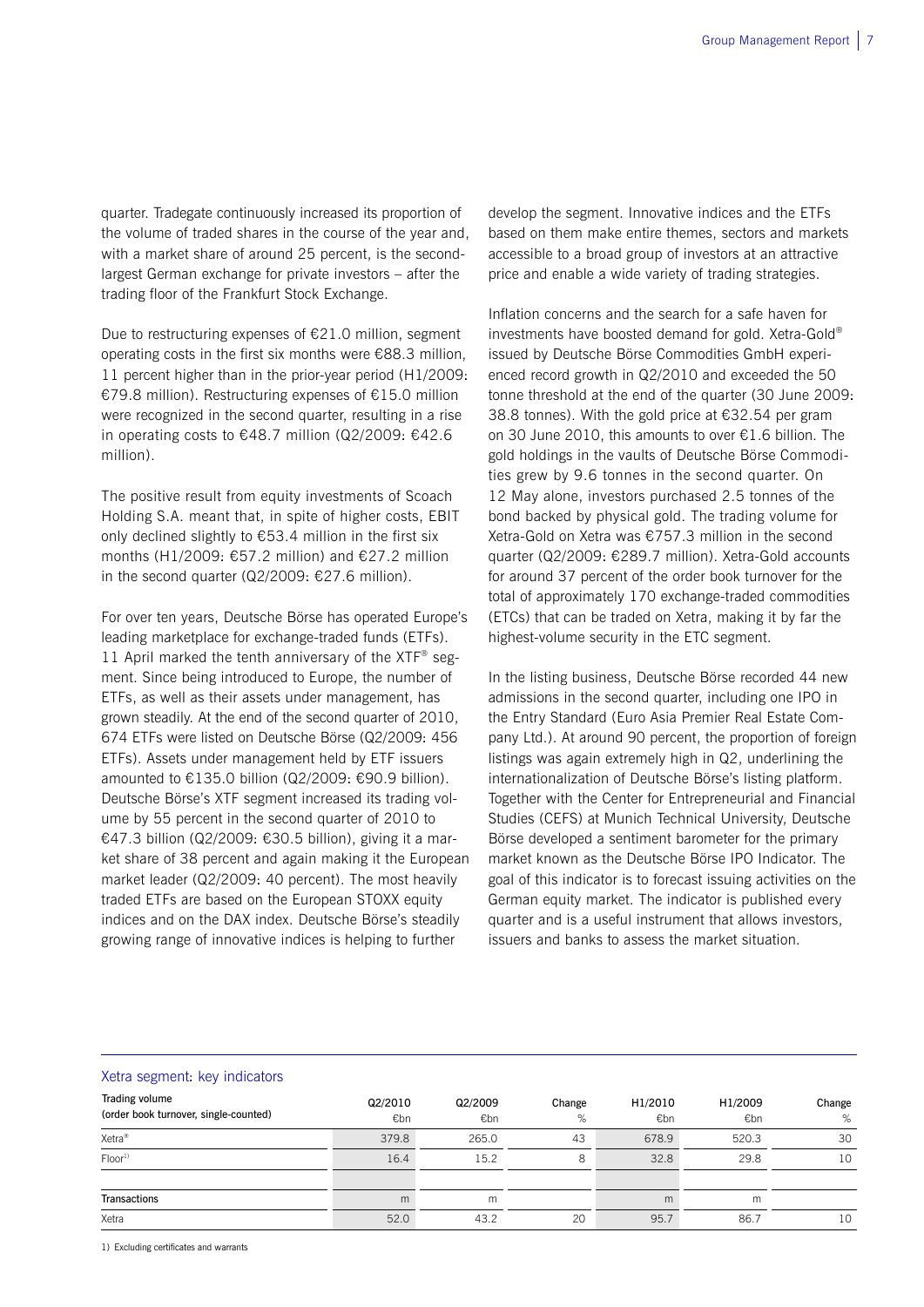In May 2010, Deutsche Börse Group expanded its new trading segment for European blue chips, Xetra International Market (XIM), to include around 200 shares from the STOXX® Europe 600 index. The Italian market was launched at the same time. In the third quarter, the offering will be extended to include stocks from Switzerland and the United Kingdom.

A new version of the Xetra trading system, Release 11.0, was launched at the end of June. In particular, the new release improves the system's functions and speed, as well as the provision of liquidity. The Enhanced Transaction Solution interface was also expanded.

#### Breakdown of sales revenue in the Xetra segment





1) Following the deconsolidation of Scoach no sales revenue is shown for Q2/2010. 2) Including income from listing and cooperation agreements and IT sales revenue allocated to the segment following the changes in reporting structure (Q2/2009: €10.2 m, Q2/2010: €9.9 m)

3) Sales revenue stated separately for the first time, prior-year figures for Xetra and floor trading restated accordingly

#### **Eurex segment**

First half of 2010:

- $\blacksquare$  Sales revenue in the first six months rose by 5 percent to €459.9 million (H1/2009: €438.3 million).
- At  $€227.1$  million, operating costs were up 13 percent on the prior-year period (H1/2009: €200.6 million), mainly due to restructuring expenses. *Adjusted for restructuring expenses, the segment's operating costs fell to €194.4 million.*
- At  $£251.6$  million, EBIT was virtually unchanged (H1/2009: €255.8 million). *Adjusted for restructuring expenses, EBIT stood at €283.3 million.*

Second quarter of 2010:

- Eurex sales revenue rose by 17 percent to  $£246.1$ million (Q2/2009: €210.4 million).
- Driven primarily by restructuring expenses, operating costs increased to €125.1 million (Q2/2009: €109.3 million). *Adjusted for restructuring expenses, operating costs declined to €100.0 million.*
- EBIT was up by 31 percent to  $€132.8$  million (Q2/2009: €101.4 million). *Adjusted for restructuring expenses, the segment's EBIT amounted to €156.9 million.*

The economic environment in the second quarter (economic stabilization, refinancing of government debt, the decline of the euro versus the US dollar, turbulent interest rates) led to increased volatility on the equity and interest rate markets and to a greater need for investors to hedge their positions using derivatives. Against this background, the Eurex segment increased the contract volume for its European products year-on-year. Following a stable first quarter, contract volumes picked up sharply in Q2, with unusually high turnover being recorded particularly in May. On 6 May 2010, Eurex set a new daily record of 32.0 million contracts (25.0 million contracts excluding US options). At 627.2 million contracts, trading volumes for European futures and options were up by 40 percent on the previous year (Q2/2009: 447.2 million). The yearon-year increase in the first six months was 20 percent to 1,080.0 million (H1/2009: 901.2 million). Trading volumes on the International Securities Exchange (ISE) declined 20 percent against the previous year due to several factors in the fiercely competive US equity options market (see next page for details). Overall, 1,485.5 million contracts were traded on Deutsche Börse Group's derivative exchanges in the first half of the year (H1/2009: 1,406.0 million) and 833.5 million contracts in the second quarter (Q2/2009: 709.5 million).

European traded equity index derivatives remained the highest-volume product group. They recorded a 5 percent increase in the first six months to 438.8 million contracts (H1/2009: 417.7 million) and a 27 percent rise to 238.8 million contracts in the second quarter (Q2/2009: 187.9 million). Greater equity market volatility and the resulting need for hedging by investors were the main drivers of trading activity in this product group.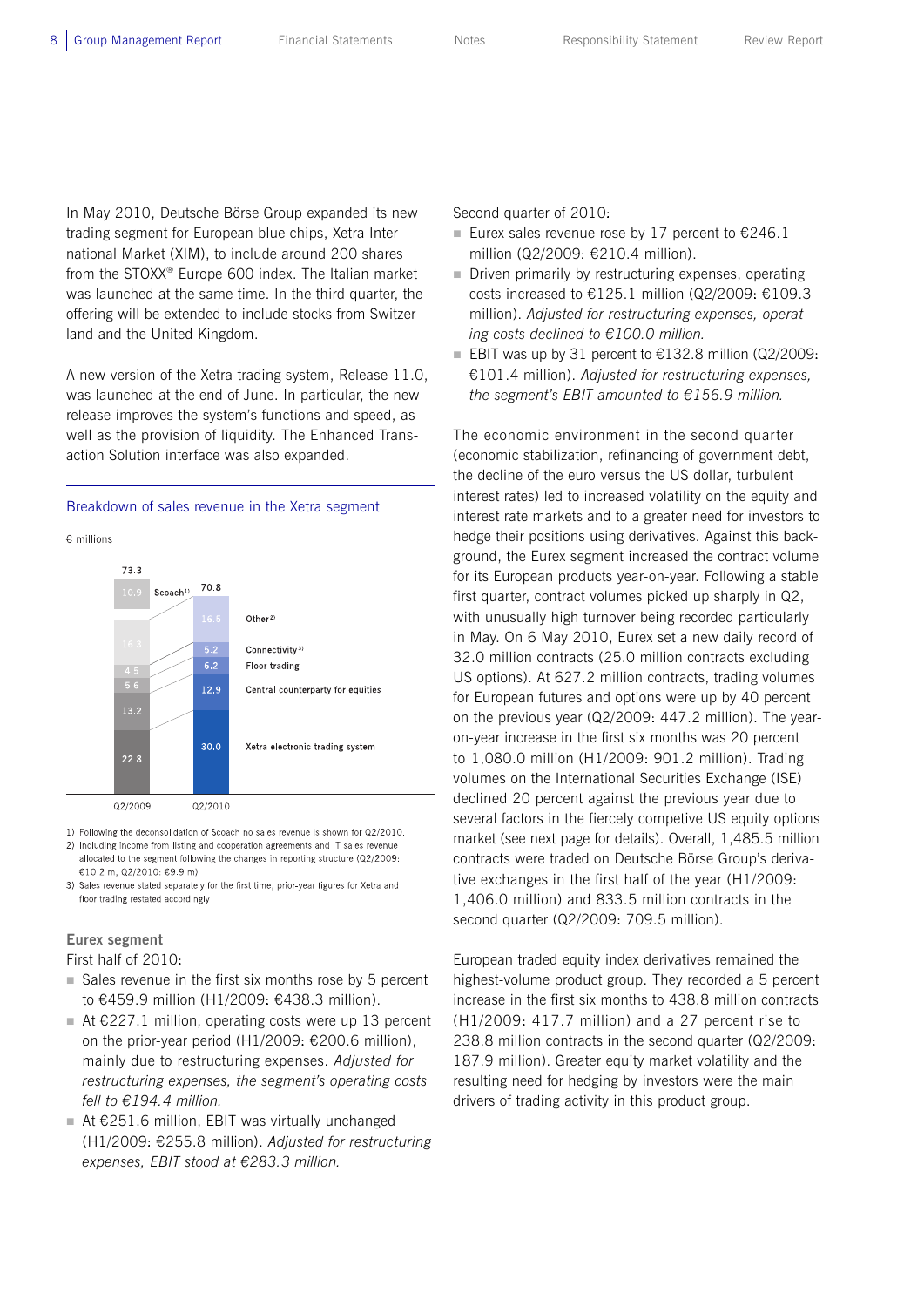In the equity derivatives product group, contract volumes rose to 338.4 million in the first half of 2010 (H1/2009: 255.0 million) and to 232.5 million in the second quarter (Q2/2009: 146.5 million). During the dividend season, positive corporate data led to a significant increase in the trading volume of single-stock futures, which more than doubled compared with the prior-year quarter. As a result of the high proportion of Eurex-cleared block trades with a fee cap, sales revenue did not increase in proportion to the number of traded contracts.

In the first half of the year, interest rate markets were dominated by changes in market participants' expectations about future central bank interest rate policies and therefore about interest rate trends in Europe, as well as uncertainty caused by the refinancing of government debt. As a result, there was a sustained recovery in Eurextraded contract volumes in the interest rate derivatives product group: Eurex has recorded year-on-year growth in each month of 2010. Overall, this led to an increase of 31 percent in the first six months to 299.8 million contracts (H1/2009: 228.4 million) and a 37 percent rise in the second quarter to 154.1 million contracts (Q2/2009: 112.8 million).

As expected, the trading volume in US options on ISE was subject to fluctuations in a highly competitive environment: in the first half of 2010, contracts traded by market participants fell by 20 percent compared with the prior-year period to 405.6 million (H1/2009: 504.8 million). The number of contracts in the second quarter was down by 21 percent year-on-year to 206.3 million (Q2/2009: 262.3 million). ISE's market share of US equity options was 20.5 percent in the second quarter of 2010 (Q2/2009: 28.9 percent). There are various reasons for the development of volumes and market share:

- In the second half of 2009, the U.S. Securities and Exchange Commission instructed ISE to discontinue a certain order type for transacting large institutional crossing orders. The current regulatory structure favours floor-based exchanges in the ability to accommodate the industry's institutional crossing business, and as a result, ISE's crossing business migrated to the floorbased exchanges. ISE is working closely with the SEC to resolve this regulatory inconsistency.
- Dividend trade transactions, which are promoted through fee caps on some floor-based US equity options exchanges, continue to distort trading volumes and market share on the US equity options market. ISE does not offer these incentives but has rather geared its focus towards profitable business.
- Changes in the ownership structure of ISE's competitors led to fluctuations in market share. In October 2009, NYSE Euronext announced that it would sell part of its Amex options market to leading market participants (remutualization). Since then, the participants in the transaction have directed order flow to the exchange. In order to make up for this, ISE will focus even more on the acquisition of new customers and on the introduction of additional products and functionalities.
- The second quarter of 2010 saw further fee changes in the industry. To compete with these modifications, ISE also introduced a modified maker-taker fee schedule which incentivizes market participants to provide liquidity.

Restructuring expenses of €32.7 million recognized in the Eurex segment for the first six months and of  $E25.1$  million in the second quarter of 2010 resulted in a year-on-year rise in operating costs. Nevertheless, the significant increase

#### Contract volumes in the derivatives market

|                                    | Q2/2010<br>m contracts | Q2/2009<br>m contracts | Change<br>% | H1/2010<br>m contracts | H1/2009<br>m contracts | Change<br>% |
|------------------------------------|------------------------|------------------------|-------------|------------------------|------------------------|-------------|
| European equity index derivatives  | 238.8                  | 187.9                  | 27          | 438.8                  | 417.7                  | 5.          |
| European equity derivatives        | 232.5                  | 146.5                  | 59          | 338.4                  | 255.0                  | 33          |
| European interest rate derivatives | 154.1                  | 112.8                  | 37          | 299.8                  | 228.4                  | 31          |
| US options                         | 206.3                  | 262.3                  | $-21$       | 405.6                  | 504.8                  | $-20$       |
| Total                              | 833.5                  | 709.5                  | $+17$       | 1,485.5                | 1,406.0                | $+6$        |

1) The total shown does not equal the sum of the individual figures as it includes other traded derivatives such as ETF, dividend, volatility, agricultural, precious metals and emission derivatives.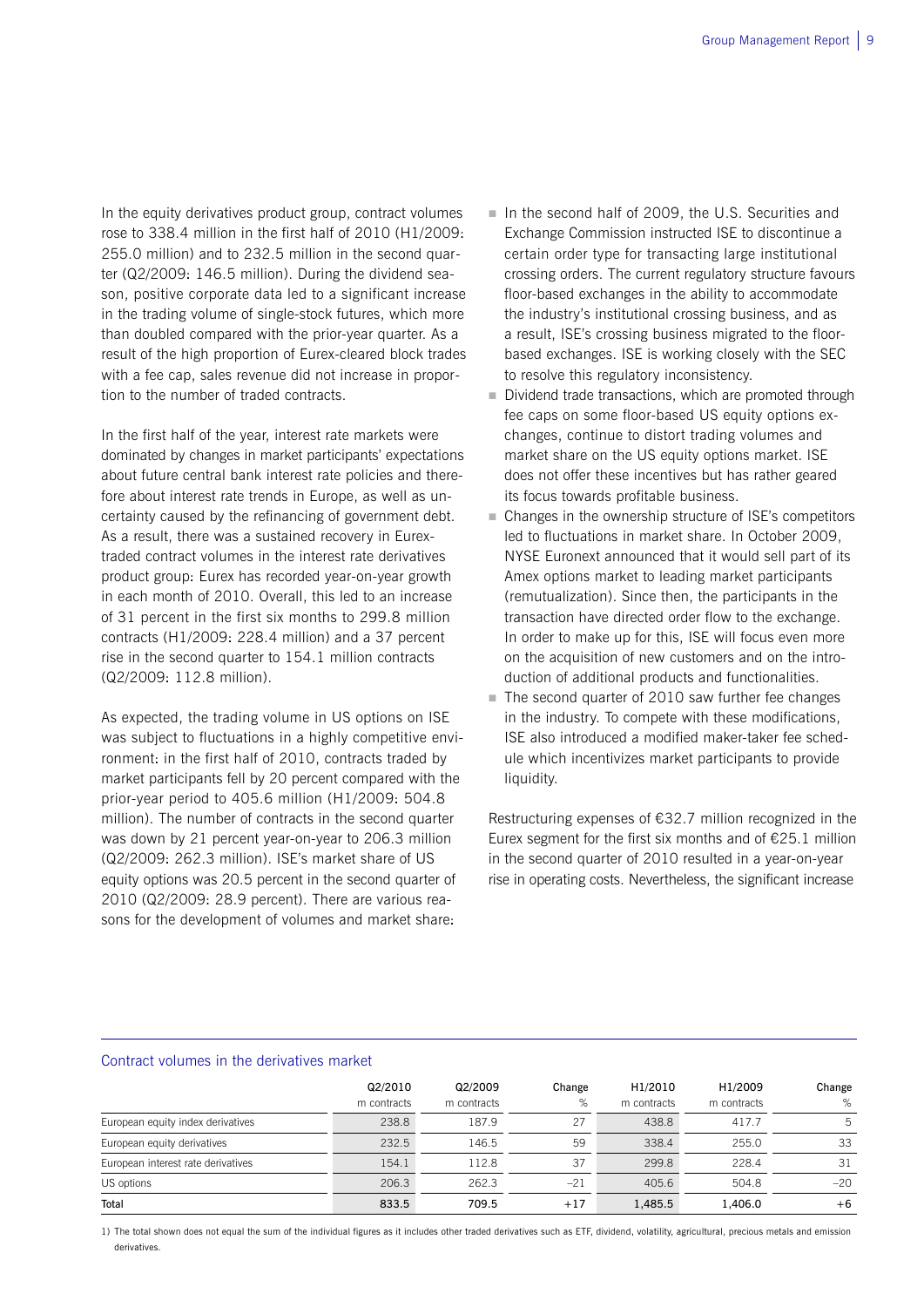in sales revenue and the positive result from equity investments at Direct Edge Holdings LLC and European Energy Exchange AG led to an increase in segment EBIT in the second quarter of 2010.

Eurex Repo further expanded its volume of collateralized money market business. The average outstanding volume in the euro repo market rose by 12 percent in the first half of 2010 to an average of €107.0 billion (H1/2009: €95.8 billion, single-counted for both periods) and to a new record of €115.0 billion in the second quarter (Q2/2009: €106.3 billion). The collateralized money market segment GC Pooling® (General Collateral Pooling) enables balance-sheet friendly and anonymous money market trading in which standardized collateral baskets (a group of securities with similar quality features, e.g. issuer credit rating) are traded and cleared via a central counterparty (Eurex Clearing). Average outstanding volumes reached €91.5 billion in the second quarter, an increase of 20 percent year-on-year (Q2/2009: €76.1 billion, single-counted for both periods). Eurex Repo operates the GC Pooling market together with Eurex Clearing and Clearstream and generates sales revenue from fees charged for trading and clearing repo transactions. Moreover, trading in a new segment, USD GC Pooling®, has been possible since the end of January 2010. The first few months have shown that the new US dollar segment is being well received by the market, and in some cases demand for cash for which securities are deposited as collateral is exceeding supply due to the general market situation.

New derivatives give market participants fresh impetus for their investment, hedging and arbitrage strategies. In the second quarter, Eurex again expanded its product portfolio in several asset classes. The new products include ten additional options on leading ETFs, six futures based on commodities indices, the first European futures based on butter and skimmed milk powder as well as options on the EURO STOXX 50® dividend future, which enable Eurex to extend its successful offering of dividendbased derivatives. In the first half-year dividend derivatives have developed in a very positive way: traded contracts more than doubled in comparison to the previous year and reached 2.4 million (H1/2009: 1.0 million contracts). In March, Eurex's offering of volatility index derivatives based on the VSTOXX® was also expanded to include new option contracts. This product group was also well received by market participants: the trading volume in the second quarter 2010 exceeded 500,000 contracts.

Since 26 April 2010, Wiener Börse AG (the Vienna Stock Exchange) has operated its derivatives market on the Eurex® system, replacing the previously used Nasdaq OMX system. The Vienna Stock Exchange expects the switch to Eurex to lead to an increase in liquidity in its derivatives market. It has been cooperating with Deutsche Börse since 1999 and uses the Xetra trading system for its own cash market. The changeover to the Eurex system in the derivatives market and the resulting expansion of the cooperation underlines the success of this partnership.

#### Breakdown of sales revenue in the Eurex segment



1) Including IT sales revenue allocated to the segment following the changes in reporting structure (Q2/2009: €9.4 m, Q2/2010: €8.7 m)

#### **Clearstream segment**

H1/2010:

- Sales revenue increased by 2 percent to  $€379.8$  million (H1/2009: €374.3 million).
- Net interest income dropped to  $E26.7$  million, a reduction of 54 percent (H1/2009: €57.8 million).
- Operating costs increased by 21 percent to  $€199.6$ million (H1/2009: €165.2 million). *Adjusted for restructuring expenses, operating costs went down €149.6 million.*
- EBIT for the first half year stood at  $€139.3$  million (H1/2009: €191.9 million). *Adjusted for restructuring expenses, Clearstream achieved an EBIT of €189.3 million.*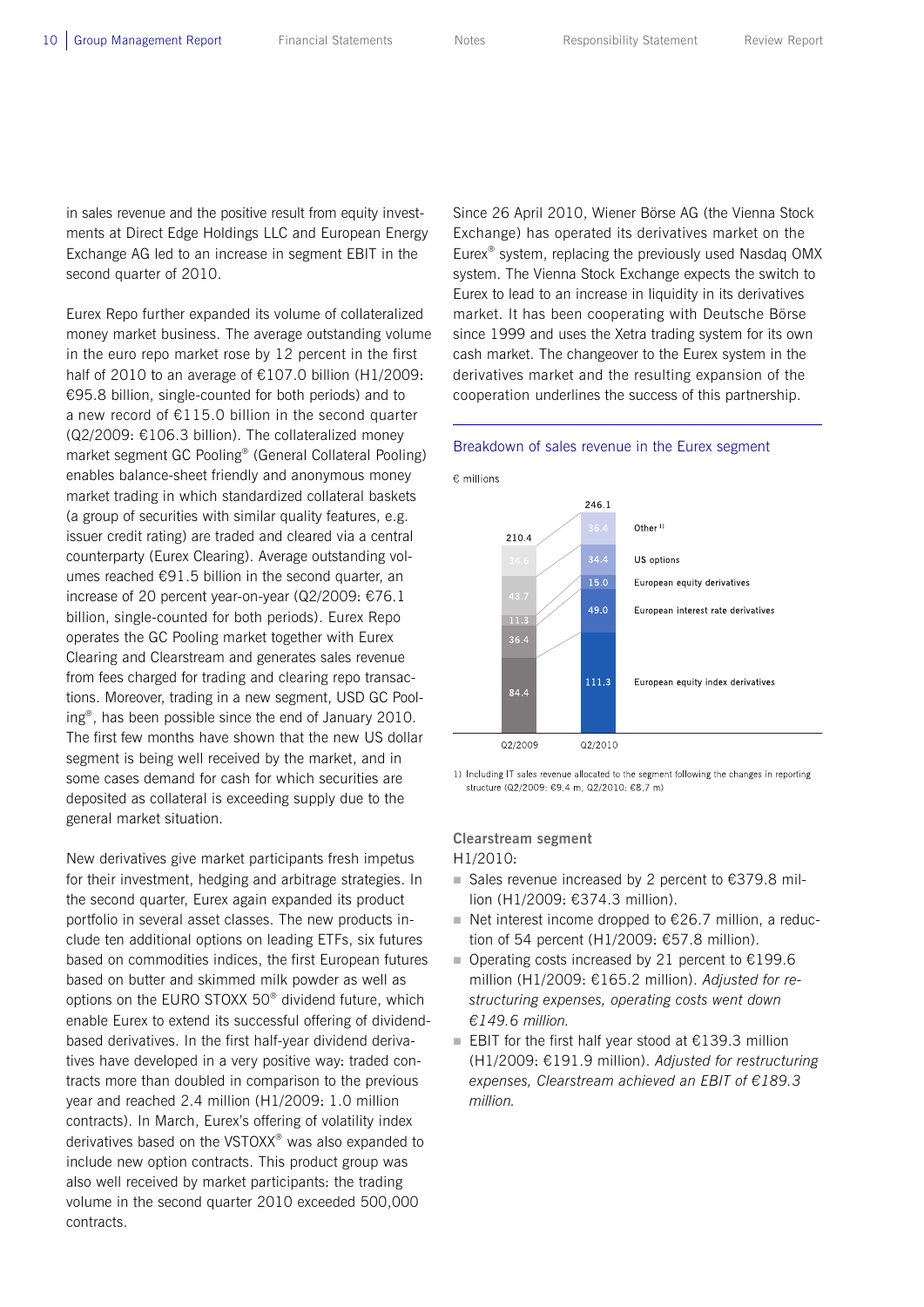#### Q2/2010:

- $\blacksquare$  Sales revenue was 4 percent higher than in the second quarter of 2009, at €191.9 million (Q2/2009: €185.3 million).
- Net interest income from banking business decreased by 39 percent to €15.7 million (Q2/2009: €25.9 million).
- Operating costs amounted to  $€110.9$  million (Q2/2009: €81.9 million). *Adjusted for restructuring expenses, operating costs decreased to €73.9 million.*
- EBIT in the second quarter amounted to  $€68.7$  million (Q2/2009: €92.6 million). *Adjusted for restructuring expenses, EBIT went up to €105.7 million.*

In the custody business, the average value of assets under custody in the first half of 2010 increased by 7 percent year-on-year, reaching €10.8 trillion (H1/2009: €10.1 trillion). The average value of assets under custody in the second quarter 2010 increased by the same degree, to €10.9 trillion (Q2/2009: €10.2 trillion). Clearstream recorded an 8 percent increase in the average value of assets under custody on its international platform for the first six months, to €5.8 trillion (H1/2009: €5.3 trillion), and a 9 percent growth to €5.9 trillion for Q2/2010 (Q2/2009: €5.4 trillion). German domestic assets increased by 5 percent, to €5.0 trillion in the first half (H1/2009: €4.8 trillion). Because of single-digit rounding, Q2 with €5.0 trillion shows the same average of assets under custody (Q2/2009: €4.8 trillion). The growth yearon-year was mainly due to the recovery in the market value of equities. As a result, sales revenue in the custody business went up by 2 percent to €223.7 million for the first six months (H1/2009:  $£218.5$  million) and by 4 percent to €114.0 million for Q2/2010 (Q2/2009: €109.8 million). The difference to the growth of business figures is due to the product mix and the consolidation on customers' side.

The total number of settlement transactions processed by Clearstream in the six months ended 30 June 2010 went up by 19 percent to 58.6 million (H1/2009: 49.5 million). In the second quarter Clearstream recorded a growth of settlement transactions by 21 percent to 30.7 million (Q2/2009: 25.4 million). Compared to the first half of 2009, settlement of OTC transactions in total was at 27.4 million, 14 percent above last year's level (H1/2009: 24.1 million). Settlement of international OTC transactions increased by 20 percent to 13.8 million and OTC transactions on the domestic German market increased by 8 percent to 13.6 million. In the stock exchange business, transactions increased by 23 percent to 31.2 million (H1/2009: 25.4 million). Both domestic and international stock exchange markets are mainly driven by German retail investors' trading activity. A growth of 17 percent to 14.1 million (Q2/2009: 12.1 million) for Clearstream's OTC settlement was seen for the second quarter: while settlement of international OTC transactions increased by 20 percent to 7.0 million, OTC transactions on the domestic market grew by 14 percent to 7.1 million. In the stock exchange business, transactions went up by 25 percent to 16.6 million for the second quarter (Q2/2009: 13.3 million), again due to higher trading activity of German retail investors. As a result of a fee reduction for the settlement of German securities in the domestic CSD which took effect on 1 July 2009, combined with a product mix, which saw a lower share of higher priced transactions settled on external links, sales revenue went up by only 3 percent to €60.7 million in the first half (H1/2009:  $€58.9$  million) and by 5 percent in the second quarter of 2010, to  $\epsilon$ 31.3 million (Q2/2009: €29.8 million).

Within the Global Securites Financing (GSF) business, which includes triparty repo, securities lending and collateral management, average outstandings showed continuous growth, both on a six-month and on a quarterly basis. In the first half outstandings reached an average of €500.0 billion, an increase of 7 percent year-on-year (H1/2009: €467.9 billion). In the second quarter of 2010 the outstandings grew by 5 percent year-on-year to €509.2 billion (Q2/2009: €484.8 billion). The rise reflects the growing importance of secured financing and the continued move of collateral towards central international liquidity pools. In particular, collateral management services significantly contributed to the increase of volumes. The Euro GC Pooling® service, offered in cooperation with Eurex, continued to show a strong growth in outstandings, reaching a daily average of €85.6 billion for the first half and  $€91.5$  billion for the second quarter (H1/2009: €69.8 billion, Q2/2009: €76.1 billion).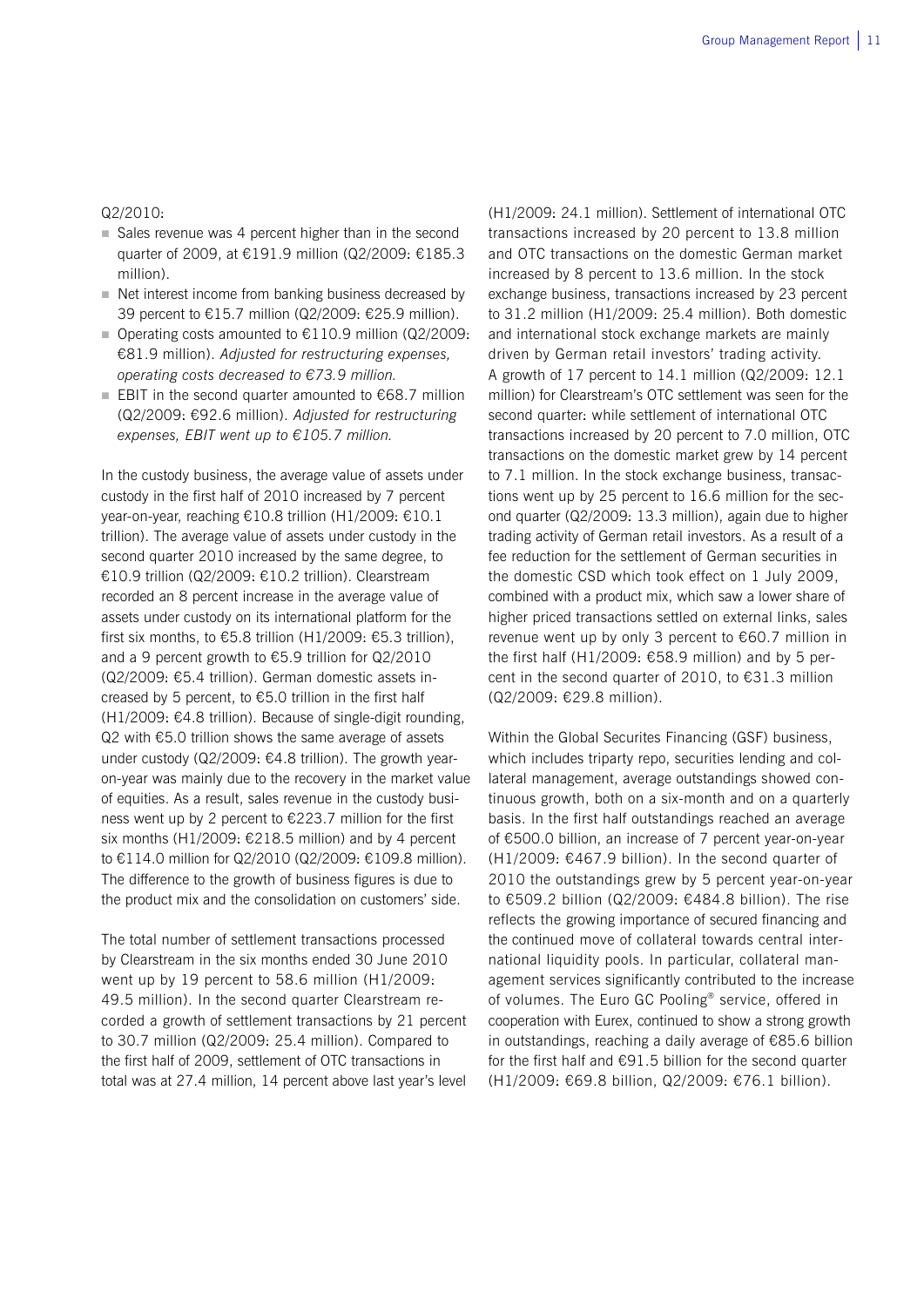Despite the rise in overall GSF volumes, sales revenue in the GSF business decreased by 8 percent to  $\epsilon$ 33.1 million for the first six months (H1/2009: €35.9 million), mainly because of a decline of the market prices for securities in the first quarter as collateral, which account for Clearstream's sales revenue in this business area. However, the second quarter taken into account separately shows a reversal of this trend. In addition, due to significantly higher volumes in the lending business (ASL, ASL+ and LMS), sales revenue grew by 8 percent to €18.1 million (Q2/2009: €16.8 million).

Average overnight customer cash deposits dropped to €6.5 billion in the first half 2010 (H1/2009: €7.3 billion), but showed a slight increase in the course of the year, to reach  $\epsilon$ 7.0 billion in the second quarter (Q2/2009: €7.9 billion). Net interest income from banking business decreased by 54 percent to €26.7 million in the first half 2010 (H1/2009: €57.8 million), and, with €15.7 million in Q2/2010, was still considerably lower than last year ( $Q2/2009$ :  $E25.9$  million). This is due to the decline of short-term interest rates, which reached a historically low level in the course of 2009 and in the

first quarter of 2010, the expiry of interest rate hedges, longer-term investments reaching maturity, as well as the decrease in the average customer cash balances deposited in the first half 2010.

The segment's operating costs in the first half went up due to €50.0 million restructuring expenses. In the second quarter restructuring expenses of €37.0 million accounted for a 35 percent increase of operating costs yearon-year. In addition, Clearstream's staff costs in Q2/2009 were reduced by the one-off effect of reversing a previous provision of some €8 million relating to the relocation of business areas to Prague. The restructuring expenses in 2010 together with the decrease in net interest income from banking business led to a decrease of Clearstream's EBIT for both the first half and the second quarter of 2010.

The objective of Clearstream's strategy is to transform the company from a pure infrastructure provider to a firm delivering value-added services to its clients. Teaming up with partners is a key element to this philosophy.

#### Clearstream segment: Key indicators

|                                               | Q2/2010 | Q2/2009 | Change         | H1/2010      | H1/2009 | Change   |
|-----------------------------------------------|---------|---------|----------------|--------------|---------|----------|
| Custody                                       | €bn     | €bn     | %              | €bn          | €bn     | %        |
| Value of securities deposited (average value) | 10,913  | 10,242  | $\overline{7}$ | 10,796       | 10,109  | 7        |
| international                                 | 5,882   | 5,410   | 9              | 5,783        | 5,350   | 8        |
| domestic                                      | 5,031   | 4,832   | 4              | 5,013        | 4,759   | 5        |
| Settlement                                    | m       | m       | %              | m            | m       | $\%$     |
| Securities transactions                       | 30.7    | 25.4    | 21             | 58.6         | 49.5    | 18       |
| international                                 | 9.6     | 7.7     | 25             | 18.7         | 14.8    | 26       |
| domestic                                      | 21.1    | 17.7    | 19             | 39.9         | 34.7    | 15       |
| <b>Global Securities Financing</b>            | €bn     | €bn     | %              | €bn          | €bn     | %        |
| Outstanding volume (average value)            | 509.2   | 484.8   | 5              | 500.0        | 467.9   | 7        |
| Average daily cash balances                   | €m      | €m      | %              | $\epsilon$ m | €m      | %        |
| Total                                         | 7,043   | 7,878   | $-11$          | 6,454        | 7,254   | $-11$    |
| euros                                         | 2,749   | 2,827   | $-3$           | 2,374        | 2,380   | $\Omega$ |
| US dollars                                    | 2,982   | 3,383   | $-12$          | 2,836        | 3,287   | $-14$    |
| other currencies                              | 1,312   | 1,668   | $-21$          | 1,244        | 1,587   | $-22$    |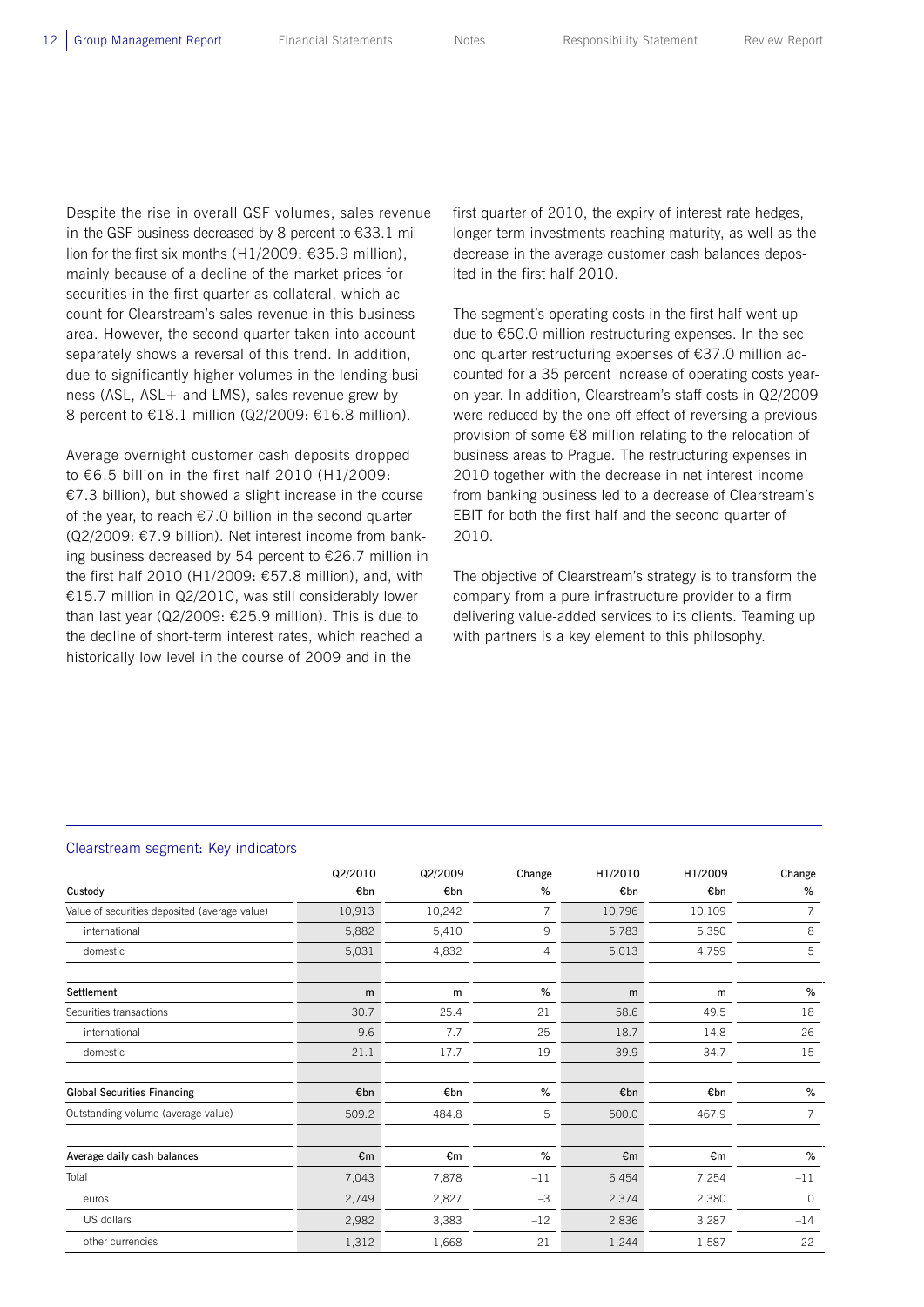With the advent of TARGET2-Securities (T2S), the settlement system that the European Central Bank wants to introduce in 2014, Luxembourg needs to introduce a new central securities depository. On 19 May 2010, Clearstream and the Banque centrale du Luxembourg (BCL), the Grand Duchy's Central Bank, jointly introduced LuxCSD. LuxCSD will allow for the settlement of securities transactions in central bank money, thus reducing risk for financial market participants. LuxCSD will provide issuing and central settlement and custody services for securities of all types, including investment funds. It will be incorporated in Luxembourg and will initially be owned jointly by Clearstream and the BCL. Live operations are planned to start in 2011.

In June, Clearstream and CETIP, the Brazilian CSD which operates the leading marketplace for fixed-income securities and over-the-counter (OTC) derivatives in Latin America, signed an agreement to jointly develop, promote and distribute triparty collateral management services. This agreement paves the way for a multi-time-zone collateral management insourcing offering in real-time and is in line with the observed trends towards a global consolidation of collateral management activities. The new service will provide CETIP's clients in their time zone with the opportunity to have access to the collateral management services of Clearstream's Liquidity Hub.

In line with Deutsche Börse's intention to contribute to the transparency and integrity of financial markets, Clearstream joined the Spanish exchange Bolsa y Mercados Españoles' (BME) OTC Trade Repository Project. The project will provide reporting services for a wide range of OTC financial instruments. The initiative is in line with the European Commission's intention to achieve greater transparency and thus better opportunities for operational control in OTC derivatives. Testing started in July 2010 while full implementation of the trade repository is expected to take place in the fourth quarter of 2010.

#### Breakdown of sales revenue in the Clearstream segment

€ millions

1919 185.3  $Other<sup>1</sup>$ **Global Securities Financing** 16.8  $31.3$ Settlement 29.8 114.0  $109.8$ Custody Q2/2009 Q2/2010

1) Including Connectivity and Reporting and IT sales revenue allocated to the segment following the changes in reporting structure (Q2/2009: €4.2 m, Q2/2010: €5.6m)

### **Market Data & Analytics segment**  First half of 2010:

- Following the full consolidation of STOXX Ltd., sales revenue rose by 13 percent in the first six months to €108.1 million (H1/2009: €95.4 million).
- Operating costs were up 39 percent year-on-year, at €59.0 million (H1/2009: €42.3 million). *Adjusted for restructuring expenses, operating costs amounted to €52.9 million.*
- EBIT increased by 6 percent to  $€58.7$  million (H1/2009: €55.5 million). *Adjusted for restructuring expenses, EBIT amounted to €64.8 million.*

#### Second quarter of 2010:

- Following the full consolidation of STOXX Ltd., segment sales revenue rose by 19 percent to €55.6 million (Q2/2009: €46.6 million).
- Operating costs amounted to  $€32.4$  million (Q2/2009: €21.6 million). *Adjusted for restructuring expenses, operating costs were €27.5 million.*
- As a consequence, EBIT increased by 6 percent yearon-year to €28.7 million (Q2/2009: €27.2 million). *Adjusted for restructuring expenses, EBIT amounted to €33.6 million.*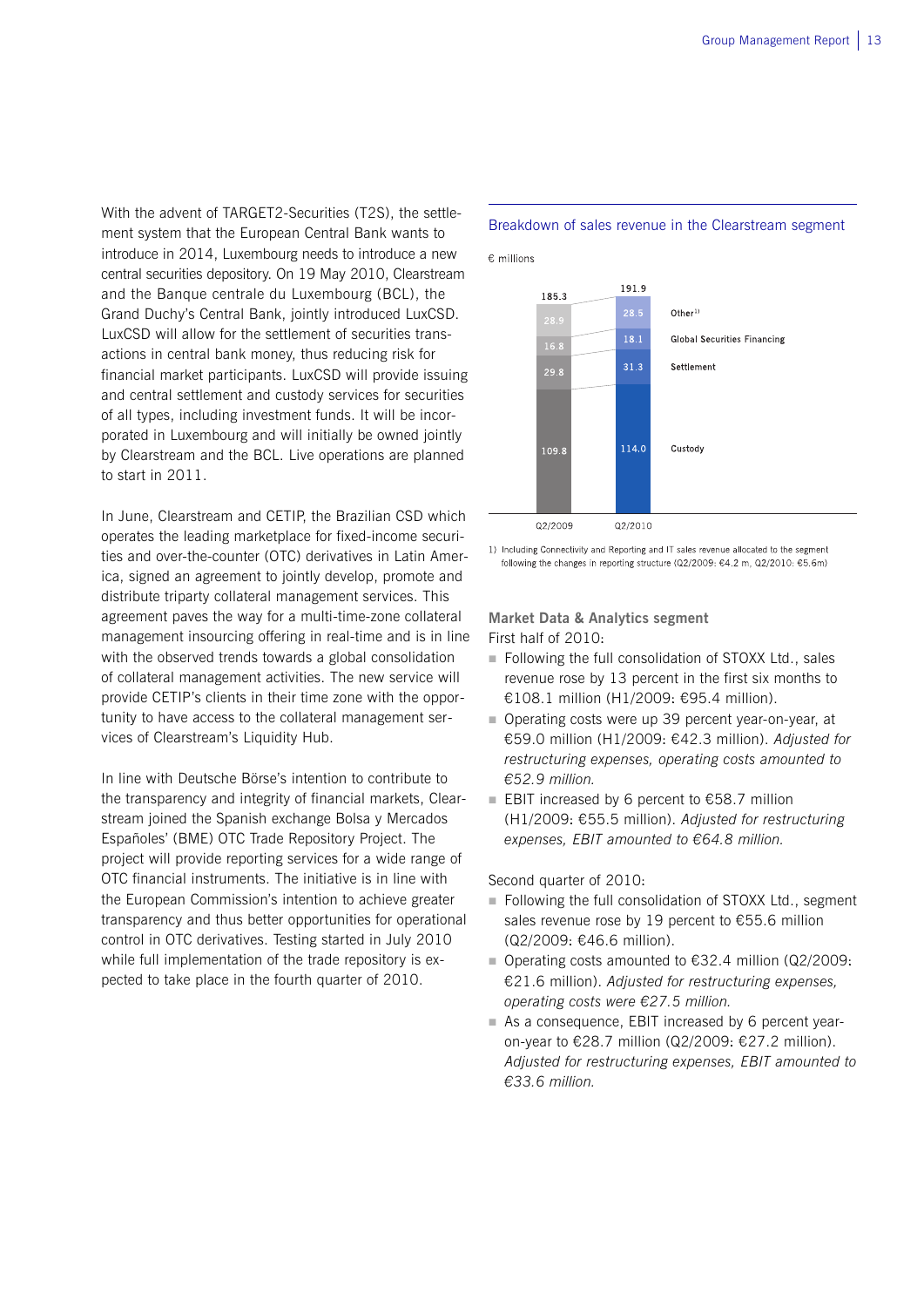Since Deutsche Börse increased its interest in STOXX Ltd. to 50 percent plus one share in the fourth quarter of 2009 and holds the control, STOXX Ltd. is fully consolidated in financial year 2010. The same applies to the US financial news agency Need to Know News, in which Deutsche Börse had acquired a 100 percent interest in November 2009 and which the Group consolidates since then. The sales revenue of Market Data & Analytics rose to €55.6 million (Q2/2009: €46.6 million) due to the consolidation of STOXX Ltd. and Need to Know News, among other factors. However, even excluding the changes in the Group structure, the segment slightly lifted its sales revenue in the second quarter to €47.6 million.

Despite sustained cost pressure in the financial services sector, Market Data & Analytics increased sales of licenses for the purely machine-readable (non-display) use of real-time data in automatic trading applications. For example, the segment gained additional customers for the AlphaFlash® data feed that it launched in March 2010; AlphaFlash is a service for machine-readable data of macroeconomic indicators and the first joint product from Market Data & Analytics and the US-based news agencies Need to Know News and Market News International. The segment is currently preparing to launch AlphaFlash on the growth market of Asia. In June 2010, it also introduced AlphaFlash® Monitor, which makes the data feed visible to users in real time via a web-based display medium.

In the index business, Market Data & Analytics completed the switch to the fee model that it had modified as of 1 January. Following the general practice in the international index business, the segment makes the latest detailed parameters relating to the composition of an index available to registered customers only. The effects for the most part will not be reflected in earnings until the second half of the year. Sales revenue in the index business was also boosted by sustained growth in the ETF market. In this area, the segment benefits directly from the assets managed via ETFs. In addition, Market Data & Analytics increased demand for ETF services, such as the calculation of indicative net asset values (iNAV®) in Europe.

Market Data & Analytics slightly expanded its back office data business in the second quarter of 2010. The key factor here was the growth in trading activity, which stimulated demand for the TRICE® service. Deutsche Börse's TRICE helps securities firms meet their reporting requirements for securities transactions.

Restructuring expenses of €6.1 million were recognized in the Market Data & Analytics segment in the first six months and of €4.9 million in the second quarter of 2010. Nevertheless, the significant rise in sales revenue resulted in a year-on-year increase in the segment's EBIT.

#### **Financial position**

#### **Cash flow**

Deutsche Börse Group generated cash flow from operating activities of €451.6 million in the first half of 2010 (H1/2009: €344.8 million). The basic operating cash flow per share amounted to  $\epsilon$ 2.43 (H1/2009:  $\epsilon$ 1.86). The changes in operating cash flow are due to the following factors:

- The decline in net profit by  $€53.4$  million to  $€328.7$ million.
- A cash inflow of  $£27.8$  million (H1/2009: cash inflow of  $E11.8$  million) primarily due to the increase of noncurrent provisions, amongst others in connection with planned restructuring measures.
- A cash inflow of  $£23.4$  million (H1/2009: cash outflow of €17.0 million) due to the decline in receivables and other assets, primarily in connection with the settlement of the financial loss liability insurance policy that was terminated in the fourth quarter of 2009. The cash outflow in the previous year was mainly due to the rise in receivables from the CCP business, trade receivables and associate receivables.
- A cash inflow of  $€40.1$  million (H1/2009: cash outflow of €108.6 million) due to an increase in current liabilities. The increase was mainly due to an increase in other current provisions related to planned restructuring measures. The cash outflow in the previous year was primarily due to the decline in other current provisions relating to share-based payments and trade payables.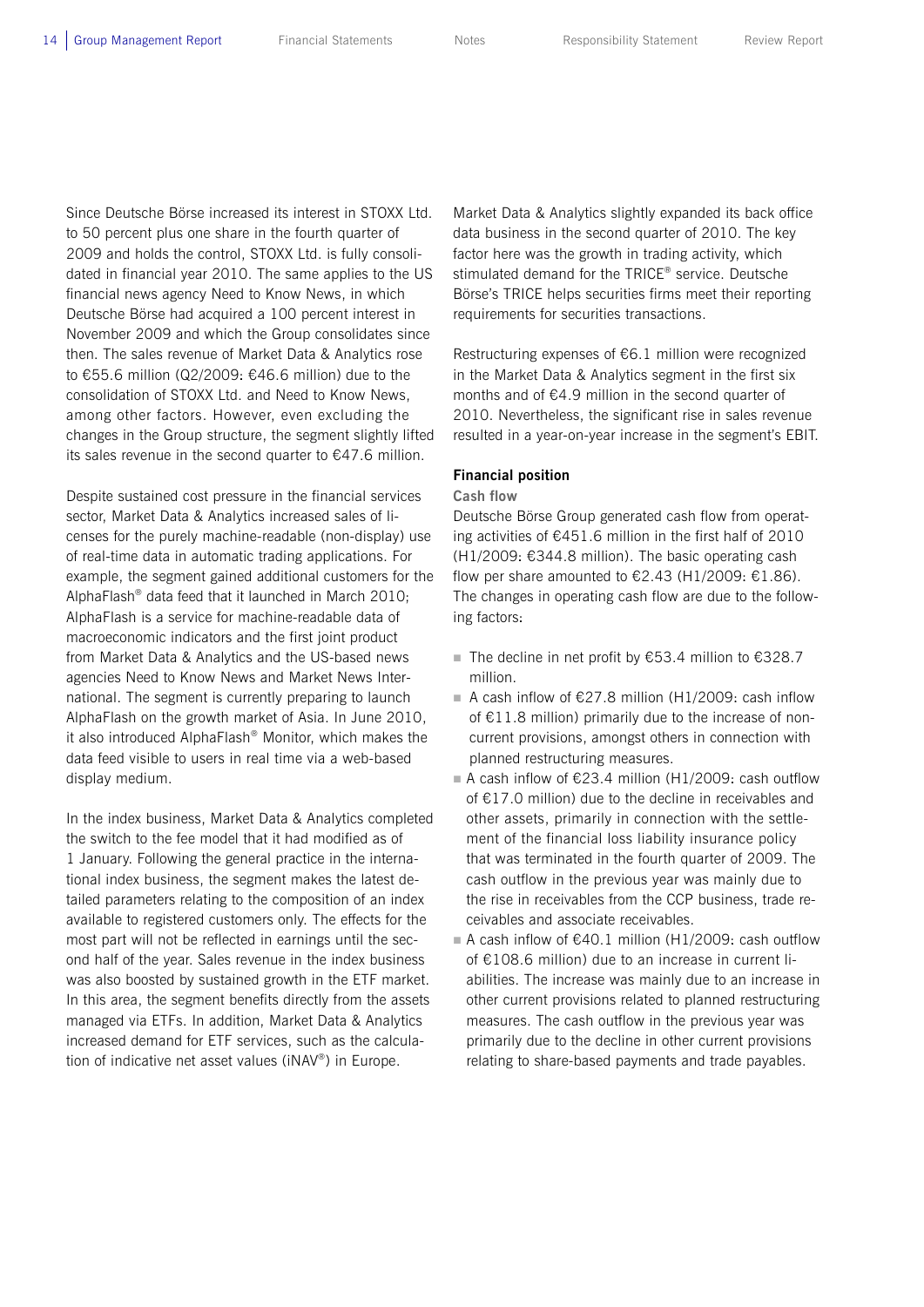The cash inflow from investing activities amounted to €79.9 million in the first half of 2010 (H1/2009: cash outflow of €958.2 million), primarily because securites with an original maturity of more than one year matured and were sold in H1/2010, and because of the net decrease in current receivables, securities and liabilities from banking business with an original maturity of more than three months, which exceeded the investments in noncurrent financial instruments.

Cash outflows from financing activities amounted to €481.8 million (H1/2009: cash outflow of €310.3 million). The cash flow from financing activities regularly contains effects from dividend payments and liabilities that are taken out or repaid for short-term liquidity management under the Company's commercial paper program. The dividend payment in May 2010 for financial year 2009 amounted to €390.5 million. The year-on-year change in cash flow from financing activities in the first half of 2010 was mainly due to two factors: a net cash inflow of €77.7 million in the first half of 2009 relating to the taking up of current liabilities (commercial paper) in comparison to a cash outflow of €91.1 million in the first half of 2010 resulting from the partial redemption of the hybrid bond issued in 2008.

Cash and cash equivalents as at 30 June 2010 therefore amounted to  $€-224.9$  million (30 June 2009:  $€-474.1$ million). At €392.6 million, free cash flow, i.e. cash flows from operating activities less payments to acquire intangible assets and property, plant and equipment, was well above the previous year's level due to the increase in operating cash flow (H1/2009: €301.5 million).

#### **Capital management**

Deutsche Börse Group's capital management principles remain unchanged: the Group aims at a dividend distribution ratio of 40 to 60 percent of consolidated net income for the year and executes share buy-backs in order to distribute funds not required for the Group's operating business and further development to its shareholders. The principles take into account capital requirements, which are derived from the Group's capital and liquidity needs from legal, regulatory, credit rating and economic capital

perspectives. To ensure the continued success of the Clearstream segment, which is active in securities custody and settlement, the Company aims to retain Clearstream Banking S.A.'s strong "AA" credit rating. Deutsche Börse AG also needs to maintain a strong credit profile for the benefit of the activities at its subsidiary Eurex Clearing AG.

Customers expect their service providers to maintain conservative interest coverage and debt/equity ratios and thus maintain strong credit ratings. Deutsche Börse Group therefore continues to pursue the objective of reaching an interest coverage ratio (ratio of EBITDA to interest expenses from financing activities) of at least 16 at the Group level. Adjusted for restructuring expenses as part of the operating efficiency program, Deutsche Börse Group achieved this target in the first half of 2010 with an interest coverage ratio of 18.3. The interest coverage ratio is based on a relevant interest expense of €36.7 million and EBITDA adjusted for restructuring expenses of €673.3 million. For the second quarter of 2010 the interest coverage ratio is 20.2 based on a relevant interest expense of €18.3 million and EBITDA adjusted for restructuring expenses of €368.9 million. To strengthen the interest coverage ratio, the Group made use of opportunities on the market to repurchase – until 30 June 2010 – a total of €90.0 million (nominal amount) of the hybrid bond issued in 2008, most of it in the second quarter. This measure reduces the interest expense and improves the interest coverage ratio.

On 28 May 2010, Deutsche Börse AG paid a dividend of €2.10 per share for financial year 2009, unchanged from the previous year. The distribution ratio, adjusted for the ISE impairment charge recognized in the fourth quarter of 2009, is 56 percent of net income (2008: 38 percent).

#### **Net assets**

As at 30 June 2010, Deutsche Börse Group's noncurrent assets amounted to €5,647.4 million (30 June 2009: €4,902.4 million). They consisted primarily of intangible assets and financial assets. Intangible assets included goodwill of €2,148.0 million (30 June 2009: €1,981.2 million) and other intangible assets of  $E1,470.0$  million (30 June 2009: €1,328.9 million). The ISE impairment charge recognized in the fourth quarter of 2009 had a reducing effect on intangible assets while the consolidation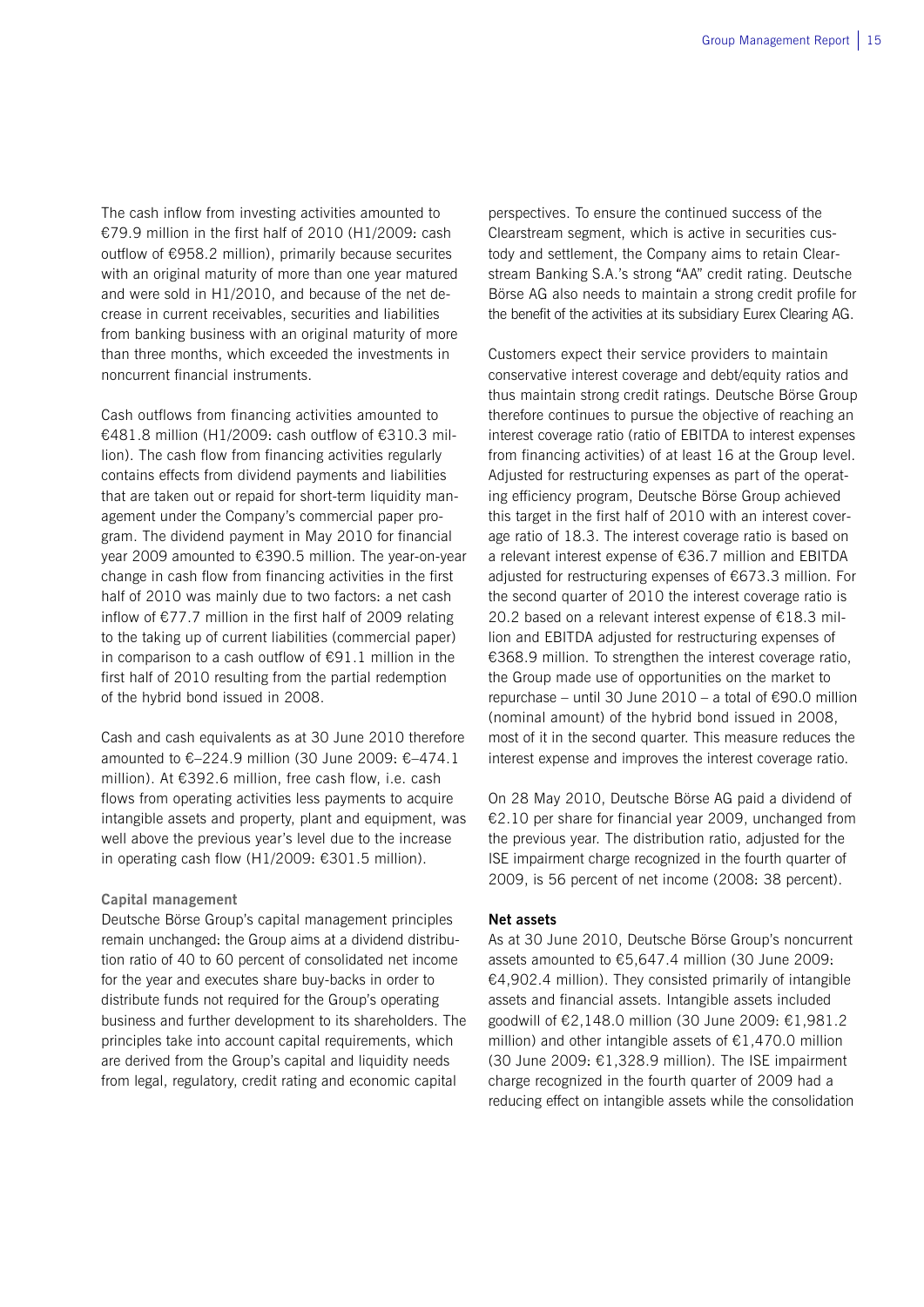of STOXX Ltd. increased the intangible assets. In addition, the US dollar exchange rate caused a rise in the goodwill and other intangible assets, particularly in connection with ISE. Noncurrent receivables and securities from banking business of €1,534.9 million (30 June 2009:  $£1,116.8$  million) represented the largest part of financial assets, which amounted to €1,793.0 million as at the balance sheet date (30 June 2009: €1,358.8 million). This increase also impacted the change in noncurrent assets in total compared with 30 June 2009.

Noncurrent assets may be compared with equity in the amount of €3,403.8 million (30 June 2009: €2,990.7 million) and noncurrent liabilities in the amount of €2,218.1 million (30 June 2009: €2,217.6 million). Noncurrent liabilities mainly related to interest-bearing liabilities from the long-term financing of the ISE transaction of €1,488.2 million (30 June 2009: €1,513.5 million) and deferred taxes of €566.8 million (30 June 2009: €589.9 million).

Changes in current liabilities were the result of, among other things, the decline in other current liabilities to €367.6 million (30 June 2009: €543.7 million), primarily because of the decrease in current financial instruments (commercial paper). Commercial paper amounting to a nominal €100.0 million (30 June 2009: €282.0 million) was outstanding as at the end of the second quarter of 2010.

Overall, Deutsche Börse Group invested €59.0 million in intangible assets and property, plant and equipment in the first half of 2010 – one third more than in the prior-year period (H1/2009: €43.3 million). The investments were made in particular in the Eurex and Clearstream segments.

### Risk report

Deutsche Börse Group provides detailed information on its risk management strategy, organization, processes and methods in its annual report.

Risk management is a fundamental component of management and control within Deutsche Börse Group, which has therefore established a Group-wide risk management concept. This comprises roles, processes and responsibilities and is binding on all staff and organizational entities. The concept ensures that emerging risks can be identified and dealt with appropriately at an early stage.

The Executive Board is responsible for the management of all risks. Responsibility for the risk management processes within Deutsche Börse Group is based on a division of labour. The market areas are responsible for identifying risks and reporting these promptly to Group Risk Management (GRM), a central function with Group-wide responsibilities. GRM assesses all new and existing risks and reports these on a monthly basis to the Executive Board and on a quarterly basis to the Supervisory Board. In special cases, GRM also reports to these boards on an ad hoc basis. Risk control is performed in the market areas, i.e. in the areas where the risks occur. The Group uses the concept of "value at risk" (VaR) to measure and report all risks. The Group's models are based on a oneyear time horizon and assume uncorrelated events. The calculation is performed for different confidence levels. In addition, stress tests are performed for key risk drivers.

The Group evaluates its risk situation on an ongoing basis. In the view of the Executive Board, no significant change in the risk situation and no threat to the continued existence of the Group can be identified at this time.

### Report on post-balance sheet date events

In order to focus the Market Data & Analytics segment's activities on tradable information, such as indices, benchmarks and trading signals, Deutsche Börse sold its 77 percent interest in Avox Ltd. to the US company Depository Trust & Clearing Corporation. The transaction was completed on 1 July 2010. The sales proceeds amounted to €11.0 million and were transfered on 2 July 2010. The transaction resulted in a book gain amounting to a single-digit million amount in Euros which will be reflected in earnings in the third quarter.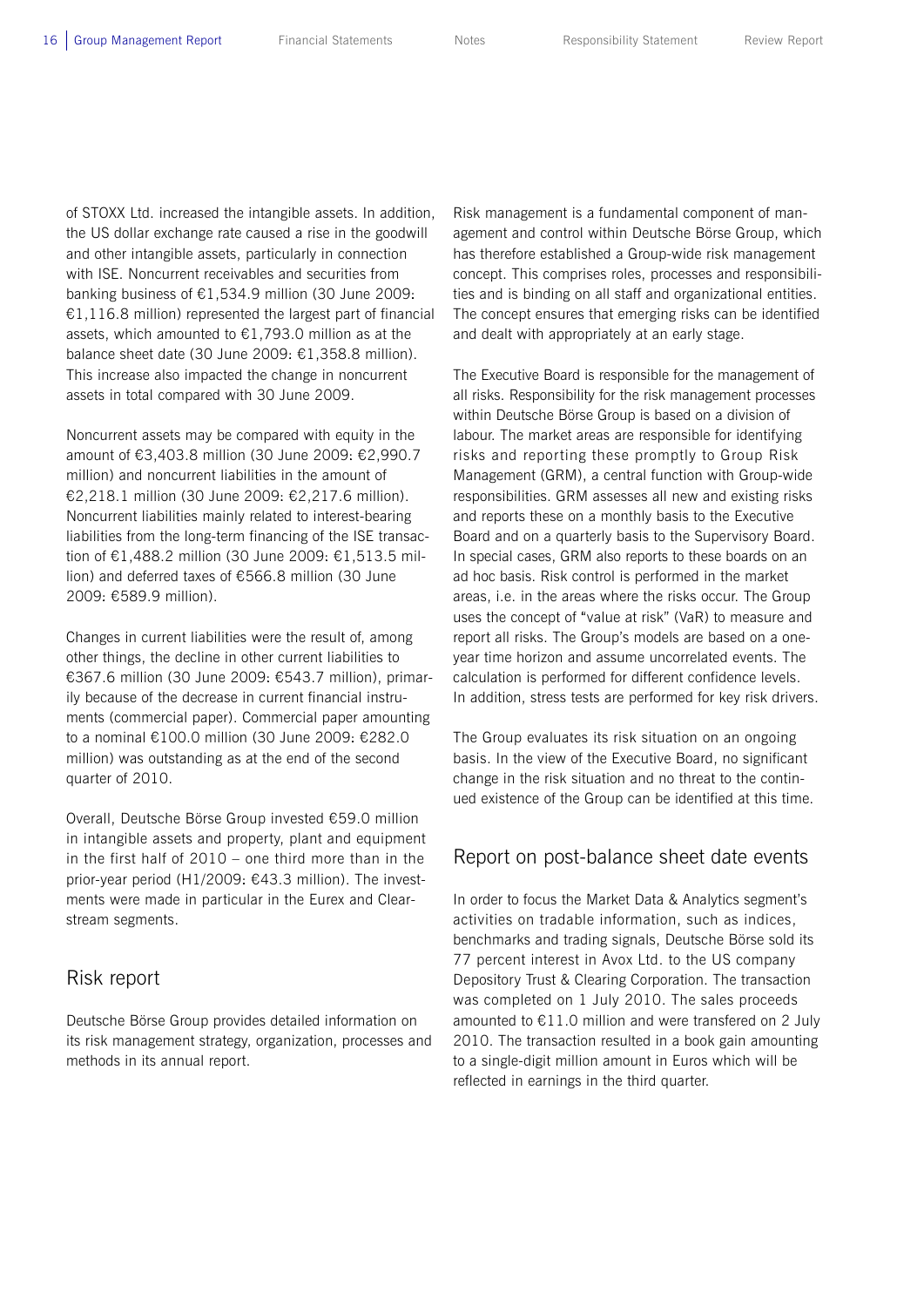## Report on expected developments

The report on expected developments describes the expected development of Deutsche Börse Group. At the time of publication of this report on expected developments, it contains statements on expectations and assumptions relating to the future. Forward-looking statements are by nature subject to risks and uncertainty factors, in particular because many of these factors are outside the Group's control. Thus, the actual development of the Group could deviate substantially from the assumptions made at the time of publication of this report on expected developments. The Company has no obligation to update forward-looking statements as a result of new information or future events.

#### **Development of results of operations**

For the remainder of financial year 2010, Deutsche Börse Group expects no significant deviations from the forecasts for its operating environment that were made in the consolidated financial statements for full-year 2009.

Based on the assumption that overall conditions will develop positively in the forecast period and, in particular, that confidence in global financial markets improves once again, Deutsche Börse Group considers itself well positioned to achieve growth in sales revenue and earnings (the latter adjusted for restructuring expenses and the ISE impairment charge recognized in the fourth quarter of 2009) in the forecast period as compared to the previous year. At the time this report on expected developments was prepared, there were indications of an economic recovery, but the financial markets have not yet returned to normal. In addition, recent events in the context of Greece's debt crisis and the tight financial situation in further EU countries have increased uncertainty yet again. This situation makes it difficult to make a statement on the sustainability of the business recovery in the forecast period. The year 2009 has shown, however, that Deutsche Börse Group with its integrated business model and its flexible planning and control systems can adjust to a changed market environment. If the business environment does not recover to the extent expected, the Group believes it is in a good position to continue to do business profitably due to its integrated business model and the cost reduction measures that have already been implemented and that are planned. If the recovery on the financial markets is stronger and the rise in short-term interest rates comes earlier than expected, this will have a correspondingly positive effect on the Group's earnings situation.

The measures to increase operational efficiency communicated in the first quarter of 2010 will have a positive impact on earnings from 2011 onward. They are explained in more detail above under results of operations.

#### **Development of the Group's financial position**

The Group expects operating cash flow to remain positive. As part of its cash flow from investing activities, Deutsche Börse plans to invest around €120 million per year in intangible assets and property, plant and equipment during the forecast period. These investments will serve primarily to develop new and enhance existing products and services in the Xetra, Eurex and Clearstream segments. The difference in investment volume compared with previous years is primarily the result of the joint trading infrastructure for Deutsche Börse Group which is presently being developed.

Under its capital management principles, Deutsche Börse will react flexibly to a changing market environment in the forecast period. Deutsche Börse Group continues to pursue the objective of achieving an interest cover ratio (ratio of EBITDA to interest expenses from financing activities) of at least 16 at Group level.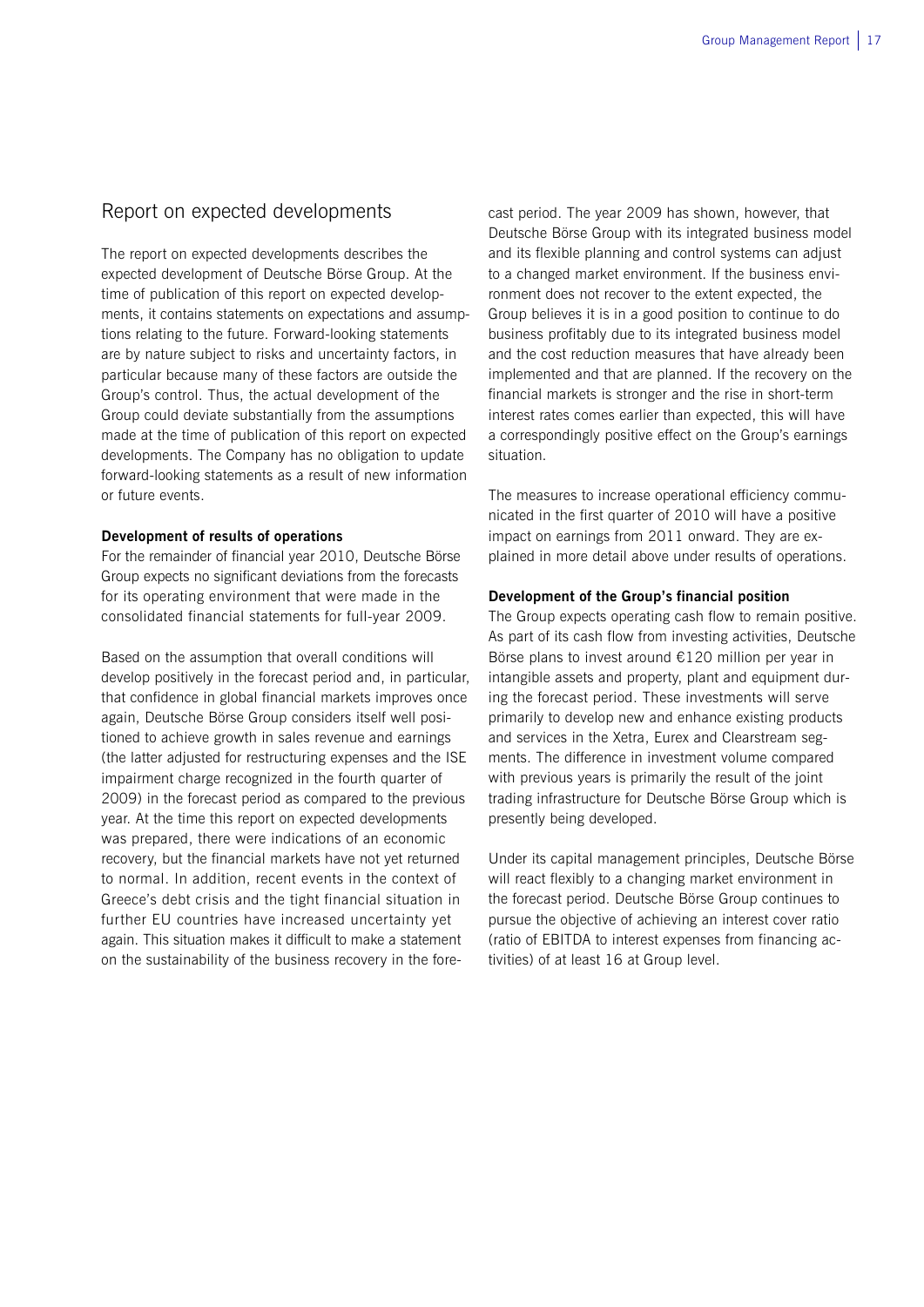L

## Consolidated Income Statement

for the period 1 January to 30 June 2010

|                                                                       |              | Quarter ended | Six months ended |              |  |
|-----------------------------------------------------------------------|--------------|---------------|------------------|--------------|--|
|                                                                       | 30 June 2010 | 30 June 2009  | 30 June 2010     | 30 June 2009 |  |
|                                                                       | €m           | €m            | €m               | €m           |  |
| Sales revenue                                                         | 564.4        | 515.6         | 1,083.6          | 1,055.4      |  |
| Net interest income from banking business                             | 15.7         | 25.9          | 26.7             | 57.8         |  |
| Other operating income                                                | 24.6         | 12.1          | 37.1             | 35.1         |  |
| Total revenue                                                         | 604.7        | 553.6         | 1,147.4          | 1,148.3      |  |
| Volume-related costs                                                  | $-51.4$      | $-62.6$       | $-105.4$         | $-125.2$     |  |
| Total revenue less volume-related costs                               | 553.3        | 491.0         | 1,042.0          | 1,023.1      |  |
| Staff costs                                                           | $-178.7$     | $-105.2$      | $-305.5$         | $-203.8$     |  |
| Depreciation, amortization and impairment losses                      | $-30.5$      | $-33.7$       | $-61.5$          | $-67.6$      |  |
| Other operating expenses                                              | $-95.4$      | $-110.2$      | $-182.4$         | $-203.6$     |  |
|                                                                       |              |               |                  |              |  |
| Operating costs <sup>1)</sup>                                         | $-304.6$     | $-249.1$      | $-549.4$         | $-475.0$     |  |
| Result from equity investments                                        | 8.7          | 6.9           | 10.4             | 12.3         |  |
| Earnings before interest and tax (EBIT)                               | 257.4        | 248.8         | 503.0            | 560.4        |  |
| Financial income                                                      | 5.0          | 14.8          | 8.8              | 44.1         |  |
| Financial expense                                                     | $-34.8$      | $-30.5$       | $-61.5$          | $-80.8$      |  |
| Earnings before tax (EBT)                                             | 227.6        | 233.1         | 450.3            | 523.7        |  |
|                                                                       |              |               |                  |              |  |
| Income tax expense                                                    | $-61.5$      | $-63.1$       | $-121.6$         | $-141.6$     |  |
| Net profit for the period                                             | 166.1        | 170.0         | 328.7            | 382.1        |  |
| thereof shareholders of parent company<br>(net income for the period) | 160.8        | 164.9         | 317.7            | 370.8        |  |
| thereof non-controlling interests                                     | 5.3          | 5.1           | 11.0             | 11.3         |  |
| Earnings per share (basic) $(E)$                                      | 0.87         | 0.89          | 1.71             | 2.00         |  |
| Earnings per share (diluted) $(E)$                                    | 0.86         | 0.88          | 1.70             | 1.99         |  |
|                                                                       |              |               |                  |              |  |

1) Including expenses for efficiency programs: in the amount of €82.0 million (30 June 2009: €–9.2 million) for the second quarter ended 30 June 2010 and in the amount of €109.8 million (30 June 2009: €–10.6 million) for the six months ended 30 June 2010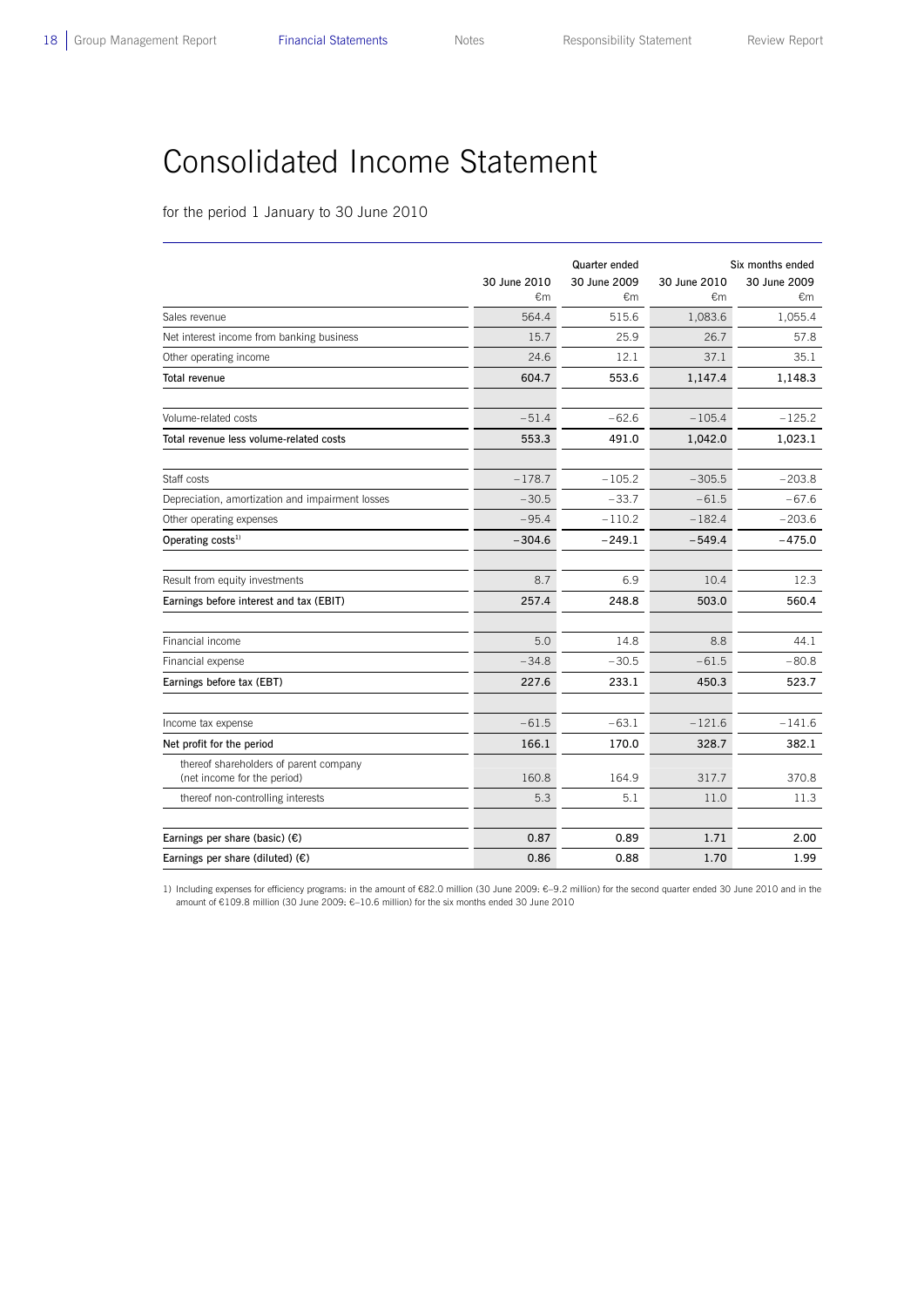# Consolidated Statement of Comprehensive Income

for the period 1 January to 30 June 2010

 $\overline{a}$ 

|                                                                        | 30 June 2010<br>€m | Quarter ended<br>30 June 2009<br>€m | 30 June 2010<br>€m | Six months ended<br>30 June 2009<br>€m |
|------------------------------------------------------------------------|--------------------|-------------------------------------|--------------------|----------------------------------------|
| Net profit for the period reported in consolidated<br>income statement | 166.1              | 170.0                               | 328.7              | 382.1                                  |
| Exchange rate differences <sup>1)</sup>                                | 137.7              | $-98.9$                             | 229.5              | $-3.9$                                 |
| Remeasurement of cash flow hedges                                      | $-2.4$             | $-0.9$                              | $-4.5$             | $-0.7$                                 |
| Remeasurement of other financial instruments                           | $-17.3$            | 3.4                                 | $-13.5$            | $-0.2$                                 |
| Deferred taxes                                                         | $-39.3$            | 26.7                                | $-70.2$            | 1.8                                    |
| Other comprehensive income/(expense)                                   | 78.7               | $-69.7$                             | 141.3              | $-3.0$                                 |
|                                                                        |                    |                                     |                    |                                        |
| Total comprehensive income                                             | 244.8              | 100.3                               | 470.0              | 379.1                                  |
| thereof shareholders of parent company                                 | 214.4              | 113.2                               | 416.7              | 368.6                                  |
| thereof non-controlling interests                                      | 30.4               | $-12.9$                             | 53.3               | 10.5                                   |

1) Exchange rate differences include the following amounts that were taken directly to accumulated profit as part of the result from equity investments: €8.5 million (30 June 2009: €–5.9 million) for the second quarter ended 30 June 2010 and €14.1 million (30 June 2009: €–0.3 million) for the six months ended 30 June 2010.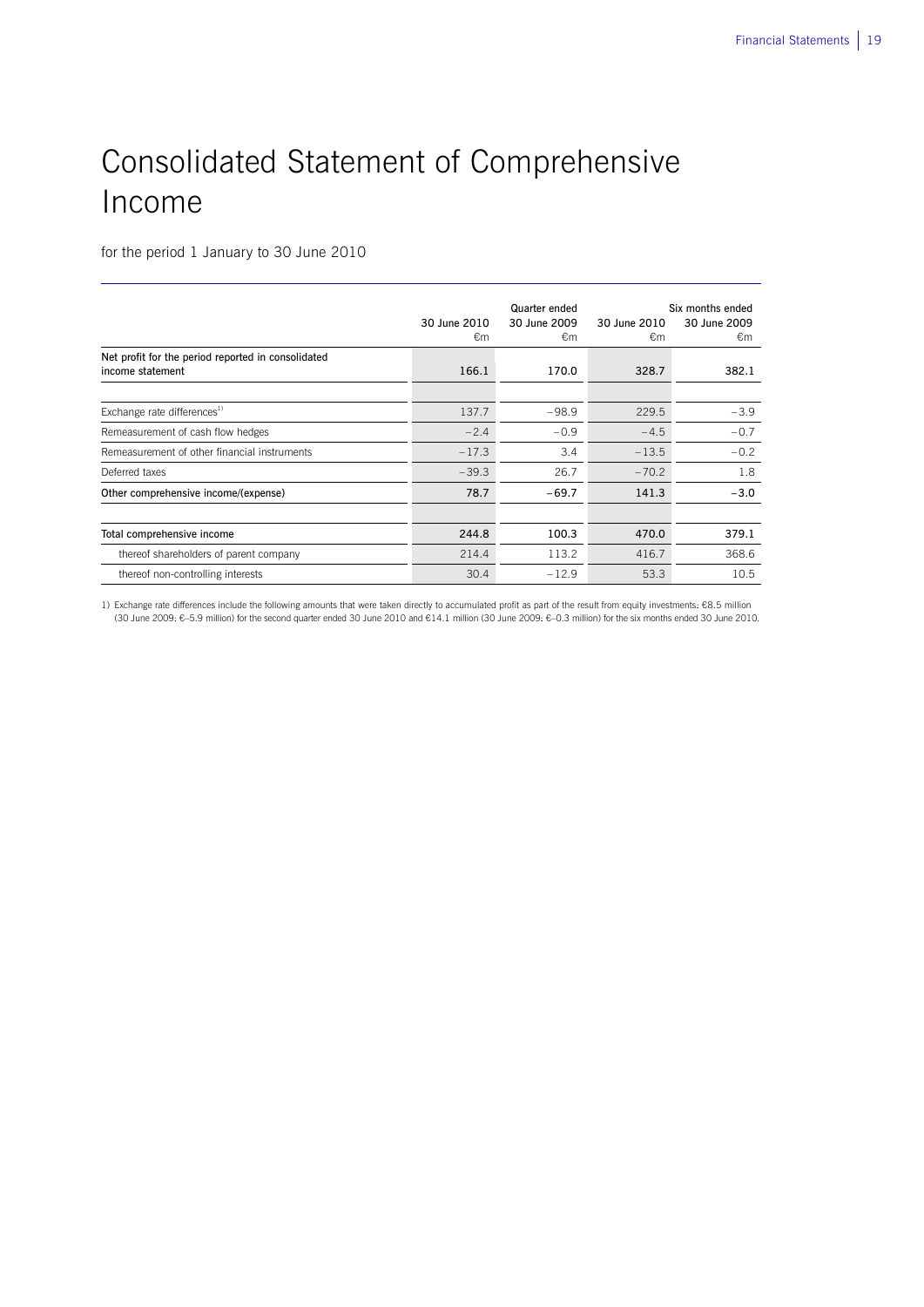$\overline{a}$ 

## Consolidated Balance Sheet

as at 30 June 2010

| €m<br>€m<br><b>ASSETS</b><br>Noncurrent assets<br>Intangible assets<br>3,728.8<br>3,431.5<br>119.6<br>Property, plant and equipment<br>99.4<br>Financial assets<br>1,793.0<br>1,709.7<br>Other noncurrent assets<br>6.0<br>10.4<br>5,647.4<br>5,251.0 |  | 31 Dec 2009 | 30 June 2009    |
|-------------------------------------------------------------------------------------------------------------------------------------------------------------------------------------------------------------------------------------------------------|--|-------------|-----------------|
|                                                                                                                                                                                                                                                       |  |             | €m              |
|                                                                                                                                                                                                                                                       |  |             |                 |
|                                                                                                                                                                                                                                                       |  |             |                 |
|                                                                                                                                                                                                                                                       |  |             | 3,439.2<br>94.0 |
|                                                                                                                                                                                                                                                       |  |             |                 |
|                                                                                                                                                                                                                                                       |  |             | 1,358.8         |
|                                                                                                                                                                                                                                                       |  |             | 10.4            |
| <b>Current assets</b>                                                                                                                                                                                                                                 |  |             | 4,902.4         |
| Financial instruments of Eurex Clearing AG<br>165,214.3<br>143,178.4                                                                                                                                                                                  |  |             | 161,644.9       |
| Current receivables and securities from banking business<br>10,227.7<br>7,192.4                                                                                                                                                                       |  |             | 10,353.8        |
| Other receivables and other assets <sup>1)</sup><br>436.7<br>433.4                                                                                                                                                                                    |  |             | 403.6           |
| Restricted bank balances<br>4,745.6<br>6,346.8                                                                                                                                                                                                        |  |             | 7,222.9         |
| 546.5<br>Other cash and bank balances<br>559.7                                                                                                                                                                                                        |  |             | 560.1           |
| 156,109.5                                                                                                                                                                                                                                             |  |             | 180,185.3       |
| 182,772.0                                                                                                                                                                                                                                             |  |             |                 |
| <b>Total assets</b><br>188,419.4<br>161,360.5                                                                                                                                                                                                         |  |             | 185,087.7       |
|                                                                                                                                                                                                                                                       |  |             |                 |
| <b>EQUITY AND LIABILITIES</b>                                                                                                                                                                                                                         |  |             |                 |
| Equity                                                                                                                                                                                                                                                |  |             |                 |
| Shareholders' equity<br>2,892.9<br>2,866.2                                                                                                                                                                                                            |  |             | 2,656.0         |
| Non-controlling interests<br>510.9<br>472.6                                                                                                                                                                                                           |  |             | 334.7           |
| <b>Total equity</b><br>3,403.8<br>3,338.8                                                                                                                                                                                                             |  |             | 2,990.7         |
| <b>Noncurrent liabilities</b>                                                                                                                                                                                                                         |  |             |                 |
| 37.6<br>30.1<br>Provisions for pensions and other employee benefits                                                                                                                                                                                   |  |             | 29.2            |
| Other noncurrent provisions<br>101.4<br>80.5                                                                                                                                                                                                          |  |             | 74.2            |
| 566.8<br>Deferred tax liabilities<br>442.0                                                                                                                                                                                                            |  |             | 589.9           |
| 1,488.2<br>Interest-bearing liabilities<br>1,514.9                                                                                                                                                                                                    |  |             | 1,513.5         |
| Other noncurrent liabilities<br>24.1<br>26.0                                                                                                                                                                                                          |  |             | 10.8            |
| 2,218.1<br>2,093.5                                                                                                                                                                                                                                    |  |             | 2,217.6         |
| <b>Current liabilities</b>                                                                                                                                                                                                                            |  |             |                 |
| 327.1<br>Tax provisions<br>316.8                                                                                                                                                                                                                      |  |             | 253.8           |
| Other current provisions<br>147.0<br>67.4                                                                                                                                                                                                             |  |             | 41.9            |
| Financial instruments of Eurex Clearing AG<br>165,214.3<br>143,178.4                                                                                                                                                                                  |  |             | 161,644.9       |
| Liabilities from banking business<br>10,406.4<br>7,221.0                                                                                                                                                                                              |  |             | 10,205.9        |
| Cash deposits by market participants<br>6,335.1<br>4,741.5                                                                                                                                                                                            |  |             | 7,189.2         |
| 367.6<br>Other current liabilities<br>403.1                                                                                                                                                                                                           |  |             | 543.7           |
| 182,797.5<br>155,928.2                                                                                                                                                                                                                                |  |             | 179,879.4       |
|                                                                                                                                                                                                                                                       |  |             |                 |
| <b>Total liabilities</b><br>185,015.6<br>158,021.7                                                                                                                                                                                                    |  |             | 182,097.0       |
| Total equity and liabilities<br>188,419.4<br>161,360.5                                                                                                                                                                                                |  |             | 185,087.7       |

1) Thereof €14.8 million (31 December 2009: €14.8 million and 30 June 2009: €17.0 million) with a remaining maturity of more than one year from corporation tax credits in accordance with section 37 (5) of the Körperschaftsteuergesetz (KStG, the German Corporation Tax Act)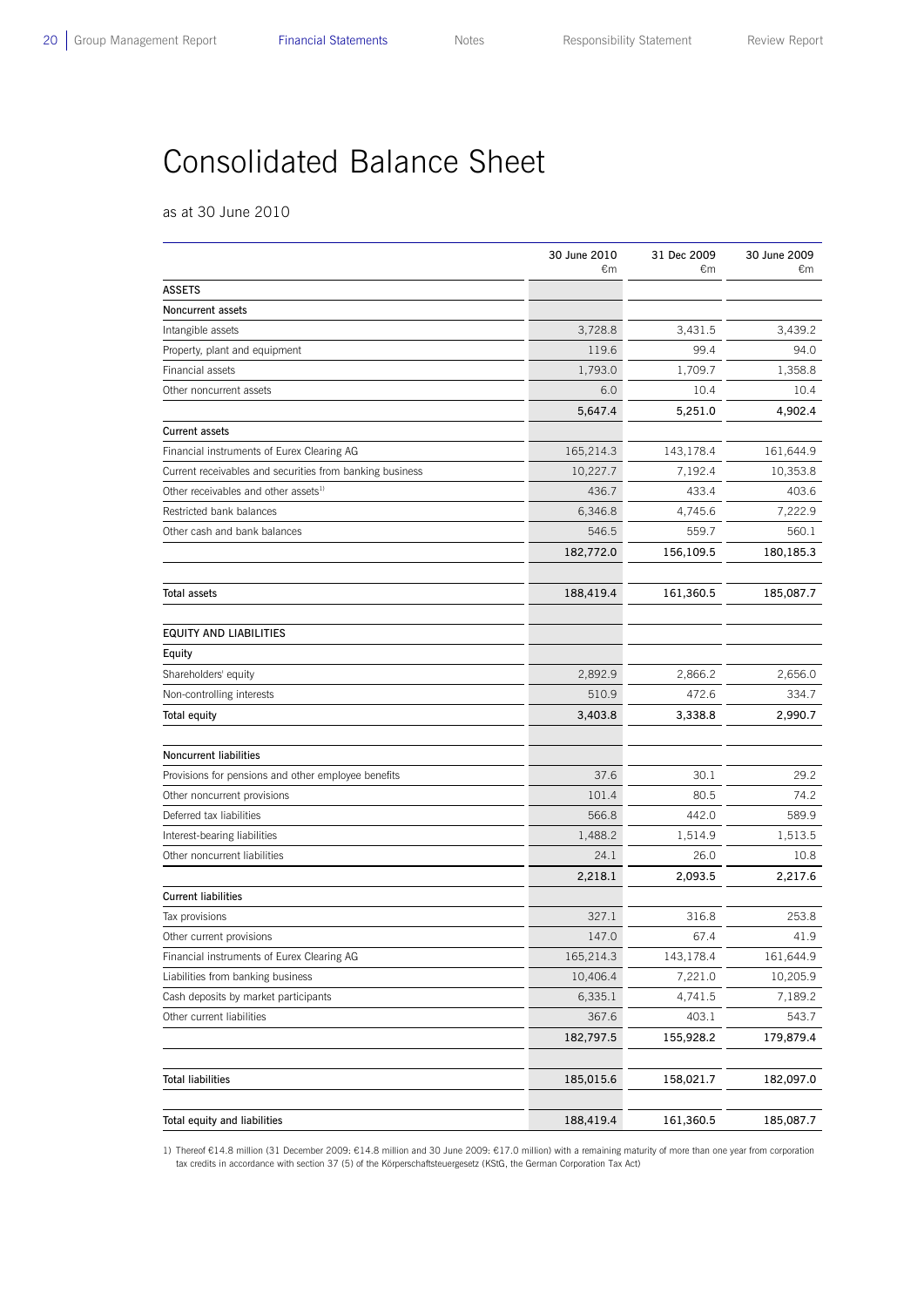# Consolidated Cash Flow Statement

for the period 1 January to 30 June 2010

|                                                                                | 30 June 2010<br>€m | Six months ended<br>30 June 2009<br>€m |
|--------------------------------------------------------------------------------|--------------------|----------------------------------------|
| Net profit for the period                                                      | 328.7              | 382.1                                  |
| Depreciation, amortization and impairment losses                               | 61.5               | 67.6                                   |
| Increase in noncurrent provisions                                              | 27.8               | 11.8                                   |
| Deferred tax income                                                            | $-3.3$             | $-6.7$                                 |
| Other non-cash income/(expense)                                                | $-16.2$            | 15.0                                   |
| Changes in working capital, net of non-cash items:                             |                    |                                        |
| Decrease/(increase) in receivables and other assets                            | 23.4               | $-17.0$                                |
| Increase/(decrease) in current liabilities                                     | 40.1               | $-108.6$                               |
| Decrease/(increase) in noncurrent liabilities                                  | $-2.8$             | 0.4                                    |
| (Net gain)/net loss on disposal of noncurrent assets                           | $-7.6$             | 0.2                                    |
| Cash flows from operating activities                                           | 451.6              | 344.8                                  |
| Payments to acquire intangible assets and property, plant and equipment        | $-59.0$            | $-43.3$                                |
| Payments to acquire noncurrent financial instruments                           | $-623.2$           | $-586.8$                               |
| Payments to acquire subsidiaries, net of cash acquired                         | $0.1^{1}$          | $-6.7$                                 |
| Payments to acquire investments in associates                                  | $-2.5$             | $-1.3$                                 |
| Proceeds from the disposal of shares in associates                             | $\overline{O}$     | 6.3                                    |
| Net decrease/(net increase) in current receivables, securities and liabilities |                    |                                        |
| from banking business with an original term greater than three months          | 415.2              | $-407.1$                               |
| Proceeds from disposals of available-for-sale noncurrent financial instruments | 349.3              | 80.7                                   |
| Cash flows from investing activities                                           | 79.9               | $-958.2$                               |
| Proceeds from sale of treasury shares                                          | $\circ$            | 4.0                                    |
| Payments to non-controlling interests                                          | $\mathbf 0$        | $-1.6$                                 |
| Repayment of long-term financing                                               | $-91.1$            | $\Omega$                               |
| Repayment of short-term financing                                              | $-100.0$           | $-424.0$                               |
| Proceeds from short-term financing                                             | 99.9               | 501.7                                  |
| Finance lease payments                                                         | $-0.1$             | $-0.2$                                 |
| Dividends paid                                                                 | $-390.5$           | $-390.2$                               |
| Cash flows from financing activities                                           | $-481.8$           | $-310.3$                               |
|                                                                                |                    |                                        |
| Net change in cash and cash equivalents                                        | 49.7               | -923.7                                 |
| Effect of exchange rate differences <sup>2)</sup>                              | 10.8               | 1.4                                    |
| Cash and cash equivalents as at beginning of period <sup>3)</sup>              | $-285.4$           | 448.2                                  |
| Cash and cash equivalents as at end of period <sup>3)</sup>                    | -224.9             | -474.1                                 |
| Operating cash flow per share (basic) $(\epsilon)$                             | 2.43               | 1.86                                   |
| Operating cash flow per share (diluted) $(\epsilon)$                           | 2.42               | 1.85                                   |
|                                                                                |                    |                                        |
| Interest income and other similar income                                       | 8.4                | 43.1                                   |
| Dividends received from investments in associates and other equity investments | 5.0                | 11.1                                   |
| Interest paid                                                                  | $-89.9$            | $-130.8$                               |
| Income tax paid                                                                | $-129.5$           | $-101.6$                               |

 $\overline{a}$ 

1) Cash totalling €0.5 million was acquired in the course of the purchase of Tradegate Exchange GmbH for a purchase price of €0.4 million.

2) Primarily includes the exchange rate differences arising on translation of the ISE subgroup 3) Excluding cash deposits by market participants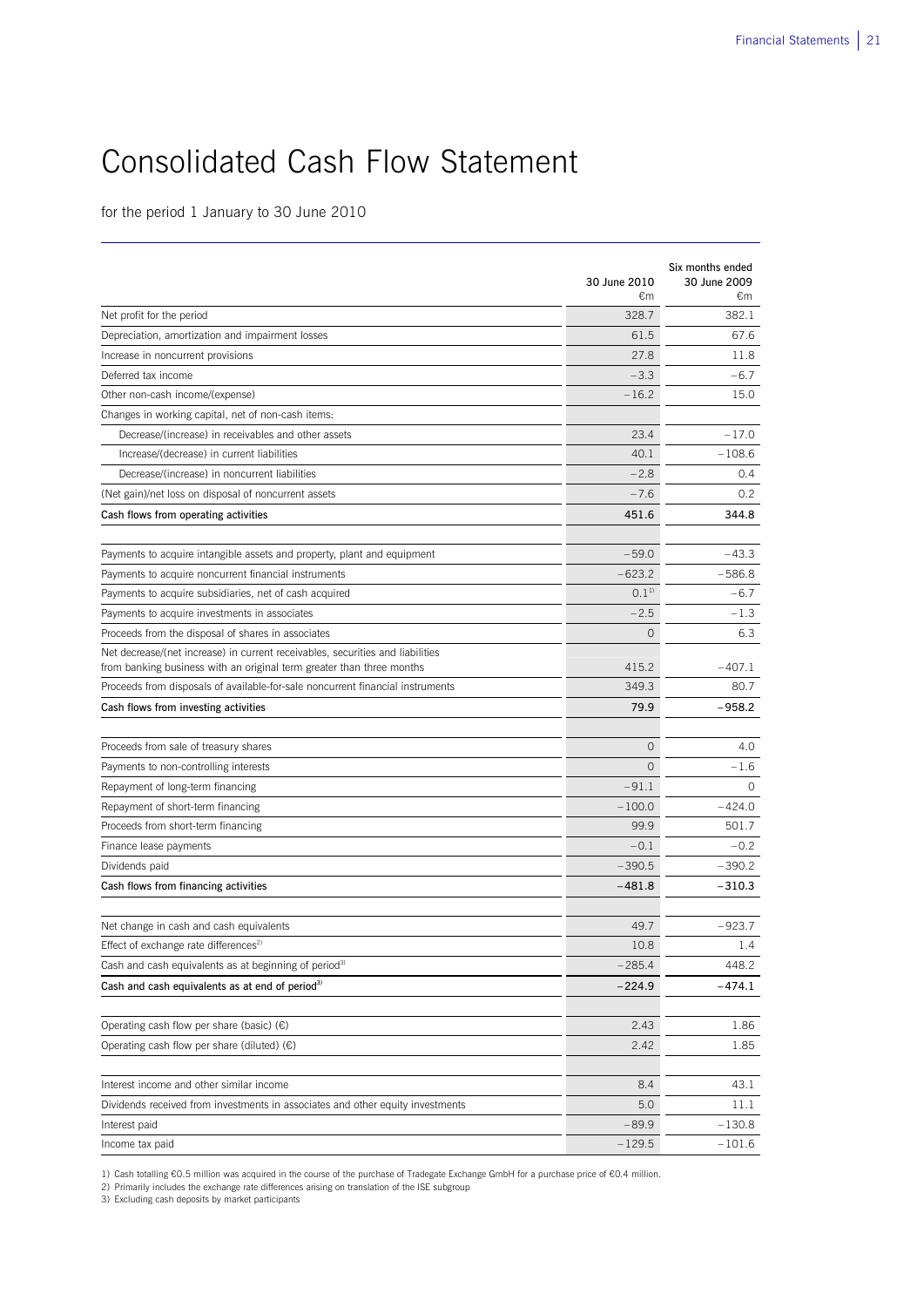$\overline{a}$ 

# Consolidated Statement of Changes in Equity

for the period 1 January to 30 June 2010

|                                                                 |                    |                                        | thereof included in total<br>comprehensive income |                                        |  |
|-----------------------------------------------------------------|--------------------|----------------------------------------|---------------------------------------------------|----------------------------------------|--|
|                                                                 | 30 June 2010<br>€m | Six months ended<br>30 June 2009<br>€m | 30 June 2010<br>€m                                | Six months ended<br>30 June 2009<br>€m |  |
| Subscribed capital                                              |                    |                                        |                                                   |                                        |  |
| Balance as at 1 January                                         | 195.0              | 195.0                                  |                                                   |                                        |  |
| Balance as at 30 June                                           | 195.0              | 195.0                                  |                                                   |                                        |  |
| Share premium                                                   |                    |                                        |                                                   |                                        |  |
| Balance as at 1 January                                         | 1,247.0            | 1,247.0                                |                                                   |                                        |  |
| Balance as at 30 June                                           | 1,247.0            | 1,247.0                                |                                                   |                                        |  |
| <b>Treasury shares</b>                                          |                    |                                        |                                                   |                                        |  |
| Balance as at 1 January                                         | $-587.8$           | $-596.4$                               |                                                   |                                        |  |
| Sales within the Group Share Plan                               | 1.3                | 8.4                                    |                                                   |                                        |  |
| Balance as at 30 June                                           | $-586.5$           | $-588.0$                               |                                                   |                                        |  |
| <b>Revaluation surplus</b>                                      |                    |                                        |                                                   |                                        |  |
| Balance as at 1 January                                         | 125.2              | 29.3                                   |                                                   |                                        |  |
| Remeasurement of other financial instruments                    | $-13.5$            | $-0.2$                                 | $-13.5$                                           | $-0.2$                                 |  |
| Remeasurement of cash flow hedges                               | $-4.5$             | $-0.7$                                 | $-4.5$                                            | $-0.7$                                 |  |
| Increase in share-based payments                                | $-6.0$             | 7.2                                    | $\circ$                                           | 0                                      |  |
| Deferred taxes on remeasurement of financial instruments        | 5.3                | 1.0                                    | 5.3                                               | 1.0                                    |  |
| Balance as at 30 June                                           | 106.5              | 36.6                                   |                                                   |                                        |  |
| Accumulated profit                                              |                    |                                        |                                                   |                                        |  |
| Balance as at 1 January                                         | 1,886.8            | 1,779.4                                |                                                   |                                        |  |
| Dividends paid                                                  | $-390.5$           | $-390.2$                               | $\Omega$                                          | 0                                      |  |
| Net income for the period                                       | 317.7              | 370.8                                  | 317.7                                             | 370.8                                  |  |
| Exchange rate differences and other adjustments                 | 192.4              | 4.6                                    | 187.2                                             | $-3.1$                                 |  |
| Deferred taxes                                                  | $-75.5$            | 0.8                                    | $-75.5$                                           | 0.8                                    |  |
| Balance as at 30 June                                           | 1,930.9            | 1,765.4                                |                                                   |                                        |  |
| Shareholders' equity as at 30 June                              | 2,892.9            | 2,656.0                                | 416.7                                             | 368.6                                  |  |
| Non-controlling interests                                       |                    |                                        |                                                   |                                        |  |
| Balance as at 1 January                                         | 472.6              | 324.0                                  |                                                   |                                        |  |
| Changes due to capital increases/(decreases)                    | $-15.3$            | 0                                      |                                                   | 0                                      |  |
| Changes due to share in net gain of subsidiaries for the period | 11.0               | 11.3                                   | 11.0                                              | 11.3                                   |  |
| Exchange rate differences and other adjustments                 | 42.6               | $-0.6$                                 | 42.3                                              | $-0.8$                                 |  |
| Total non-controlling interests as at 30 June                   | 510.9              | 334.7                                  | 53.3                                              | 10.5                                   |  |
| Total as at 30 June                                             | 3,403.8            | 2,990.7                                | 470.0                                             | 379.1                                  |  |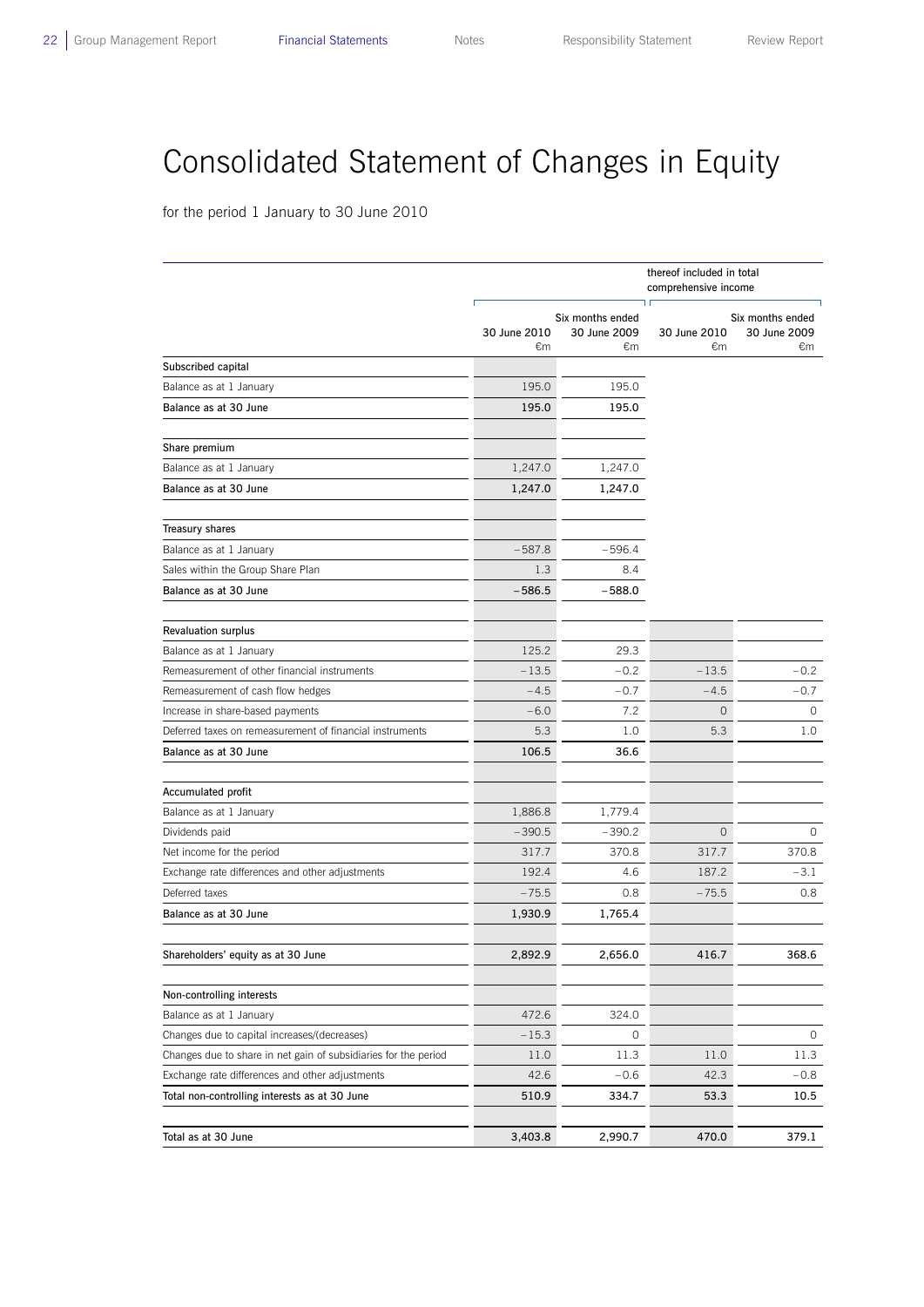## Notes to the Interim Financial Statements

## 1. Accounting policies

These interim financial statements were prepared in accordance with the International Financial Reporting Standards (IFRSs) as adopted by the European Union. The significant accounting policies applied by the Company to the consolidated financial statements for the year ended 31 December 2009 were also applied to the interim financial statements.

In accordance with the provisions of Wertpapierhandelsgesetz (WpHG, German Securities Trading Act), these interim financial statements are supplemented by a Group interim management report.

In order to further improve transparency, volume-related costs have been reported separately in the consolidated income statement since 1 January 2010. This item comprises expenses that are correlated with the amount of sales revenue. In addition, own expenses capitalized have no longer been reported separately as income in the consolidated income statement since 1 January 2010. Expenses incurred in connection with internal development activities comprise only non-capitalized amounts since then. This change harmonizes the effects of acquired and internally developed intangible assets on the consolidated income statement.

Reflecting the management reporting, a simplified, more transparent segment structure was introduced for segment reporting as of 1 January 2010. This presents the four market segments Xetra, Eurex, Clearstream and Market Data & Analytics. Income and expenses relating to the Corporate Services and Information Technology services areas are allocated proportionately to the market segments.

Prior-year figures have been adjusted accordingly.

In addition to the standards and interpretations applied as of 31 December 2009, the following standards and interpretations were applied:

- Changes resulting from the "Annual Improvements Project"
- Amendments to IFRS 2 "Group Cash-settled Share-based Payment Transactions"
- Revised IFRS 3 "Business Combinations"
- Amendments to IAS 27 "Consolidated and Separate Financial Statements"
- Amendments to IFRIC 9 and IAS 39 "Embedded Derivatives"
- IFRIC 17 "Distribution of Non-cash Assets to Owners"
- IFRIC 18 "Transfers of Assets from Customers"

The application of these standards and interpretations did not have any material or any impact on Deutsche Börse Group's financial reporting.

In addition, IAS 34 ("Interim Financial Reporting") was applied.

The IASB had also issued the following standards and interpretations by the date of publication of this half-yearly financial report on the second quarter of 2010, although they have not yet been adopted by the European Union: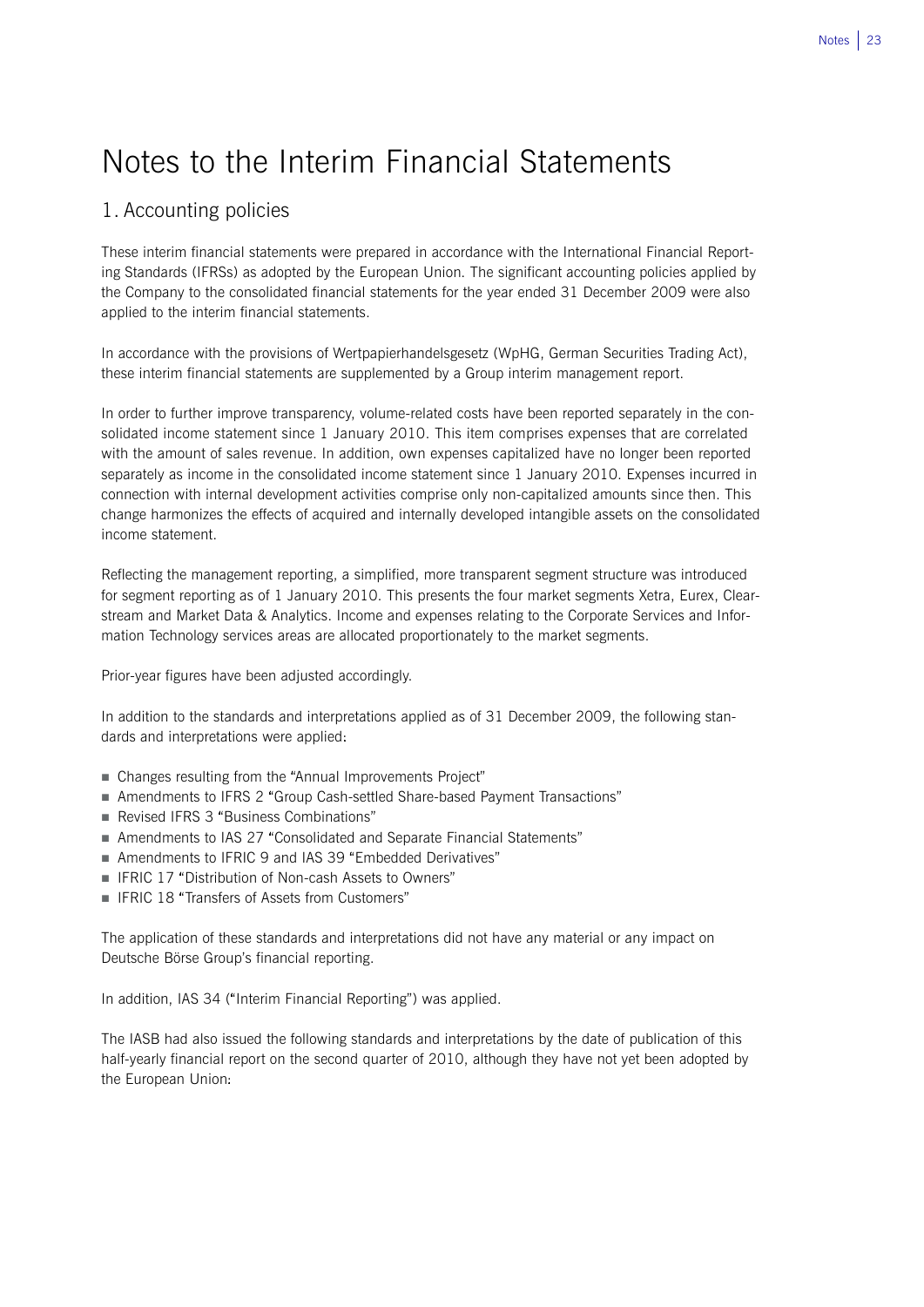**Changes resulting from the "Annual Improvements Project"** 

The IASB published the "Improvements to IFRSs" on 6 May 2010. Unless otherwise specified, the amendments are effective for annual periods beginning on or after 1 January 2011, with earlier application permitted.

Deutsche Börse Group does not expect the application of the revised standards and interpretations to have any material or any impact.

## 2. Group structure

With effect from 8 January 2010, Deutsche Börse AG acquired a share of 75.0 percent in Tradegate Exchange GmbH, Berlin, Germany, for a purchase price of €0.4 million. Purchase price allocation, which had been completed as of the reporting date, did not result in any goodwill. The company was fully included in the consolidated financial statements for the first time in the first quarter of 2010.

Furthermore, with effect from 8 January 2010, Deutsche Börse AG acquired a 5.0 percent interest in Tradegate AG Wertpapierhandelsbank, Berlin, Germany – which holds 25.0 percent of the fully consolidated company Tradegate Exchange GmbH – for a purchase price of €2.5 million. Tradegate AG Wertpapierhandelsbank is classified as an associate and accounted for using the equity method.

The previously fully consolidated subsidiary Avox Ltd., Wrexham, United Kingdom, in which Deutsche Börse AG held a 76.82 percent interest, was sold with effect from 1 July 2010. The purchase price amounted to €11.0 million.

## 3. Seasonal influences

The Group's revenues are influenced more by the volatility and the transaction volume on the capital markets than by seasonal factors. Owing to a concentration of costs for projects only coming to completion in the fourth quarter, costs in the fourth quarter tend to be higher than in the first three quarters of the business year.

## 4. Total assets

The increase in consolidated total assets by €26.1 billion to €188.4 billion as at 30 June 2010 (31 March 2010: €162.3 billion) depends to a significant extent on the financial instruments of Eurex Clearing AG as well as on receivables and liabilities from banking business. Cash deposits by market participants and restricted bank balances also increased, in each case by  $\epsilon$ 2.4 billion. The level of these items can vary widely on a daily basis according to customers' needs and actions.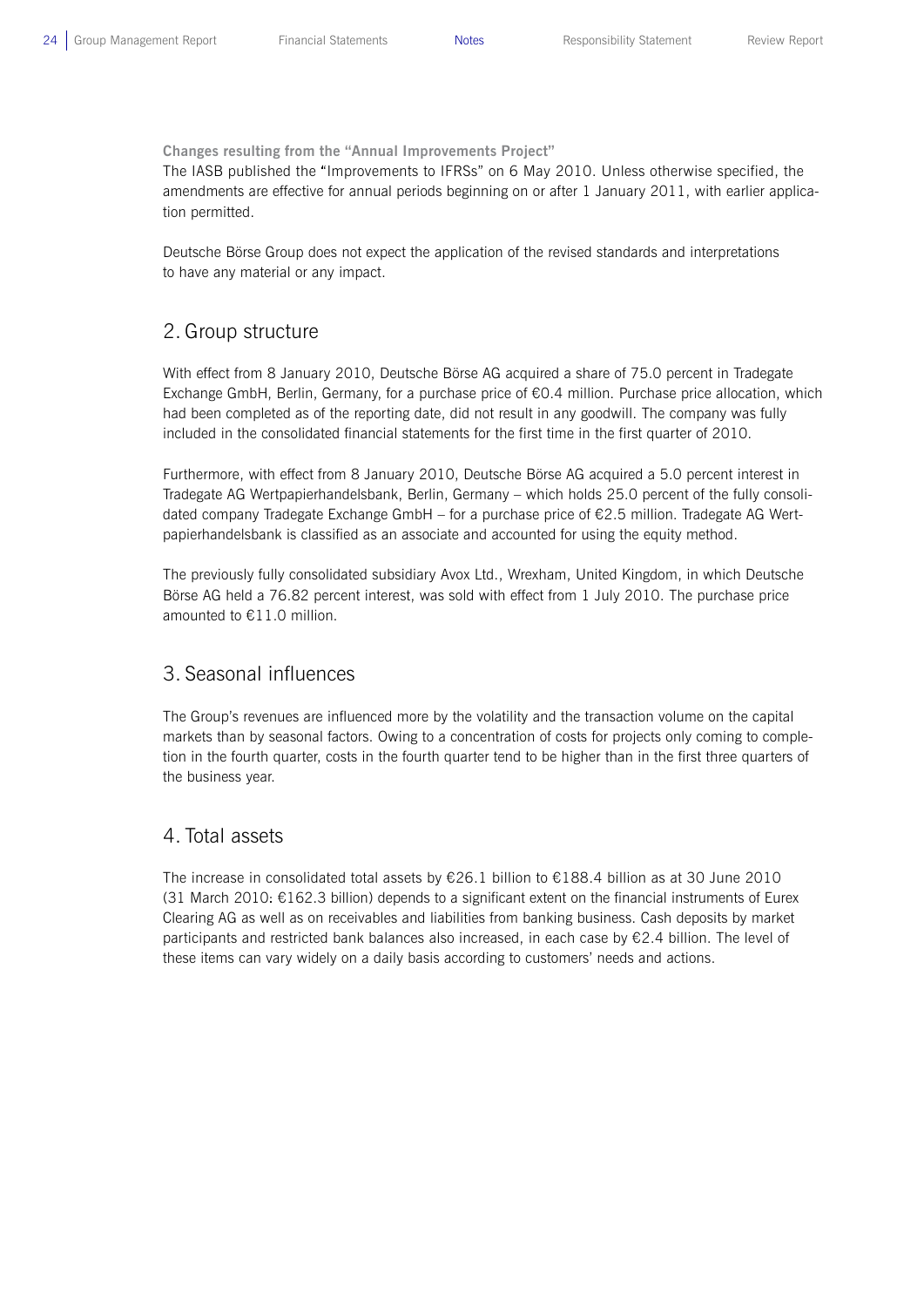## 5. Segment reporting

L

L

L

 $\overline{a}$ 

### Composition of sales revenue by segment

|                              | 30 June 2010<br>$\epsilon$ m | Quarter ended<br>30 June 2009<br>€m | 30 June 2010<br>€m | Six months ended<br>30 June 2009<br>€m |
|------------------------------|------------------------------|-------------------------------------|--------------------|----------------------------------------|
| External sales revenue       |                              |                                     |                    |                                        |
| Xetra                        | 70.8                         | 73.3                                | 135.8              | 147.4                                  |
| Eurex                        | 246.1                        | 210.4                               | 459.9              | 438.3                                  |
| Clearstream                  | 191.9                        | 185.3                               | 379.8              | 374.3                                  |
| Market Data & Analytics      | 55.6                         | 46.6                                | 108.1              | 95.4                                   |
| Total external sales revenue | 564.4                        | 515.6                               | 1,083.6            | 1,055.4                                |
| Internal sales revenue       |                              |                                     |                    |                                        |
| Clearstream                  | 1.5                          | 2.3                                 | 3.7                | 4.0                                    |
| Market Data & Analytics      | 8.8                          | 2.3                                 | 17.0               | 5.2                                    |
| Total internal sales revenue | 10.3                         | 4.6                                 | 20.7               | 9.2                                    |

### Net interest income from banking business

|                       | Quarter ended |              |              | Six months ended |  |
|-----------------------|---------------|--------------|--------------|------------------|--|
|                       | 30 June 2010  | 30 June 2009 | 30 June 2010 | 30 June 2009     |  |
|                       | €m            | €m           | €m           | €m               |  |
| Gross interest income | 34.6          | 54.6         | 62.4         | 121.5            |  |
| Interest expense      | $-18.9$       | $-28.7$      | $-35.7$      | $-63.7$          |  |
| Total                 | 15.7          | 25.9         | 26.7         | 57.8             |  |

### Earnings before interest and tax (EBIT)

|                         |                    | Quarter ended      | Six months ended   |                    |  |
|-------------------------|--------------------|--------------------|--------------------|--------------------|--|
|                         | 30 June 2010<br>€m | 30 June 2009<br>€m | 30 June 2010<br>€m | 30 June 2009<br>€m |  |
| Xetra                   | 27.2               | 27.6               | 53.4               | 57.2               |  |
| Eurex                   | 132.8              | 101.4              | 251.6              | 255.8              |  |
| Clearstream             | 68.7               | 92.6               | 139.3              | 191.9              |  |
| Market Data & Analytics | 28.7               | 27.2               | 58.7               | 55.5               |  |
| Total                   | 257.4              | 248.8              | 503.0              | 560.4              |  |

### Investments in intangible assets, property, plant and equipment

|                         | 30 June 2010<br>€m | Quarter ended<br>30 June 2009<br>€m | 30 June 2010<br>€m | Six months ended<br>30 June 2009<br>€m |
|-------------------------|--------------------|-------------------------------------|--------------------|----------------------------------------|
| Xetra                   | 2.9                | 3.7                                 | 6.1                | 6.3                                    |
| Eurex                   | 10.7               | 11.2                                | 36.5               | 22.8                                   |
| Clearstream             | 6.3                | 6.4                                 | 13.1               | 13.1                                   |
| Market Data & Analytics | 1.1                | 0.6                                 | 3.3                | 1.1                                    |
| Total                   | 21.0               | 21.9                                | 59.0               | 43.3                                   |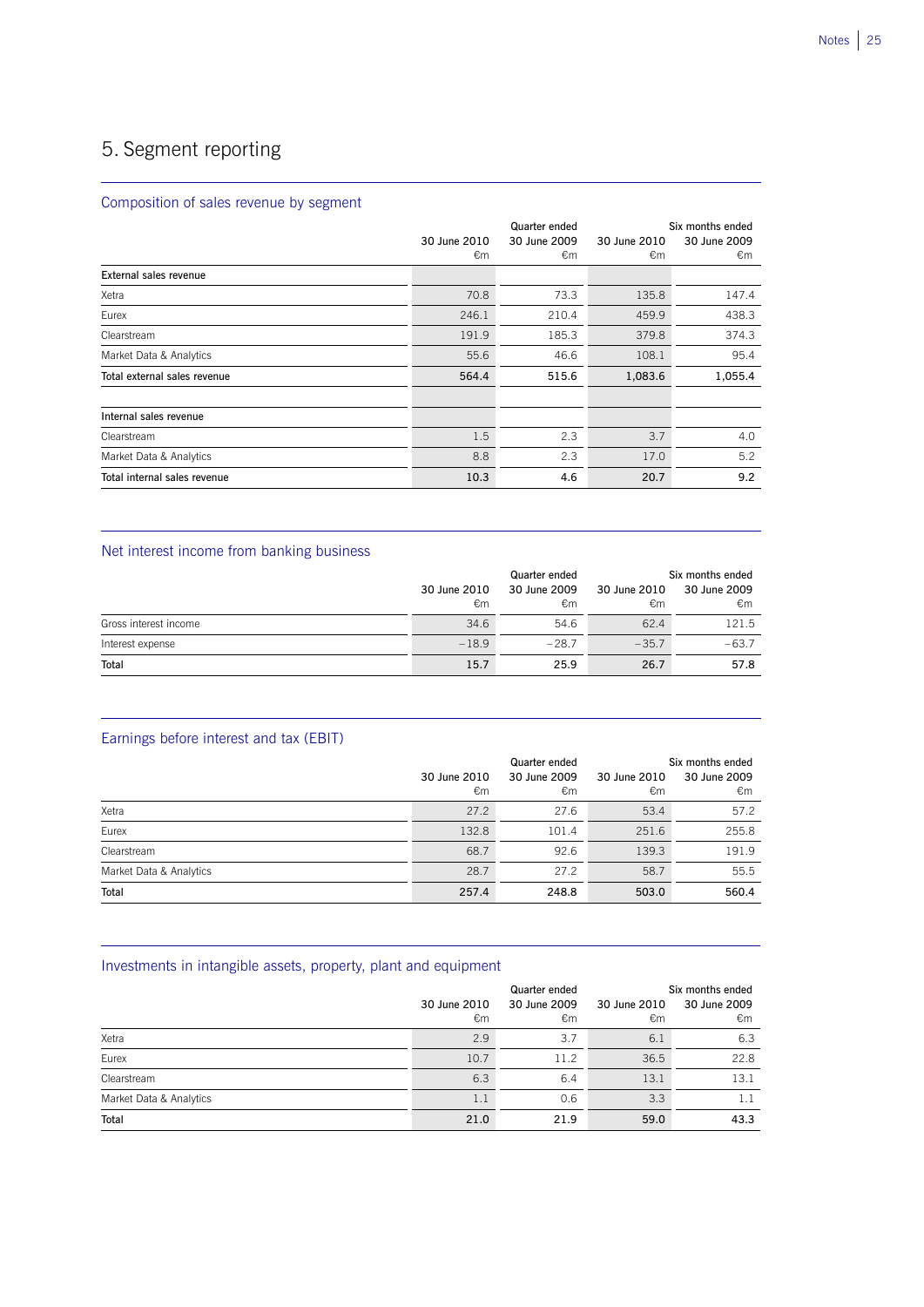L

## 6. Earnings per share

Under IAS 33, earnings per share are calculated by dividing the net profit for the period attributable to shareholders of the parent company (net income for the period) by the weighted average number of shares outstanding.

In order to determine the average number of shares, the shares repurchased and reissued under the Group Share Plan (GSP) were included ratably in the calculation. Diluted earnings per share are determined by adding the number of potentially dilutive ordinary shares that may be acquired under the Stock Bonus Plan (SBP) or the ISE Group Share Plan, to the average number of shares. In order to calculate the number of potentially dilutive ordinary shares, the exercise prices were adjusted to reflect the fair value of the services still to be provided.

In contrast to the previous year, the 2007 tranche of SBP shares and the 2004 to 2006 tranches of the GSP were no longer classified as potentially dilutive in the year under review, because the Company resolved to settle the relevant entitlements in cash. The calculation of the number of potentially dilutive ordinary shares for 2009 was adjusted accordingly. When determining diluted earnings per share, all SBP tranches for which cash settlement has not been resolved are assumed to be equity-settled – regardless of the actual accounting in accordance with IFRS 2.

There were the following potentially dilutive rights to purchase shares as at 30 June 2010:

| Tranche    | Exercise price<br>€ | Adjusted<br>exercise price<br>in accordance<br>with IAS 33<br>€ | Average number of<br>outstanding options<br>30 June 2010 | Average price<br>for the period <sup>1)</sup><br>€ | Number of potentially<br>dilutive ordinary<br>shares<br>as at 30 June 2010 |
|------------|---------------------|-----------------------------------------------------------------|----------------------------------------------------------|----------------------------------------------------|----------------------------------------------------------------------------|
| $2008^{2}$ |                     | 6.92                                                            | 537.381                                                  | 52.52                                              | 466,576                                                                    |
| $2009^{2}$ |                     | 21.48                                                           | 250.248                                                  | 52.52                                              | 147.900                                                                    |
| $2010^{3}$ |                     | 37.92                                                           | 193,311                                                  | 52.52                                              | 53,738                                                                     |

#### Calculation of the number of potentially dilutive ordinary shares

1) Volume-weighted average price of Deutsche Börse AG shares on Xetra for the period 1 January to 30 June 2010

2) This relates to rights to shares under the SBP for Executive Board members and senior executives and under the SBP of ISE as well as to rights to GSP shares of ISE. 3) This relates to rights to SBP shares for Executive Board members and senior executives and to rights to SBP shares of ISE.

As the volume-weighted average share price was higher than the adjusted exercise prices for the 2008 to 2010 tranches, these options are considered dilutive under IAS 33.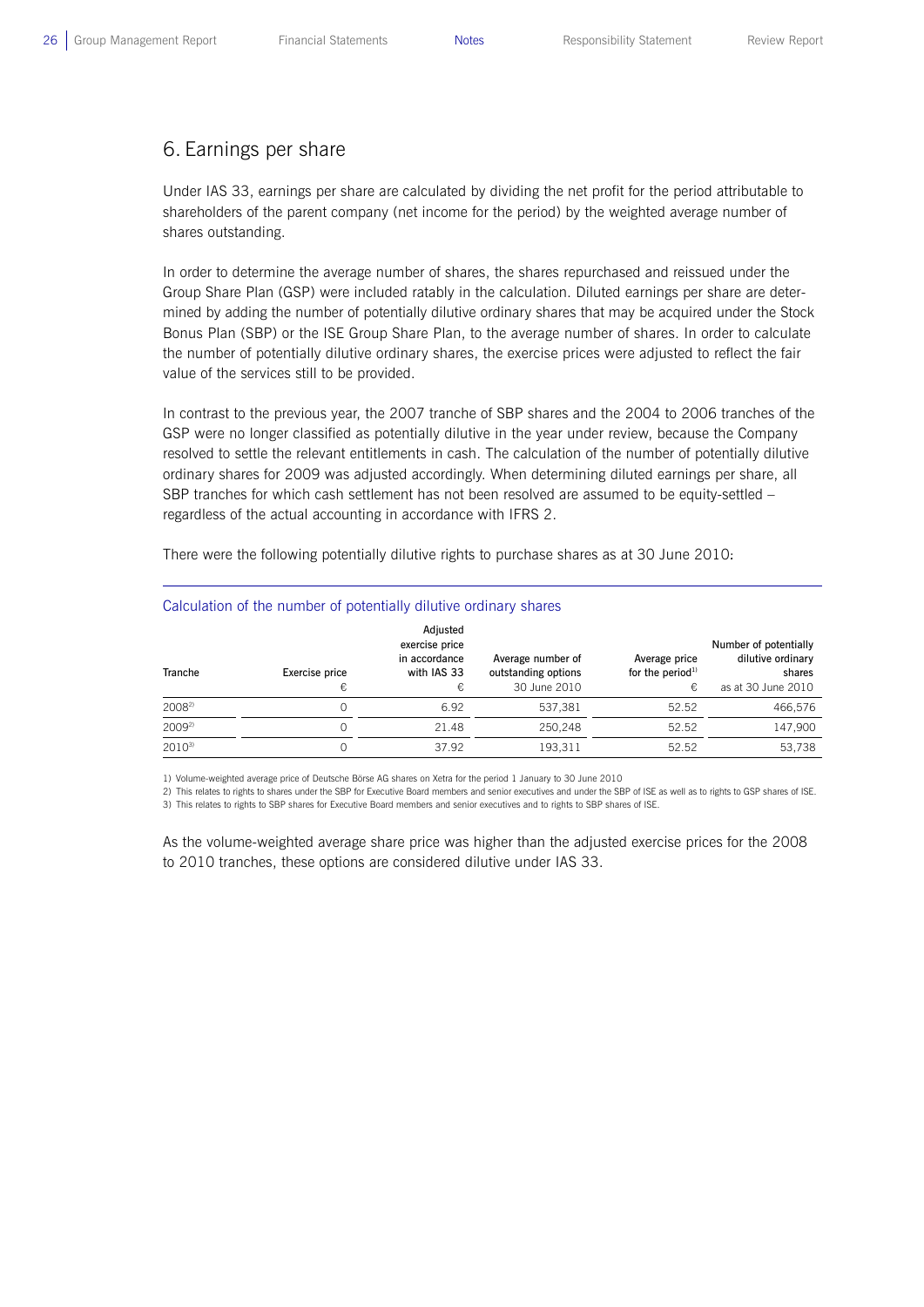#### Calculation of earnings per share (basic and diluted)

 $\overline{a}$ 

 $\overline{a}$ 

|                                                                                 | 30 June $2010^{11}$ | Quarter ended<br>30 June $2009^{2}$ | 30 June $2010^{11}$ | Six months ended<br>30 June 2009 <sup>2)</sup> |
|---------------------------------------------------------------------------------|---------------------|-------------------------------------|---------------------|------------------------------------------------|
| Number of shares outstanding as at beginning of period                          | 185,943,021         | 185,803,927                         | 185,922,690         | 185,790,599                                    |
| Number of shares outstanding as at 30 June                                      | 185,942,821         | 185,919,236                         | 185.942.821         | 185,919,236                                    |
| Weighted average number of shares outstanding                                   | 185,942,823         | 185,805,194                         | 185,932,925         | 185,798,011                                    |
| Number of potentially dilutive ordinary shares                                  | 673,565             | 514,995                             | 668,214             | 387,014                                        |
| Weighted average number of shares used to compute diluted<br>earnings per share | 186,616,388         | 186,320,189                         | 186,601,139         | 186,185,025                                    |
| Net income for the period $(\epsilon m)$                                        | 160.8               | 164.9                               | 317.7               | 370.8                                          |
| Earnings per share (basic) $(\epsilon)$                                         | 0.87                | 0.89                                | 1.71                | 2.00                                           |
| Earnings per share (diluted) $(E)$                                              | 0.86                | 0.89                                | 1.70                | 2.00                                           |

1) Due to the switch to cash settlement, the GSP tranches 2004 to 2006 as well as the SBP tranche 2007 were no longer included in the calculation of the potentially dilutive ordinary shares.

2) The number of dilutive ordinary shares was adjusted for the GSP shares of the 2004 and 2005 tranches as well as the SBP shares of the 2007 tranche in order to enhance comparability with disclosures for the reporting period. In the second quarter of 2009, diluted earnings per share increased from €0.88 to €0.89 and for the first six months of 2009 from €1.99 to €2.00.

## 7. Material transactions with related parties

#### Material transactions with associates

|                                                                                                                                | Amount of the transactions |                                     |                    |                                        | <b>Outstanding balances</b> |                    |
|--------------------------------------------------------------------------------------------------------------------------------|----------------------------|-------------------------------------|--------------------|----------------------------------------|-----------------------------|--------------------|
|                                                                                                                                | 30 June 2010<br>€m         | Quarter ended<br>30 June 2009<br>€m | 30 June 2010<br>€m | Six months ended<br>30 June 2009<br>€m | 30 June 2010<br>€m          | 30 June 2009<br>€m |
| License fees paid by Eurex Frankfurt AG to<br>$STOXX$ I td. $1$                                                                | n.a.                       | $-4.9$                              | n.a.               | $-10.9$                                | n.a.                        | $-4.9$             |
| Loans from Scoach Holding S.A. and<br>Scoach Europa AG to Deutsche Börse AG<br>as part of cash pooling <sup>2)</sup>           | $\overline{0}$             | n.a.                                | $\circ$            | n.a.                                   | $-3.4$                      | n.a.               |
| Administrative services by Deutsche Börse<br>AG for Scoach Europa AG <sup>2)</sup>                                             | 1.4                        | n.a.                                | 3.0                | n.a.                                   | 2.4                         | n.a.               |
| Operation of trading and clearing software by<br>Deutsche Börse Systems AG for European<br>Energy Exchange AG and affiliates   | 2.1                        | 3.0                                 | 4.5                | 6.5                                    | 2.6                         | 2.1                |
| Provision of price data by STOXX Ltd. to<br>Deutsche Börse AG <sup>1)</sup>                                                    | n.a.                       | $-0.9$                              | n.a.               | $-2.2$                                 | n.a.                        | $-0.8$             |
| Operation of the trading system by Deutsche<br>Börse Systems AG for U.S. Futures<br>Exchange LLC <sup>3)</sup>                 | $\overline{0}$             | $\circ$                             | $\overline{O}$     | 0                                      | $\overline{O}$              | $\circ$            |
| IT services and infrastructure by<br>International Securities Exchange, LLC for<br>Direct Edge Holdings, LLC                   | 0.9                        | 1.2                                 | 1.6                | 2.7                                    | 2.4                         | 0.2                |
| Development and operation of the Link Up<br>Converter system by Clearstream Services<br>S.A. for Link-Up Capital Markets, S.L. | 0.5                        | 2.1                                 | 1.0                | 5.6                                    | 0.7                         | 2.0                |
| Money market transactions of Clearstream<br>Banking S.A.with European Commodity<br>Clearing AG <sup>4)</sup>                   | $-0.1$                     | $-0.7$                              | $-0.2$             | $-1.3$                                 | $-366.0$                    | $-431.4$           |
| Other transactions with associates                                                                                             |                            | ۰                                   |                    | $\overline{\phantom{0}}$               | $\mathbf{0}$                | 1.6                |
| Total                                                                                                                          |                            |                                     |                    |                                        | $-361.3$                    | $-431.2$           |

1) STOXX Ltd. has been fully consolidated since 29 December 2009. Consequently, disclosures are no longer required for financial year 2010.

2) The Scoach subgroup was fully consolidated until 31 December 2009. Since then, the companies have been classified as associates. Consequently, disclosures are not required for financial year 2009.

3) Valuation allowances have been charged in full on receivables totalling €0.2 million.

4) The European Commodity Clearing AG is a subsidiary of European Energy Exchange AG, which is classified as an associate.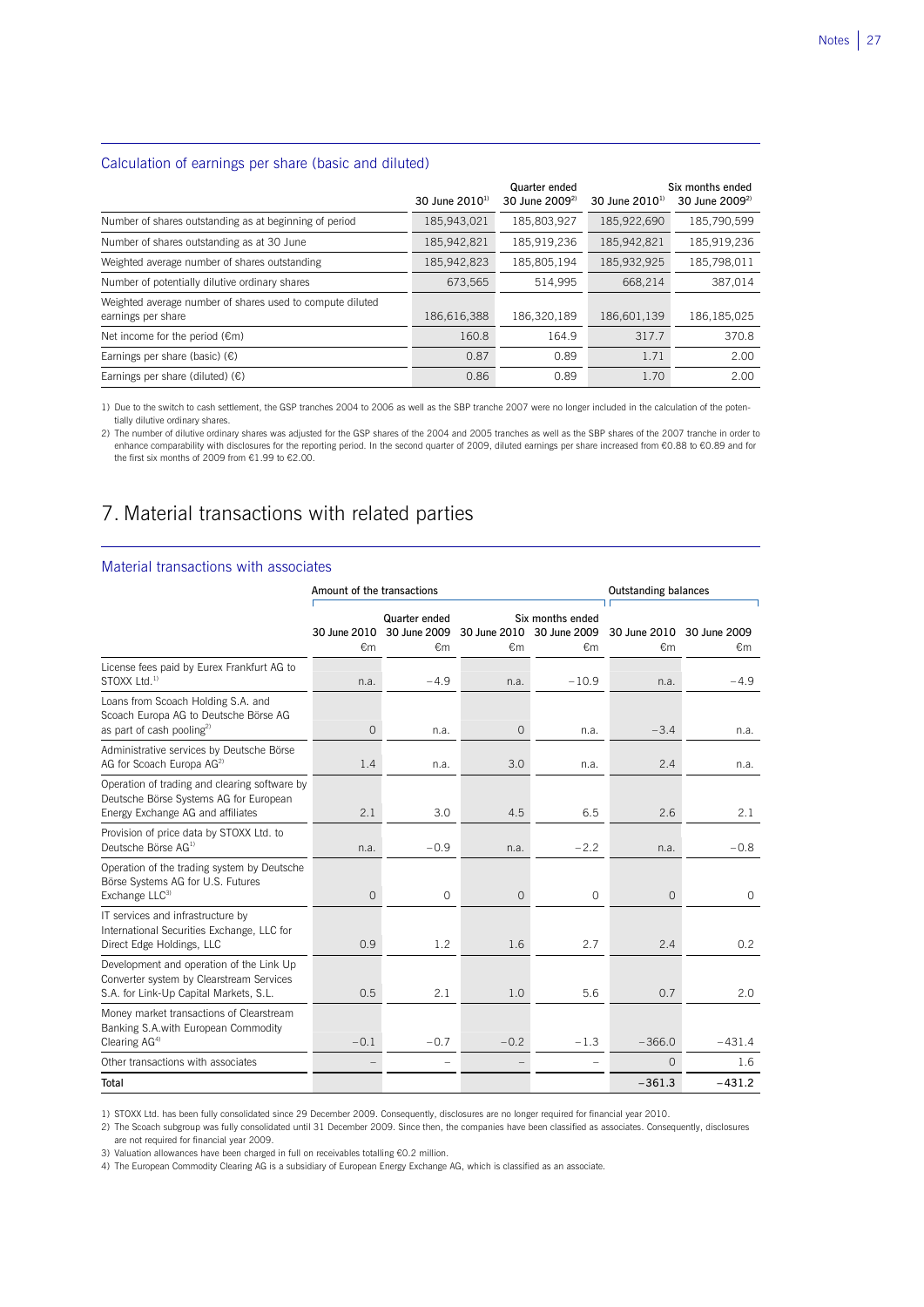L

### Material transactions with other related parties

|                                                                                                                                        | Amount of the transactions                                                                                         |        |              |        | <b>Outstanding balances</b> |         |
|----------------------------------------------------------------------------------------------------------------------------------------|--------------------------------------------------------------------------------------------------------------------|--------|--------------|--------|-----------------------------|---------|
|                                                                                                                                        | Six months ended<br>Quarter ended<br>30 June 2010 30 June 2009 30 June 2010 30 June 2009 30 June 2010 30 June 2009 |        |              |        |                             |         |
|                                                                                                                                        | €m                                                                                                                 | €m     | $\epsilon$ m | €m     | €m                          | €m      |
| Office and administrative services by Eurex<br>Zürich AG for SIX Swiss Exchange AG                                                     | 5.8                                                                                                                | 4.0    | 12.8         | 13.7   | 2.4                         | 2.5     |
| Loans of SIX Group AG provided to<br>STOXX Ltd. as part of the acquisition <sup>1)</sup>                                               | $-0.1$                                                                                                             | n.a.   | $-0.2$       | n.a.   | $-15.2$                     | n.a.    |
| Office and administrative services by SIX<br>Group AG for STOXX Ltd. <sup>1)</sup>                                                     | $-0.7$                                                                                                             | n.a.   | $-1.4$       | n.a.   | $-0.7$                      | n.a.    |
| Office and administrative services by SIX<br>Swiss Exchange AG for Eurex Zürich AG                                                     | $-2.3$                                                                                                             | $-2.4$ | $-4.1$       | $-4.1$ | $-1.2$                      | $-0.8$  |
| Operation and development of Eurex<br>software by Deutsche Börse Systems AG<br>for SIX Swiss Exchange AG                               | 5.4                                                                                                                | 4.7    | 9.8          | 6.3    | 3.0                         | 3.1     |
| Office and administrative services by SIX<br>Swiss Exchange AG for Eurex Frankfurt AG                                                  | $-1.6$                                                                                                             | $-0.9$ | $-2.5$       | $-2.2$ | $\circ$                     | $-0.9$  |
| Transfer of revenue from Eurex fees by<br>Eurex Zürich AG to SIX Swiss Exchange AG                                                     | n.a.                                                                                                               | n.a.   | n.a.         | n.a.   | $-13.6$                     | $-13.1$ |
| Operation and development of Xontro by<br>Deutsche Börse Systems AG for BrainTrade<br>Gesellschaft für Börsensysteme mbH <sup>2)</sup> | 3.9                                                                                                                | 4.0    | 8.3          | 8.2    | 3.2                         | 1.7     |
| Operation of the floor trading system by<br>BrainTrade Gesellschaft für Börsen-<br>systeme mbH for Deutsche Börse AG <sup>2)</sup>     | $-2.3$                                                                                                             | $-2.3$ | $-4.4$       | $-4.1$ | $-0.8$                      | $-0.9$  |
| Other transactions with other investors                                                                                                |                                                                                                                    |        |              |        | $-0.1$                      | 0.1     |
| Total                                                                                                                                  |                                                                                                                    |        |              |        | $-23.0$                     | $-8.3$  |

1) STOXX Ltd. has been fully consolidated since 29 December 2009. Consequently, no disclosures are required for financial year 2009.

2) Due to the deconsolidation of Scoach Europa AG as of 31 December 2009, the interest in BrainTrade Gesellschaft für Börsensysteme mbH has declined<br>to 14.3 percent. The company has been accounted for as "other equity inve

## 8. Employees

#### Employees

L

|                                               | 30 June 2010 | Quarter ended<br>30 June 2009 | 30 June 2010 | Six months ended<br>30 June 2009 |
|-----------------------------------------------|--------------|-------------------------------|--------------|----------------------------------|
| Average number of employees during the period | 3.568        | 3.554                         | 3.579        | 3.516                            |
| Employed as at the balance sheet date         | 3.557        | 3.561                         | 3.557        | 3.561                            |

There was an average of 3,342 full-time equivalent (FTE) employees during the second quarter of 2010 (Q2/2009: 3,337).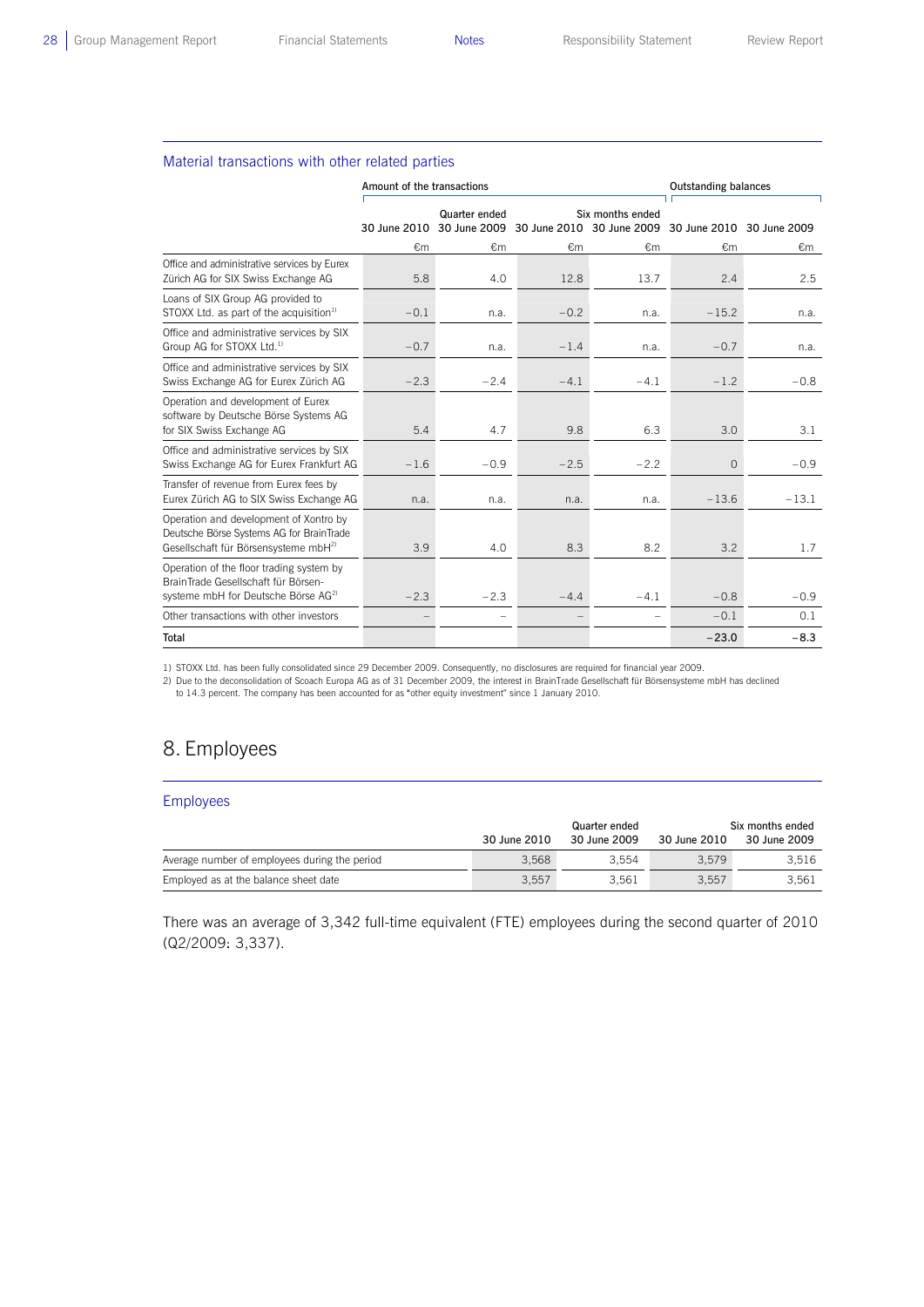## Responsibility Statement

To the best of our knowledge, and in accordance with the applicable reporting principles for interim financial reporting, the interim consolidated financial statements give a true and fair view of the assets, liabilities, financial position and profit or loss of the Group, and the interim management report of the Group includes a fair review of the development and performance of the business and the position of the Group, together with a description of the material opportunities and risks associated with the expected development of the Group associated with the expected development of the Group for the remaining months of the financial year.

Frankfurt/Main, 27 July 2010 Deutsche Börse AG The Executive Board

Reto Francion

Reto Francioni

Andreas Preuß

Frank Gerstenschläger

 $2C$ le C

Michael Kuhn

Gregor Pottmeyer

Tessler

Jeffrey Tessler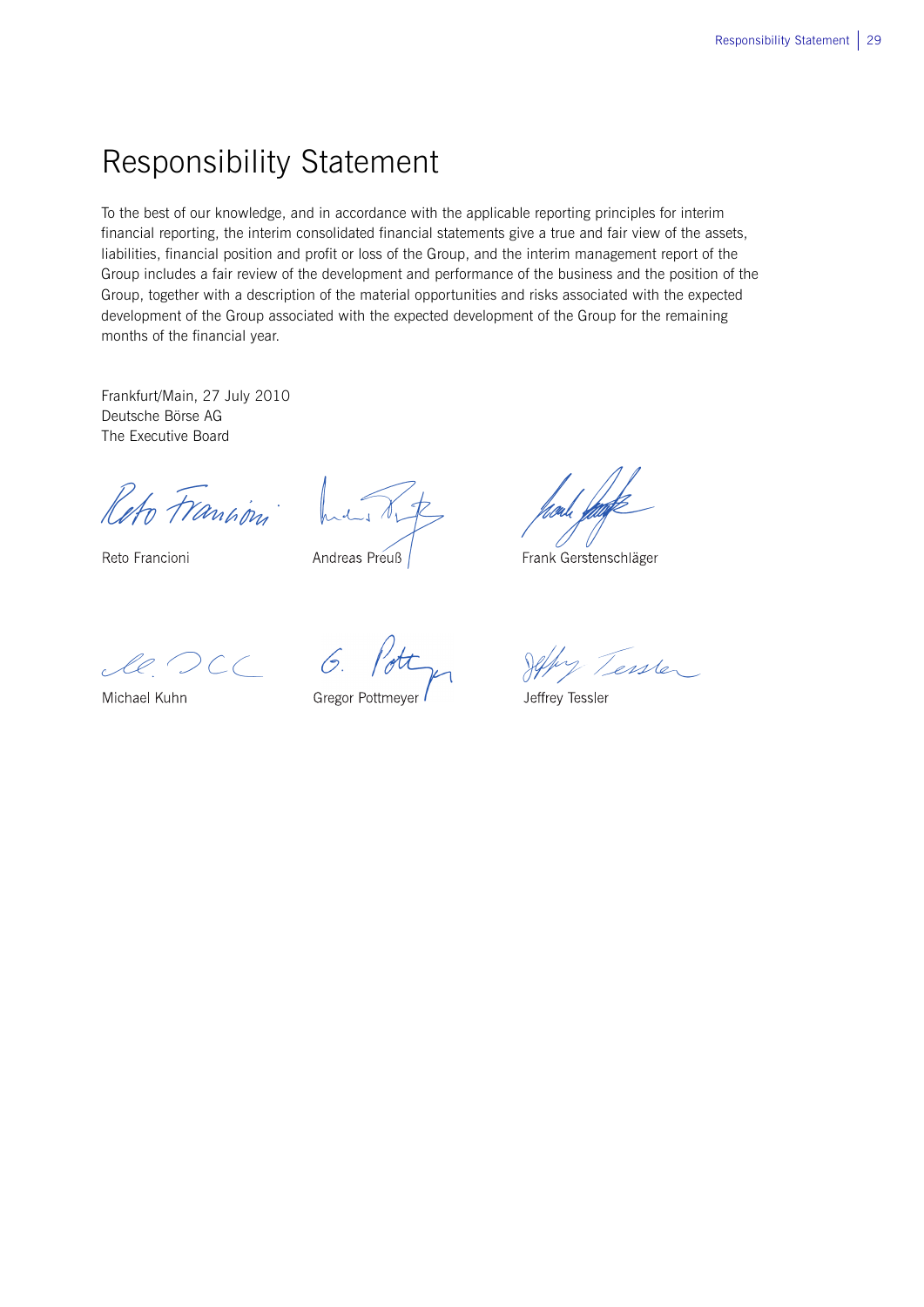## Review Report

To Deutsche Börse AG, Frankfurt/Main

We have reviewed the condensed interim consolidated financial statements – comprising the condensed balance sheet, income statement, cash flow statement, statement of changes in equity and selected explanatory notes – together with the interim group management report of Deutsche Börse AG, Frankfurt/Main, for the period from 1 January to 30 June 2010 that are part of the semi annual financial report according to § 37 w WpHG ("Wertpapierhandelsgesetz": "German Securities Trading Act"). The preparation of the condensed interim consolidated financial statements in accordance with those IFRS applicable to interim financial reporting as adopted by the EU, and of the interim group management report in accordance with the requirements of the WpHG applicable to interim group management reports, is the responsibility of the Company's management. Our responsibility is to issue a report on the condensed interim consolidated financial statements and on the interim group management report based on our review.

We performed our review of the condensed interim consolidated financial statements and the interim group management report in accordance with the German generally accepted standards for the review of financial statements promulgated by the Institut der Wirtschaftsprüfer (IDW). Those standards require that we plan and perform the review so that we can preclude through critical evaluation, with a certain level of assurance, that the condensed interim consolidated financial statements have not been prepared, in material aspects, in accordance with the IFRS applicable to interim financial reporting as adopted by the EU, and that the interim group management report has not been prepared, in material aspects, in accordance with the requirements of the WpHG applicable to interim group management reports. A review is limited primarily to inquiries of company employees and analytical assessments and therefore does not provide the assurance attainable in a financial statement audit. Since, in accordance with our engagement, we have not performed a financial statement audit, we cannot issue an auditor's report.

Based on our review, no matters have come to our attention that cause us to presume that the condensed interim consolidated financial statements have not been prepared, in material respects, in accordance with the IFRS applicable to interim financial reporting as adopted by the EU, or that the interim group management report has not been prepared, in material respects, in accordance with the requirements of the WpHG applicable to interim group management reports.

Frankfurt/Main, 27 July 2010

KPMG AG Wirtschaftsprüfungsgesellschaft

Bors Hommel (German Public Auditor) (German Public Auditor)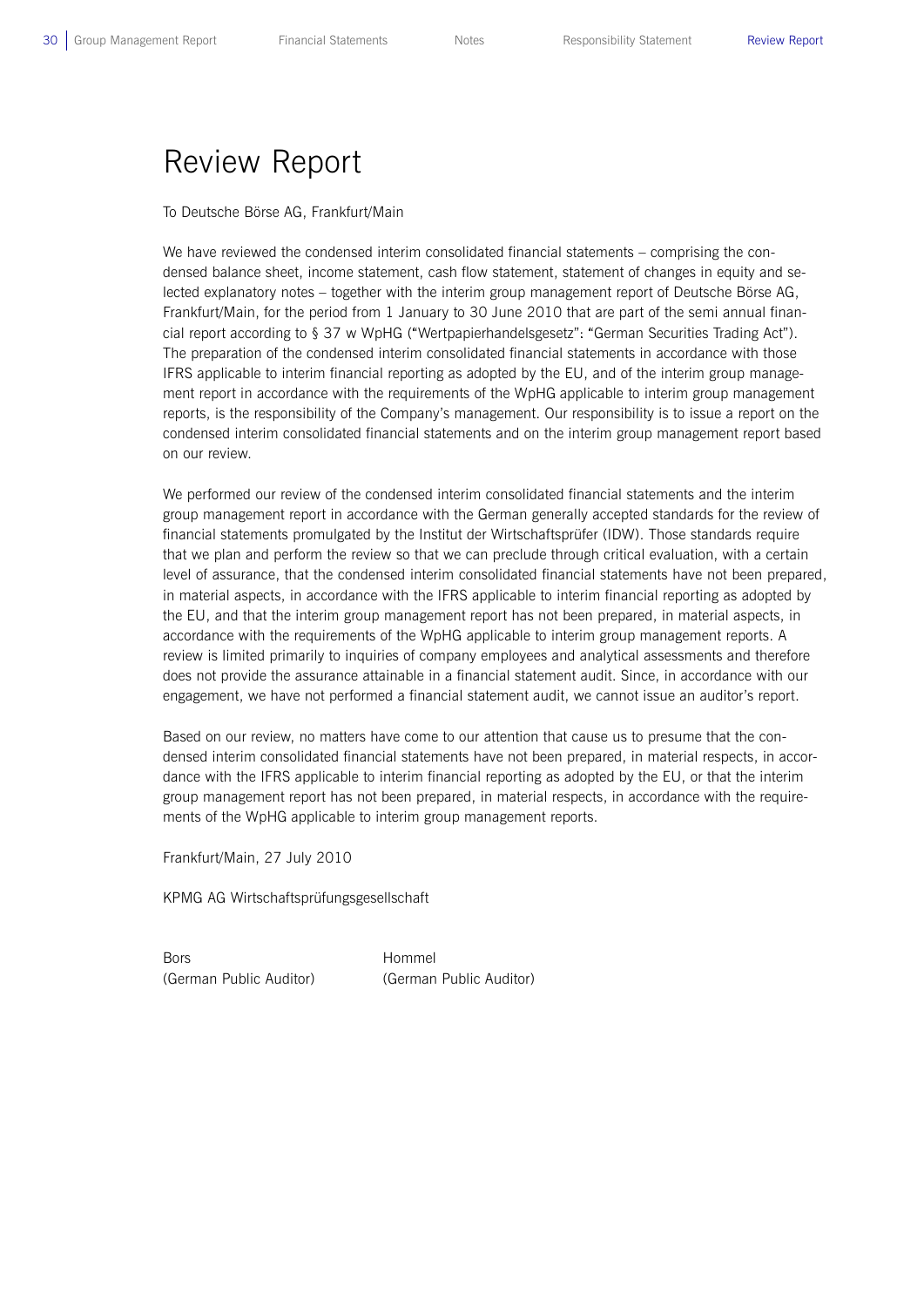#### **Contact**

Investor Relations Phone +49-(0) 69-2 11-1 16 70 Fax +49-(0) 69-2 11-1 46 08 E-mail ir@deutsche-boerse.com www.deutsche-boerse.com/ir\_e

#### **Publications service**

The annual report 2009 may be obtained from the publications service of Deutsche Börse Group.

Phone +49-(0) 69-2 11-1 15 10 Fax +49-(0) 69-2 11-1 15 11

Downloads at www.deutsche-boerse.com

Reproduction – in whole or in part – only with the written permission of the publisher

#### **Registered trademarks**

AlphaFlash®, DAX®, Eurex®, Euro GC Pooling®, GC Pooling®, iNAV®, TRICE®, USD GC Pooling®, Xetra®, Xetra-Gold® and XTF® are registered trademarks of Deutsche Börse AG.

EURO STOXX 50®, VSTOXX® and STOXX® Europe 600 are registered trademarks of STOXX Ltd.